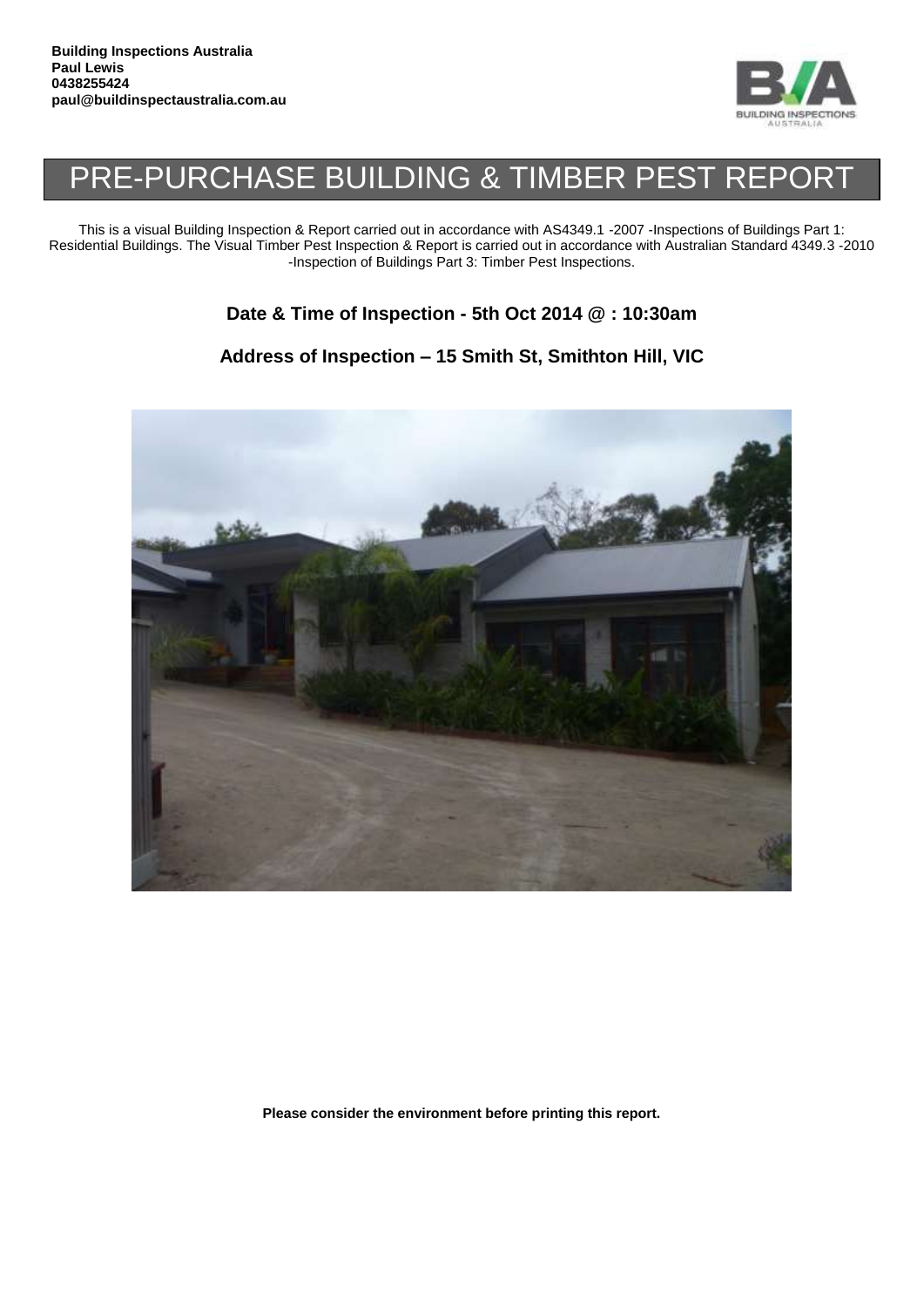#### **Table of Contents**

## **BOOKING DETAILS AND INSPECTION INFORMATION**

**OBSTRUCTIONS & INACCESSIBLE AREA INFORMATION - applicable for both the building and timber pest report.**

#### **BUILDING INSPECTION REPORT**

**SUMMARY DEFINITION INFORMATION INSPECTION RESULTS**

**Section 1 - Interior Section 2 - Exterior Section 3 - Roof Space Section 4 - Roof Exterior Section 5 - Subfloor Section 6 - Site Section 7 - Conclusion**

#### **TIMBER PEST INSPECTION REPORT**

**SUMMARY DEFINITION INFORMATION INSPECTION RESULTS**

**Section 1 - Interior Section 2 - Exterior Section 3 - Roof Space Section 4 - Subfloor Section 5 - Site Section 6 - Conclusion**

**TERMS AND CONDITIONS - applicable for both the building and timber pest report.**

**This building and timber pest inspection includes information on all areas listed below (if applicable) and the inspection information is located under each of these headings throughout the report. Please first read the summary of both the Building Report and Timber Pest Report to direct you to the right information within the body of the report.**

#### **INTERIOR**

The interior covers all visible and accessible internal areas of any building on the site, which may include the main structure, detached garages, outbuildings, bungalows and/or sheds.

#### **EXTERIOR**

The exterior covers all visible and accessible exterior claddings including walls, windows, doors, eaves, fascia etc. of any building on the site, which may include the main structure, detached garages, outbuildings, bungalows and/or sheds.

#### **ROOF SPACE**

The roof space covers all visible and accessible areas inside the roof space attached to any building on the site, which may include the main structure, detached garages, outbuildings and/or bungalows. The roof space inspection excludes the cavity of flat roofs (aka skillion).

#### **ROOF EXTERIOR**

The roof exterior covers all visible and accessible areas of the roof coverings attached to any building on the site, which may include the main structure, detached garages, outbuildings and/or bungalows. The roof exterior inspection excludes second story roofs unless it offers reasonably safe access.

#### **SUBFLOOR**

The subfloor covers all visible and accessible areas underneath the flooring of any building on the site, which may include the main structure, detached garages, outbuildings and/or bungalows.

## **SITE**

The site covers all visible and accessible areas of the property's allotment, which may include decking, pergolas, carports retaining walls, rotundas, fences, trees etc.

**Note: No inspection or report will be carried on any sections that are not safe to access, do not offer reasonable access, are obstructed or partially obstructed at the time of inspection. Information regarding obstructions and/or inaccessible areas during this inspection is found on Page 4 onwards.**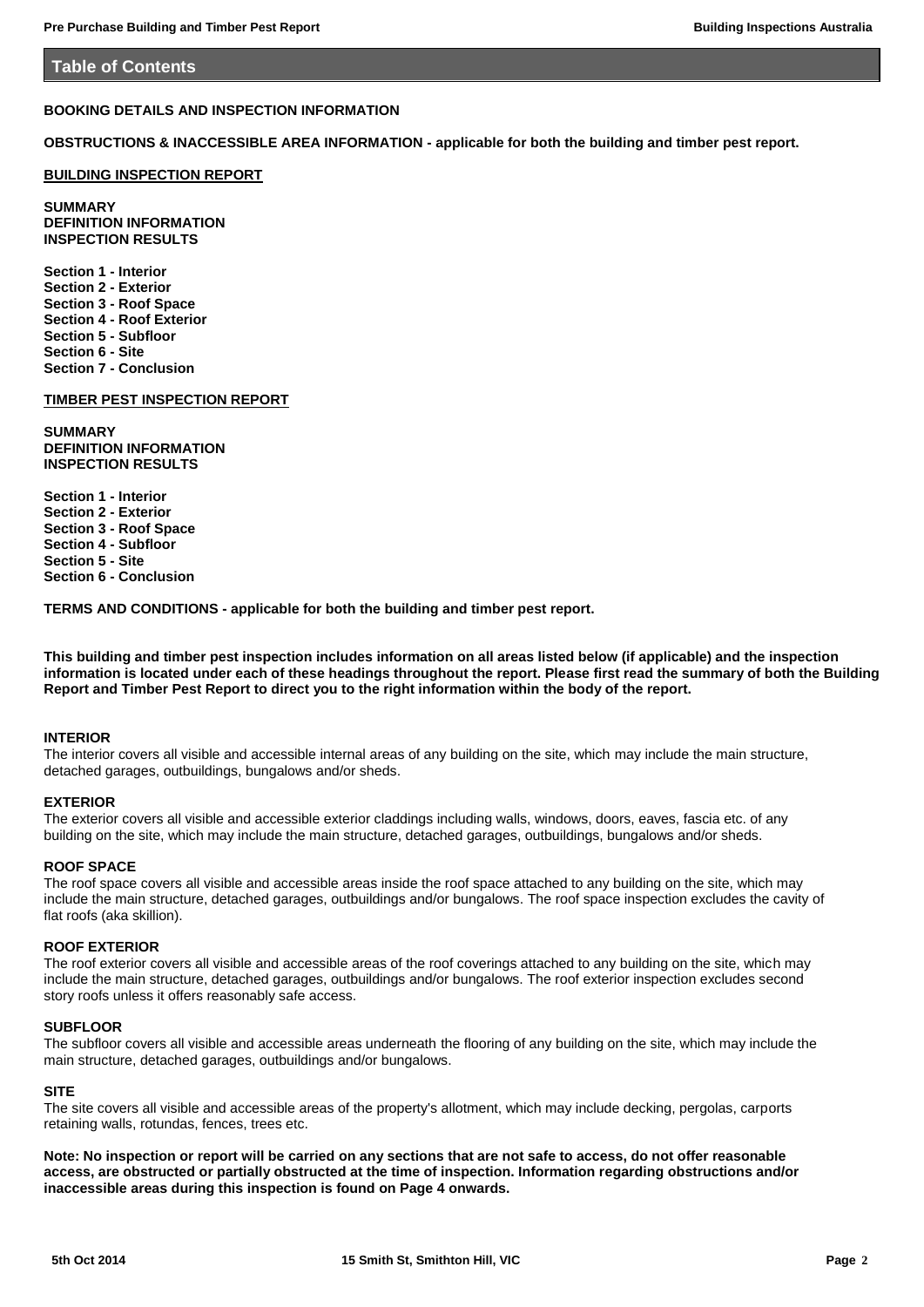## **Booking Details**

| Job Number                     | 0643                                  |
|--------------------------------|---------------------------------------|
| <b>Client Name</b>             | Steve Smith                           |
| Commissioned By                | As Above                              |
| <b>Contact Phone Number</b>    | 0408xxxxxx                            |
| <b>Contact Email</b>           | smith@gmail.com                       |
| <b>Inspection Address</b>      | 15 Smith St, Smithton Hill, VIC       |
| <b>Consultant Name</b>         | Paul Lewis                            |
| <b>Inspection Company</b>      | <b>Building Inspections Australia</b> |
| <b>Consultant Phone Number</b> | 0438255424                            |
| <b>Consultants Email</b>       | paul@buildinspectaustralia.com.au     |

## **Property & Inspection Details**

| <b>Main Structure</b>                                                    | <b>Detached House</b>                                            |
|--------------------------------------------------------------------------|------------------------------------------------------------------|
| Number of Levels                                                         | Split Level                                                      |
| Number of Bedrooms                                                       | Four                                                             |
| <b>Floor &amp; Foundation Elements</b>                                   | Concrete Stumps, Timber Framed, Floorboards                      |
| <b>Roof Elements</b>                                                     | Conventional Pitch, Trussed Pitch, Timber Frame, Corrugated Iron |
| <b>Internal Walls</b>                                                    | <b>Plaster Board</b>                                             |
| <b>External Walls</b>                                                    | <b>Brick</b>                                                     |
| Windows                                                                  | Timber                                                           |
| <b>Other Structures</b>                                                  | Decking, Retaining Walls                                         |
| Occupancy / Furnished                                                    | Occupied & Furnished                                             |
| <b>Strata Title</b>                                                      | No.                                                              |
| Orientation-from what direction the property<br>was viewed & reported on | The Street                                                       |
| <b>Weather Conditions</b>                                                | Dry                                                              |

## **Areas Inspected**

Building Interior, Building Exterior, Roof Space, Roof Exterior, Site, Subfloor

## **Areas Not Inspected**

Part Subfloor, Part Roof Space & Part Roof Exterior Note: No inspection or report is undertaken to areas that are listed here as not inspected. Please see important information below under the applicable area listed on Page 4 onwards for further clarification on areas that require further inspection.

## **Special Conditions or Instructions**

Were any special requirements, requests or instructions given by the client or the client's representative prior to the inspection? *No*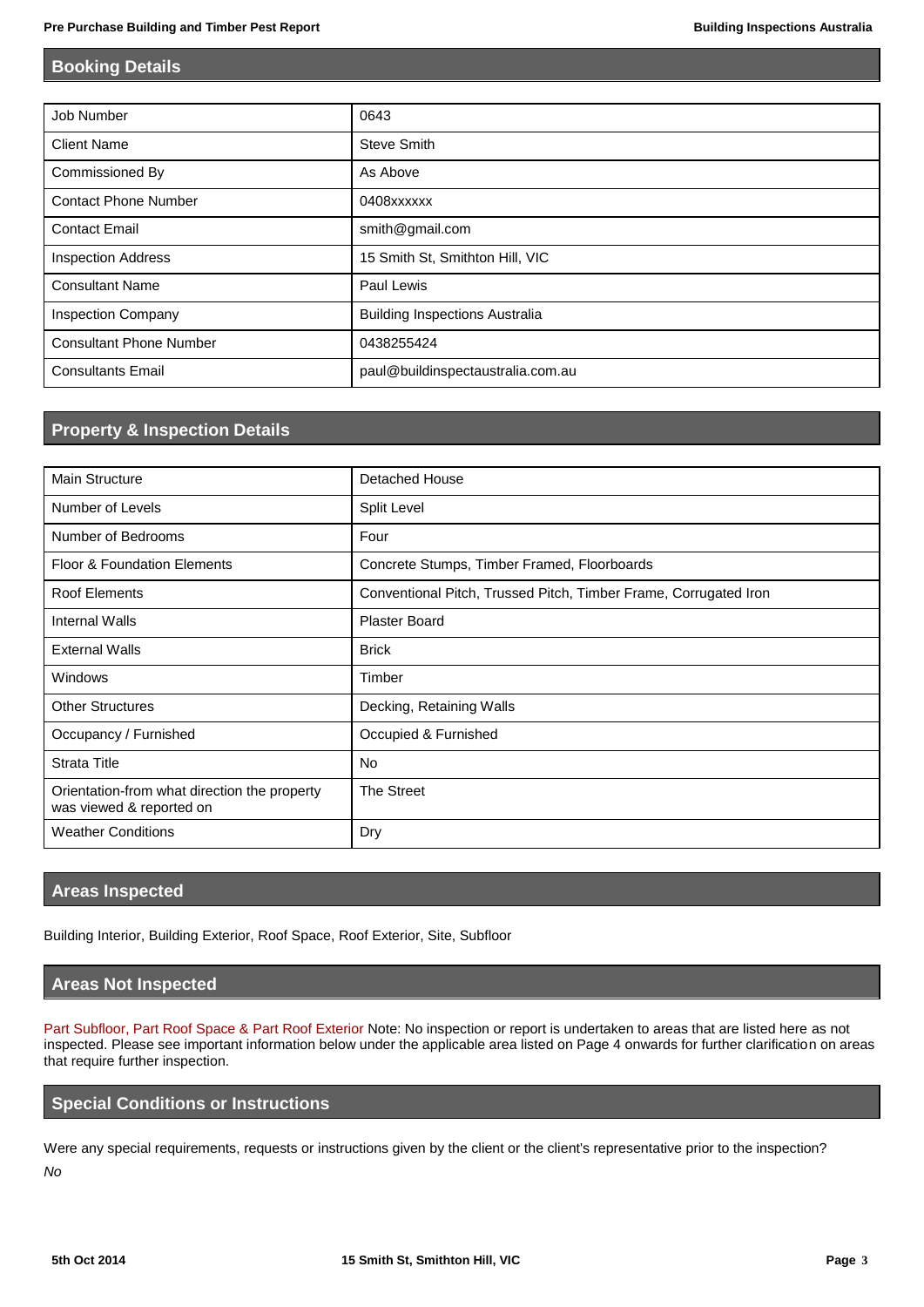## **Obstructions & Inaccessible Areas - for both the Building Report and Pest Report**

## <span id="page-3-0"></span>**1. Interior**

#### **Were there any obstructions or inaccessible areas that limited the inspection in this area? YES**

#### **Cabinetry - Built In**

If present, internal cabinetry in bathrooms, laundries, kitchens and bedrooms cover sections of walls. The cabinetry is not moved during the inspection and no report is undertaken on these covered areas.

#### **Floor Coverings**

Floor coverings restrict the inspection of the hidden floor structure. Lifting floor coverings is outside of the scope of this building inspection. No report or inspection is undertaken or hidden areas.

#### **Furniture**

Furniture such as beds, couches, side tables, wall cabinets etc. obstructed areas throughout the building. Defects may be present behind these items, which could only be found once the furniture is removed. It's always recommended the client undertake his/her own final inspection prior to settlement

## **Interior Linings**

Wall and ceiling linings obstruct the view of the internal cavities. No inspection or report is undertaken of areas behind interior linings. The client should be aware that past timber pest damage could be present in the wall cavity and may only be found if wall linings are removed. If the inspector believes a further inspection is required, an invasive inspection will be recommended to areas suspected of internal damp, pest activity or damage.

#### **Stored Items**

Stored items in cupboards, vanities and wardrobes obstruct the view of internal areas. No inspection or report is undertaken of areas covered by stored items.

## <span id="page-3-1"></span>**2. Exterior**

#### **Were there any obstructions or inaccessible areas that limited the inspection of the building's immediate exterior? YES**

#### **Ground Levels**

Exterior ground levels covered the building's foundations from inspection. Foundations can sink and move if inadequate and/or effected by moisture. Termites can also gain concealed entry below ground levels. Because this is a visual inspection of accessible and unobstructed areas no comment is made on the condition of areas below ground level.

#### **Vegetation**

Vegetation was obstructing areas of the exterior wall surface. The client should be aware that defective items or pest related evidence may be present in areas not inspected. Photos have been taken of these items and kept for future reference if required.

## <span id="page-3-2"></span>**3. Roof Space**

#### **Were there any obstructions or inaccessible areas that limited the inspection in this area? YES**

#### **Stored Items**

Areas of the roof space were obstructed with stored items and could not be reported on. The client should undertake an inspection after obstructions are removed prior to close of contract or arrange for an additional inspection by your building inspector.

#### **Insulation**

Insulation was covering ceiling timbers throughout the visible and accessible areas of the roof space. No report is carried out of timber that is obstructed at the time of inspection.

#### **Low Lying Pitch Above Eaves**

Low lying roof areas of roof space above the eaves were only viewed from a distance. The areas are inaccessible due to the angle of the roof where it meets the exterior wall plate.

## **Sarking Foil**

Sarking was installed on top of the rafters. The underside of the roof cladding could not be inspected.

## <span id="page-3-3"></span>**4. Roof Exterior**

## **Were there any obstructions or inaccessible areas that limited the inspection in this area? YES**

## **Pitch Too Steep**

The roof was considered too steep to walk on and was viewed only from a ladder at various point around the building.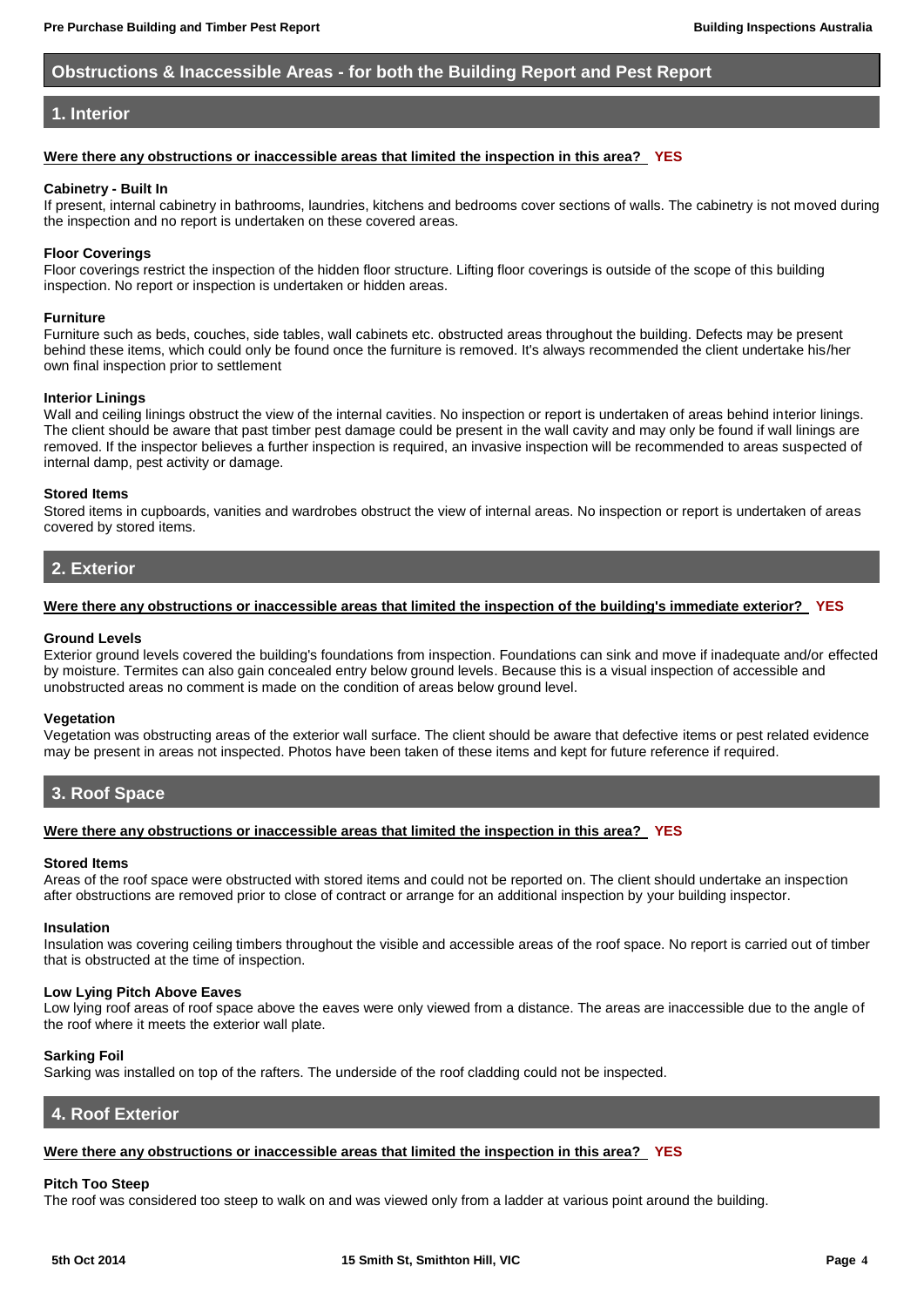## <span id="page-4-0"></span>**5. Subfloor**

## **Were there any obstructions or inaccessible areas that limited the inspection in this area? YES**

#### **No Access - Centre**

There was no access to inspect under the centre of the building. A small inspection hole was noted to the rear wall near the deck. No other area was inspected and no report was carried out in this area. Note: the client should be aware that hidden findings may be present in areas that cannot be inspected.



#### **Ground Levels**

Ground levels covering the supporting stumps and exterior wall foundations limit the inspection. Subsoil is not excavated so no inspection or report is undertaken of areas below ground level.

#### **Ductwork/Plumbing**

Areas of the subfloor at the LHS of the building and centre could not be reached due to excessive ductwork and plumbing blocking the way. Ductwork and plumbing can be damaged and squashed if climbed upon so the inspector did not enter the area. Ductwork and plumbing would have to be removed to accommodate a complete inspection of the area. This is implacable but we do recommended it.



## <span id="page-4-1"></span>**6. Site**

#### **Were there any obstructions or inaccessible areas that limited the inspection in this area? YES**

#### **Ground Levels**

Exterior ground levels covered the base of timber elements around the property. Timber fences and garden materials can rot and in some cases suffer from termite damage when effected by moisture below ground level. Because this is a visual inspection of accessible and unobstructed areas, no comment is made on the condition of timber elements below ground level.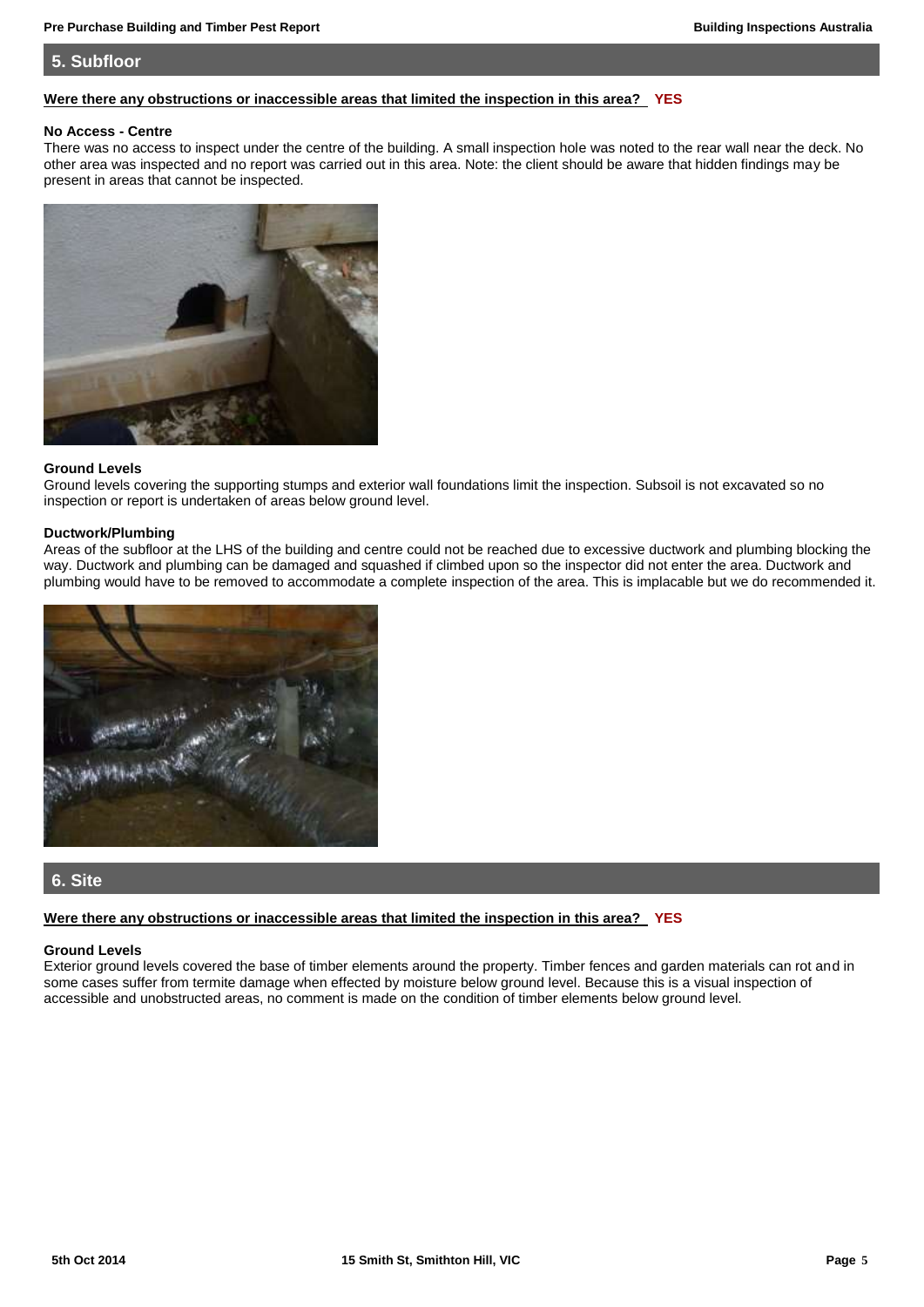## BUILDING INSPECTION REPORT

## <span id="page-5-0"></span>**SCOPE OF BUILDING INSPECTION**

This is a visual Building Inspection Report carried out in accordance with AS4349.1 -2007. The purpose of this inspection is to provide advice to the Client regarding the condition of the Building & Site at the time of inspection. The report covers only major defects, safety hazards and conditions conducive to major defects and safety hazards. A condition report will be given on minor defects and maintenance issues as a collective, not on individual items. The building was compared with a building that was constructed in accordance with the generally accepted practice at the time of construction and which has been maintained such that there has been no significant loss of strength and serviceability.

## **Building Inspection Summary [Conclusion](#page-26-0)**

**SUMMARY INFORMATION:** The summary below is used to give a brief overview of observations made in each inspection area. The items listed in the summary are noted in detail under the applicable sub headings within the body of the report. The summary is **NEVER** to be relied upon as a comprehensive report and the client **MUST** read the entire report and not rely solely on this summary. If there is a discrepancy between the information provided in this summary and that contained within the body of the Report, the information in the body of the Report shall override this summary. **(See definitions & information below the summary to help understand the report)**

| <b>FINDINGS</b>                                                                  | <b>YES/NO</b> | <b>SEE SECTION LISTED BELOW</b>                                |
|----------------------------------------------------------------------------------|---------------|----------------------------------------------------------------|
| <b>OBSTRUCTIONS OR INACCESSIBLE AREAS</b>                                        | <b>YES</b>    | See Page 4 onwards for important information.                  |
| <b>SAFETY HAZARDS</b>                                                            | <b>YES</b>    | (3) Roof Space (5) Subfloor                                    |
| <b>MAJOR STRUCTURAL DEFECTS</b>                                                  | <b>NO</b>     | Not Applicable                                                 |
| <b>CONDITIONS CONDUCIVE TO STRUCTURAL</b><br><b>DAMAGE AND/OR SAFETY HAZARDS</b> | <b>YES</b>    | (1) Interior (2) Exterior (3) Roof Space (5) Subfloor (6) Site |
| <b>SIGNIFICANT ITEMS &amp; MAINTENANCE DEFECTS</b>                               | <b>YES</b>    | (1) Interior (2) Exterior (3) Roof Space (5) Subfloor (6) Site |

## **OVERALL CONDITION ASSESSMENT**

In conclusion of all findings listed in this inspection report, the consultant's opinion of **the overall condition of the building on the day of the inspection** when compared to the average condition of a building of similar age and style was considered: **BELOW AVERAGE.** There are some significant defects and/or evidence of very poor and unprofessional workmanship and/or long term neglect and/or defects requiring major repairs or reconstruction to significant building elements.

**IMPORTANT NOTE:** Safety Hazards, Major Defects and conditions that require further investigation noted within this report must be treated as urgent and the consultant's recommendations should be acted on immediately to rectify Major Defects, Safety Hazards or Conditions Conducive. The client should be aware that every property requires ongoing maintenance. Failure to maintain any building or site element will most likely lead to premature deterioration of elements and expensive rectification/repair work that could easily be avoided. Ongoing maintenance inspections are always recommended.

## **END SUMMARY**

## **Category Definitions of this Report**

## **OBSTRUCTIONS OR INACCESSIBLE AREAS**

Inaccessible areas are any areas intended to be inspected that do not offer safe or reasonable access at the time of inspection and therefore could not be inspected or reported on. Inaccessible areas are considered high risk areas for undetected defects or conditions conducive to defects. It's strongly recommended that the client make arrangements to access inaccessible areas and remove physical obstructions for further inspection prior to purchase. **See information on Accessibility and Readily Accessible Areas in Terms & Conditions at the end of this report.** 

Obstructions are defined as any condition or physical limitation that inhibits or prevents inspection and may include -but are not limited to -roofing, fixed ceilings, wall linings, floor coverings, fixtures, fittings, furniture, clothes, stored articles/materials, thermal insulation, sarking, pipe/duct work, builders' debris, vegetation, pavements or earth. Obstructed areas are considered high risk areas for undetected defects or conditions conducive to defects. It's strongly recommended that the client make arrangements to remove obstructions for further inspection prior to purchase. **See information on Readily Accessible Areas and Limitations in the Terms & Conditions at the end of this report.**

## **SAFETY HAZARD**

An observed item or situation that may constitute a serious safety hazard. We only note these hazards for a duty of care and this report is NOT a safety audit for the property.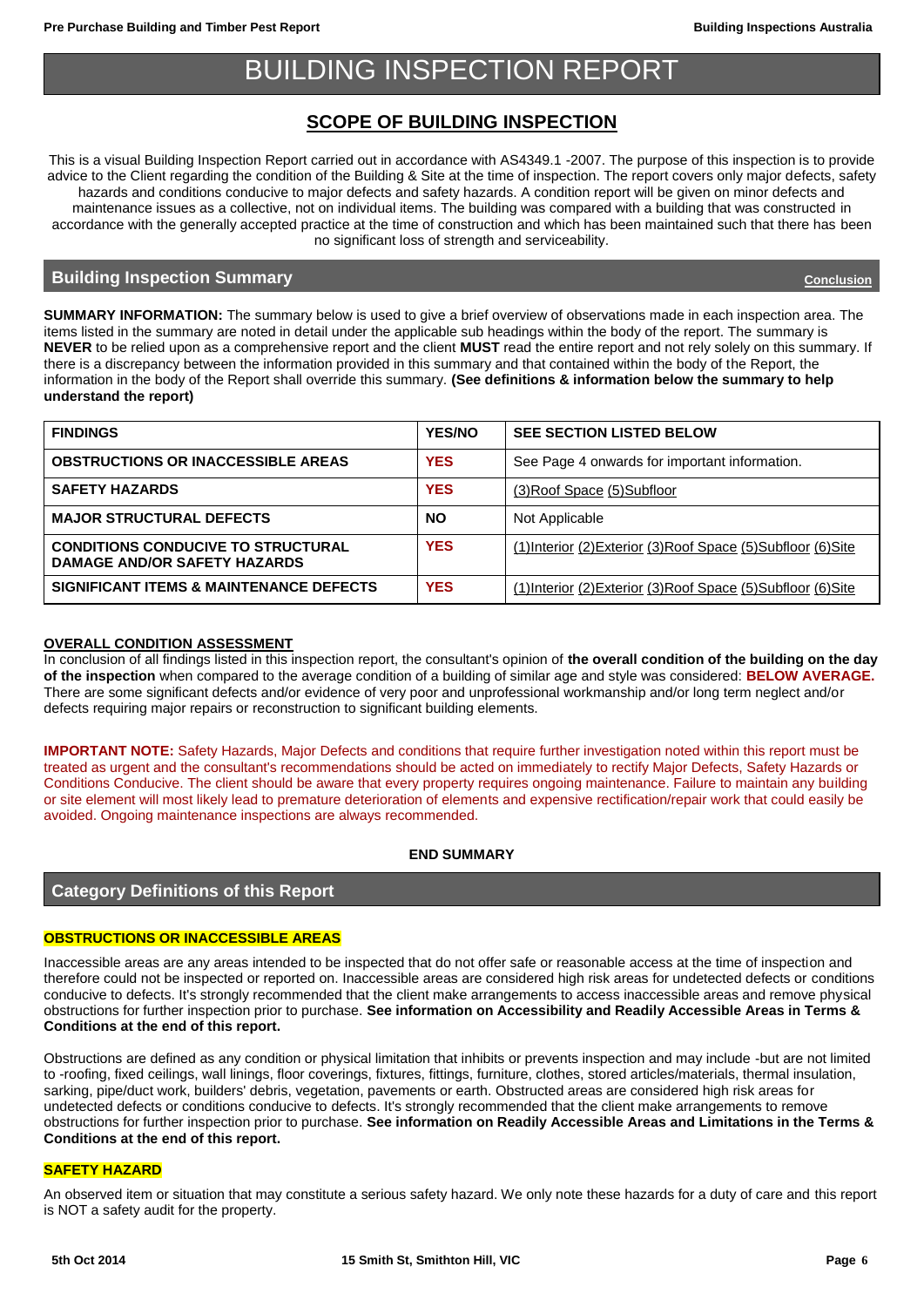#### **MAJOR STRUCTURAL DEFECT**

Major Structural Damage means a significant impairment to the integrity of the whole or part of the Structure falling into one or more of the following categories:

(a) Structural Cracking and Movement – major (full depth) cracking forming in Primary Elements resulting from differential movement between or within the elements of construction, such as foundations, footings, floors, walls and roofs.

(b) Deformation – an abnormal change of shape of Primary Elements resulting from the application of load(s).

(c) Dampness – the presence of moisture within the building, which is causing consequential damage to Primary Elements.

(d) Structural Timber Pest Damage – structural failure, i.e. an obvious weak spot, deformation or even collapse of timber Primary Elements resulting from attack by one or more of the following wood destroying agents: chemical delignification; fungal decay; wood borers; and termites.

## **CONDITIONS CONDUCIVE TO STRUCTUAL DAMAGE AND/OR SAFETY HAZARDS**

"Conditions conducive to structural damage" include; a physical state, excessive loads, corrosion, poor workmanship, inappropriate materials, damaged protective coatings and coverings, local temperature and humidity conditions, the presence of excessive moisture, defective plumbing, defective roof plumbing, defective or bridged damp-proof course, trees in proximity to the dwelling, poor subfloor ventilation, etc. A condition conducive is a condition that, with the passage of time, will lead to damage to structural elements.

#### **MINOR MAINTENANACE DEFECT**

Any other defect that usually requires maintenance. Not all minor blemishes and/or general wear and tear is listed in this report.

## **Condition Definitions &Terminology**

**Above Average** -The overall condition is above that consistent with dwellings of approximately the same age and construction. Most items and areas are well maintained and show a high standard of workmanship when compared with building of similar age and construction.

**Average**-The overall condition is consistent with dwellings of approximately the same age and construction. There will be areas or items requiring some repair or maintenance.

**Below Average** -The Building and its parts show some significant defects and/or very poor non-tradesman like workmanship and/or long term neglect and/or defects requiring major repairs or reconstruction of major building elements.

**Appearance Defect** -Where in the inspectors opinion the appearance of the building element has blemished at the time of the inspection and the expected consequence of this cracking is unknown until further information is obtained.

**Serviceability Defect** -Where in the inspectors opinion the function of the building element is impaired at the time of the inspection and the expected consequence of this cracking is unknown until further information is obtained.

**Structural Defect** -Where in the inspector's opinion the structural performance of the building element is impaired at the time of the inspection and the expected consequence of this cracking is unknown until further information is obtained.

**Accessible Area** -An area on the site where sufficient, safe and reasonable access is available to allow inspection within the scope of the inspection.

#### **Terminology**

The Definitions below apply to the TYPES OF DEFECTS associated with individual items/parts or Inspection areas (fields) of an item:

**Damage:** The building material or item has deteriorated or is not fit for its designed purpose.

**Distortion: Warping: Twisting:** The item has moved out of shape or moved from its position.

**Water Penetration: Dampness:** Moisture has gained access to unplanned and/or unacceptable areas.

**Material Deterioration:** The item is subject to one or more of the following defects; rusting, rotting, corrosion, decay.

**Operation:** The item or part does not function as expected.

**Installation:** The installation of an item is unacceptable, has failed or is absent.

The Definitions of the Terms (Good), (Fair), & (Poor) below apply to defects associated with individual items or specific areas:

**Good** -The item or area inspected appears to be in Serviceable and/or Sound Condition without any significant visible defects at the time of inspection.

**Fair** -The item or area inspected exhibits some minor defects, minor damage or wear and tear may require some repairs of maintenance.

**Poor** -The item or area inspected requires significant repairs or replacement and may be in a badly neglected state due to age or lack of maintenance or deterioration or not finished to an acceptable standard of workmanship.

## **Strata Title**

Note: As per Australian Standards no inspection to common property is undertaken. Matters in relation to common property require further investigation through body corporate. It is strongly recommended the client's solicitor make the necessary enquires relating to the type of body corporate title which is attached to this property as this will have bearing on repairs and maintenance responsibilities before the contract becomes binding.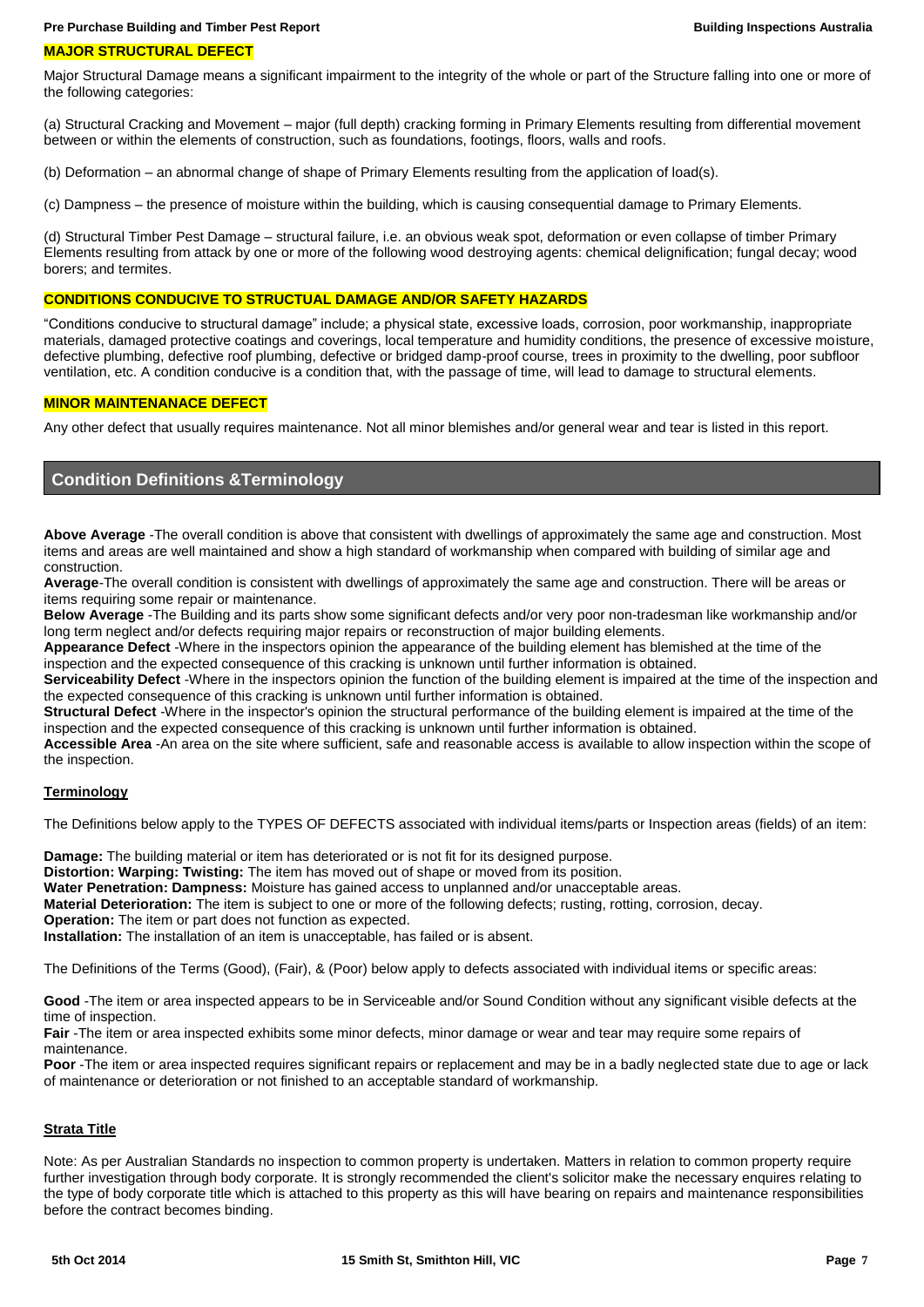|                                       |  |  | <b>Inspection Results</b>                                                                    |  |  |
|---------------------------------------|--|--|----------------------------------------------------------------------------------------------|--|--|
|                                       |  |  | 1. Interior 2. Exterior 3. Roof Space 4. Roof Exterior 5. Subfloor 6. The Site 7. Conclusion |  |  |
| 1.1 Obstructions & Inaccessible Areas |  |  |                                                                                              |  |  |

Please see important information on Page 4 onwards about Obstructions and Inaccessible Areas that may have limited the inspection of this area. Obstructed or inaccessible areas are considered high risk areas for undetected defects or conditions conducive to defects. It's strongly recommended that the client make arrangements to access all areas for further inspection prior to purchase.

## **[Click here to see Information](#page-3-0)**

## **1.2 Safety Hazards** *[Summary](#page-5-0)* No imminent safety hazards were observed around the visible and accessible areas of the building interior. **1.3 Major Structural Defects** *[Summary](#page-5-0)*

No major defects were observed throughout the visible and accessible areas of the building interior.

## <span id="page-7-0"></span>**1.4 Conditions Conducive to Structural Damage or Safety Hazards <b>***[Summary](#page-5-0)* Summary

**1.4.1 Inspection Area:** Main Building<br> **Location:** Toilet (WC) >

**Location:** Toilet (WC) > Rear Left<br> **Finding:** Walls - Positive Moistur **Finding:** Walls - Positive Moisture Readings

**Information:** A moisture meter was used to test the wall area with a positive result indicating a wet / active leak condition. The cause of the moisture is undetermined. Contact a qualified tradesperson for further assessment.



**1.4.2 Inspection Area:** Main Building<br> **Location:** Bathroom > R

**Location:** Bathroom > Rear Left **Finding:** Walls - Positive Moisture Readings

**Information:** A moisture meter was used to test the wall area with a positive result indicating a wet / active leak condition. The cause of the moisture is undetermined. Contact a qualified tradesperson for further assessment. Note: it appears this area has been freshly painted.



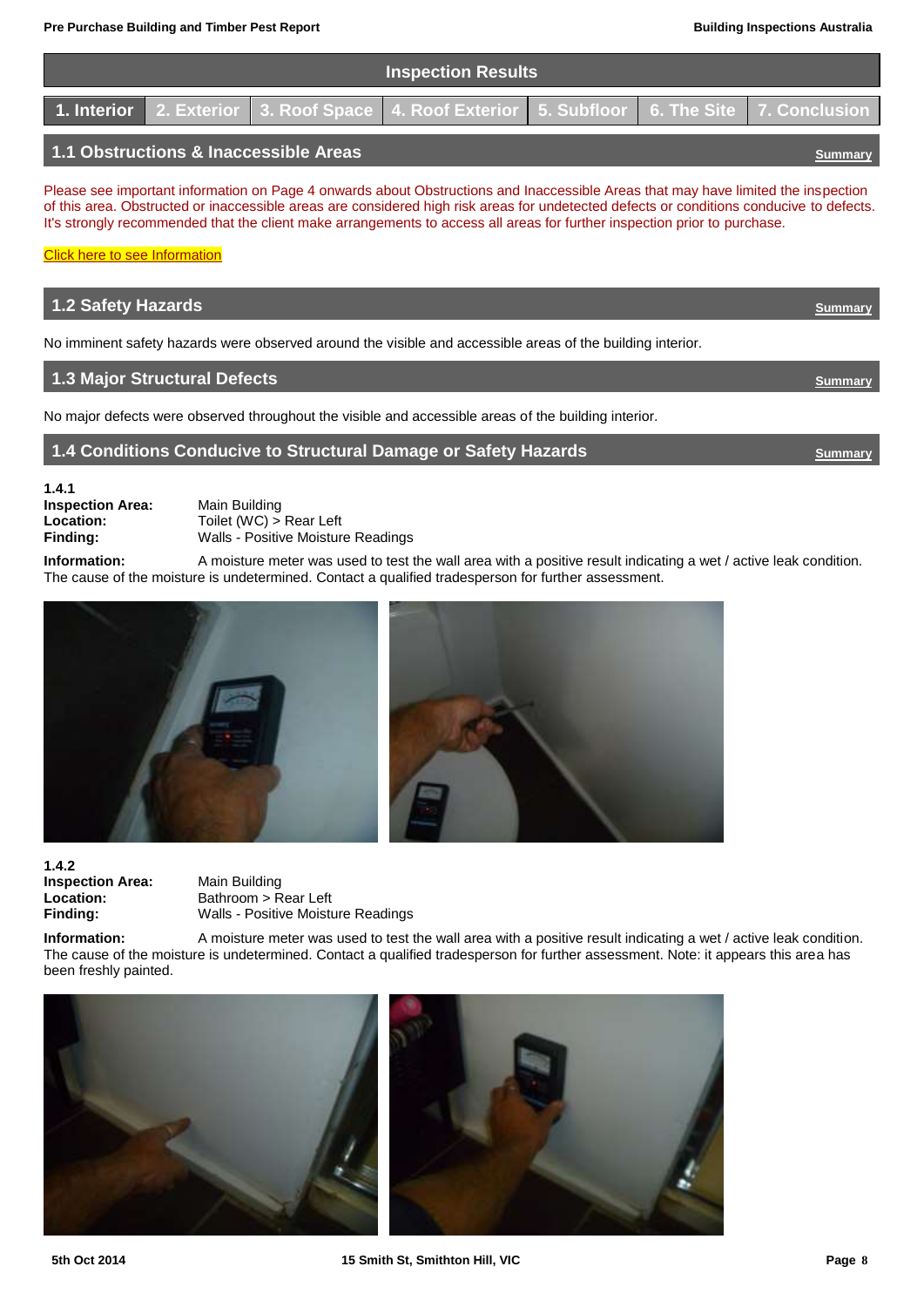## <span id="page-8-0"></span>**1.5 Significant Items & Maintenance Defects <b>[Summary](#page-5-0) Construction Construction** *Summary*

| 1.5.1                   |                    |
|-------------------------|--------------------|
| <b>Inspection Area:</b> | Main Building      |
| Location:               | Kitchen            |
| Finding:                | Taps/Spout - Loose |

**Information:** Installation of the tap is substandard. It was found to be loose and requires further tightening. Consult a professional plumber for repairs.

#### **1.5.2**

| <b>Inspection Area:</b> | Main Building                      |
|-------------------------|------------------------------------|
| <b>Location:</b>        | Kitchen                            |
| Finding:                | Cook Top - No Ignition Rear Burner |

**Information:** The ignition did not work when attempting to light the rear right burner at the time of inspection. This is a common defect and requires further advice from the appliance manufacture.

#### **1.5.3**

| <b>Inspection Area:</b> | Main Building  |
|-------------------------|----------------|
| <b>Location:</b>        | <b>Floors</b>  |
| Finding:                | Floor - Uneven |

**Information:** Flooring throughout was uneven in sections. This generally indicates expected movement and settlement in the supporting stumps. No repairs are required, however the client may consider a "jack and pack" to help re-level the floor area. Consult a re-stumper for works at the client's discretion.

#### **1.5.4**

| .                       |                          |
|-------------------------|--------------------------|
| <b>Inspection Area:</b> | Main Building            |
| Location:               | Toilet (WC) > Front Left |
| Finding:                | Toilet- No Flush         |

**Information:** The toilet would not flush at the time of inspection. This may indicate a plumbing fault. Consult a licensed plumber for further investigation.



| 1.5.5                   |
|-------------------------|
| <b>Inspection Area:</b> |
| Location:               |
| Finding:                |

**Main Building Location:** Garage **Finding:** Incomplete/Unprofessional Finishes

**Information:** Finishings around this area indicate below standard workmanship and unprofessional finishing. This is not a significant defect, however does add to the overall assessment of the buildings condition. The client may choose to have the defects fixed at their discretion. Lights have not been fitted and walls are not finished.

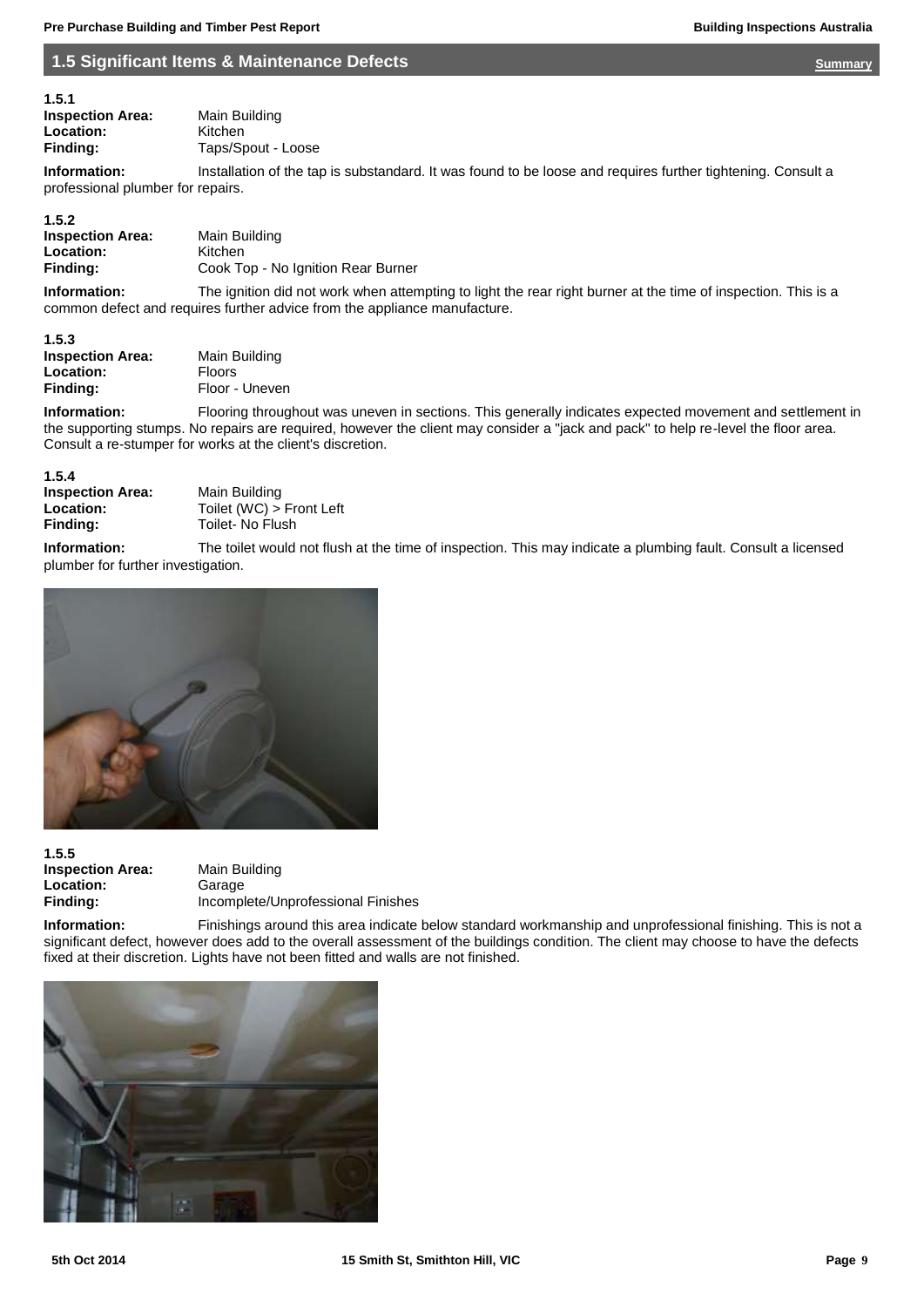| ס.כ. ו                 |
|------------------------|
| <b>Inspection Area</b> |
| Location:              |
| Finding:               |

**1.5.6**

**Inspection Area:** Main Building Switchboard<sup>:</sup> **Finding:** Untidy

**Information:** Switchboard is considered untidy. Recommended the client engage an independent licensed electrician for further inspection of the house's electrical system.



**1.5.7 Inspection Area:** Main Building<br> **Location:** Toilet (WC) >

**Location:** Toilet (WC) > Front Left<br> **Finding:** Exhaust Fan - Not Work **Exhaust Fan - Not Working** 

**Information:** The exhaust fan in this room was not working at the time of inspection. Exhaust fans are usually found in toilets, bathrooms, laundries and kitchen areas to help reduce smells and condensation. Contact a licensed electrician for further advice.

## **1.5.8**

**Inspection Area:** Main Building<br> **Location:** Ensuite > From **Location:** Ensuite > Front Left<br> **Finding:** No Switch **Finding:** No Switch

**Information:** The switch for the bathroom light and the exhaust fan could not be located during the inspection. Further clarification from the vendor is required.

#### **1.5.9 Inspection Area:** Main Building **Location:** Master Bedroom > Front Left<br> **Finding:** Lights - Missing **Finding:** Lights - Missing

**Information:** There was no ceiling light in this room. There was switch on the door architrave with no function. Consult a licensed electrician for further investigation.

| 1.5.10                  |                             |
|-------------------------|-----------------------------|
| <b>Inspection Area:</b> | Main Building               |
| Location:               | Left                        |
| Finding:                | Interior Linings - Re-Paint |

**Information:** The paintwork on the interior linings throughout the original part of the building have been poorly applied. Re-painting should be considered to help restore the interior condition to a higher standard. Contact a professional painter for advice on costs and re-finishing at the clients discretion.

**1.5.11 Inspection Area:** Main Building **Location:** Dining > Front Left **Finding:** Cistern - Not Attached **Information:** The toilet cistern has not been attached to the wall. The toilet still works, however this is not the correct installation method.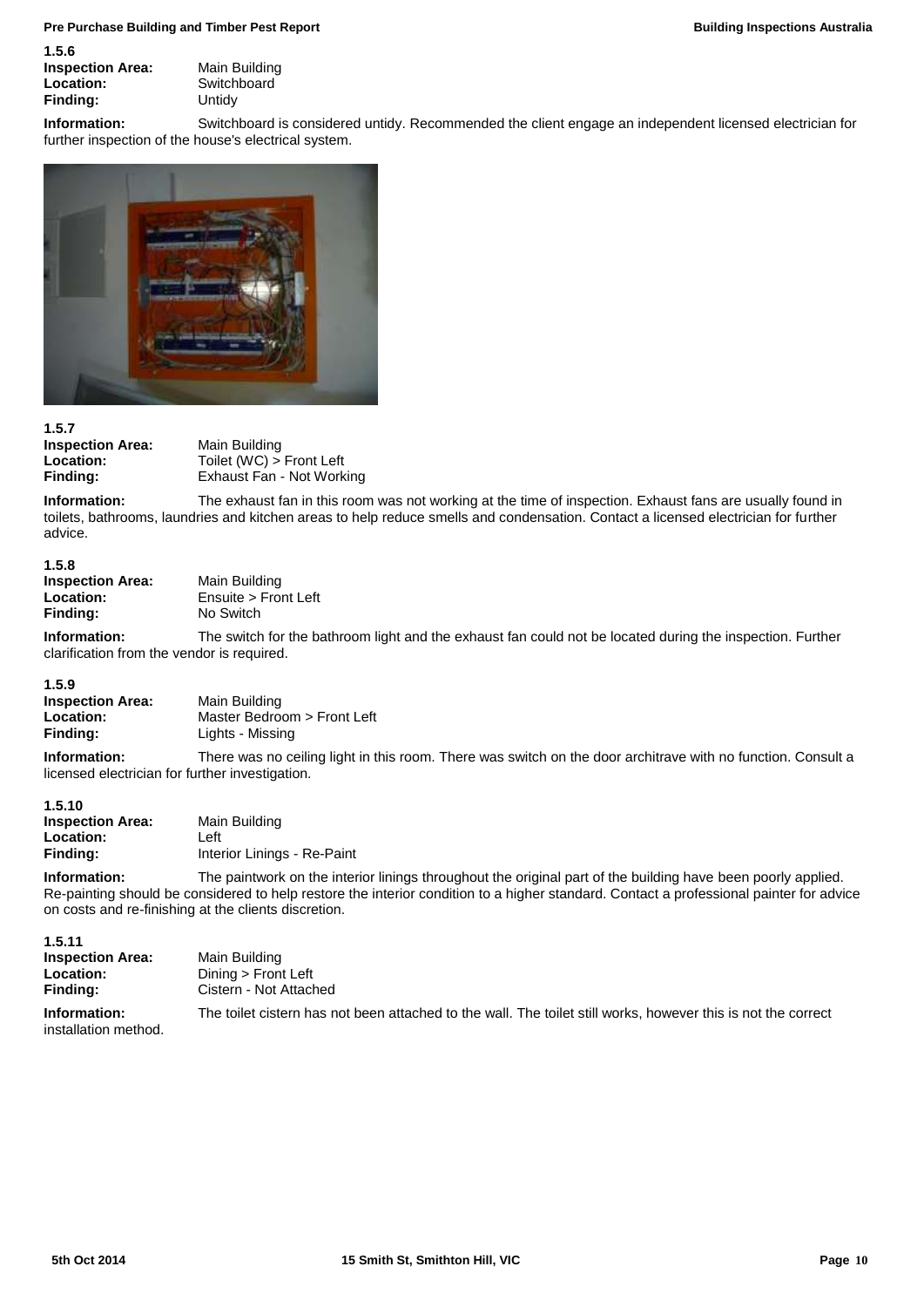**Pre Purchase Building and Timber Pest Report Building Inspections Australia Building Inspections Australia** 



## **1.5.12**

**Inspection Area:** Main Building<br> **Location:** Study > Centr

**Location:** Study > Centre Left<br> **Finding:** Doors - Binding **Finding:** Doors - Binding

**Information:** When doors rub, jam or appear out of square with the door frame it most likely indicates expected minor movement and settlement in the foundations. It can also be caused by defective door hardware (loose hinges etc) or loose door jamb fixings. This is a common defect and usually requires maintenance and reshaping of doors by a carpenter or general contractor.



**1.5.13 Inspection Area:** Main Building<br> **Location:** Bedroom > Co

**Location:** Bedroom > Centre Right<br> **Finding:** Doors - Rubbing Carpet **Finding:** Doors - Rubbing Carpet

**Information:** The base of the door is rubbing the carpet. Further adjustment is required for the doors to swing freely.

**1.5.14 Inspection Area:** Main Building<br> **Location:** Bedroom > Co

**Location:** Bedroom > Centre Right **Finding:** Light Switch - Not working

**Information:** The bottom switch in this room has no function. Not sure if it was meant for anywhere in particular. Further investigation is required.

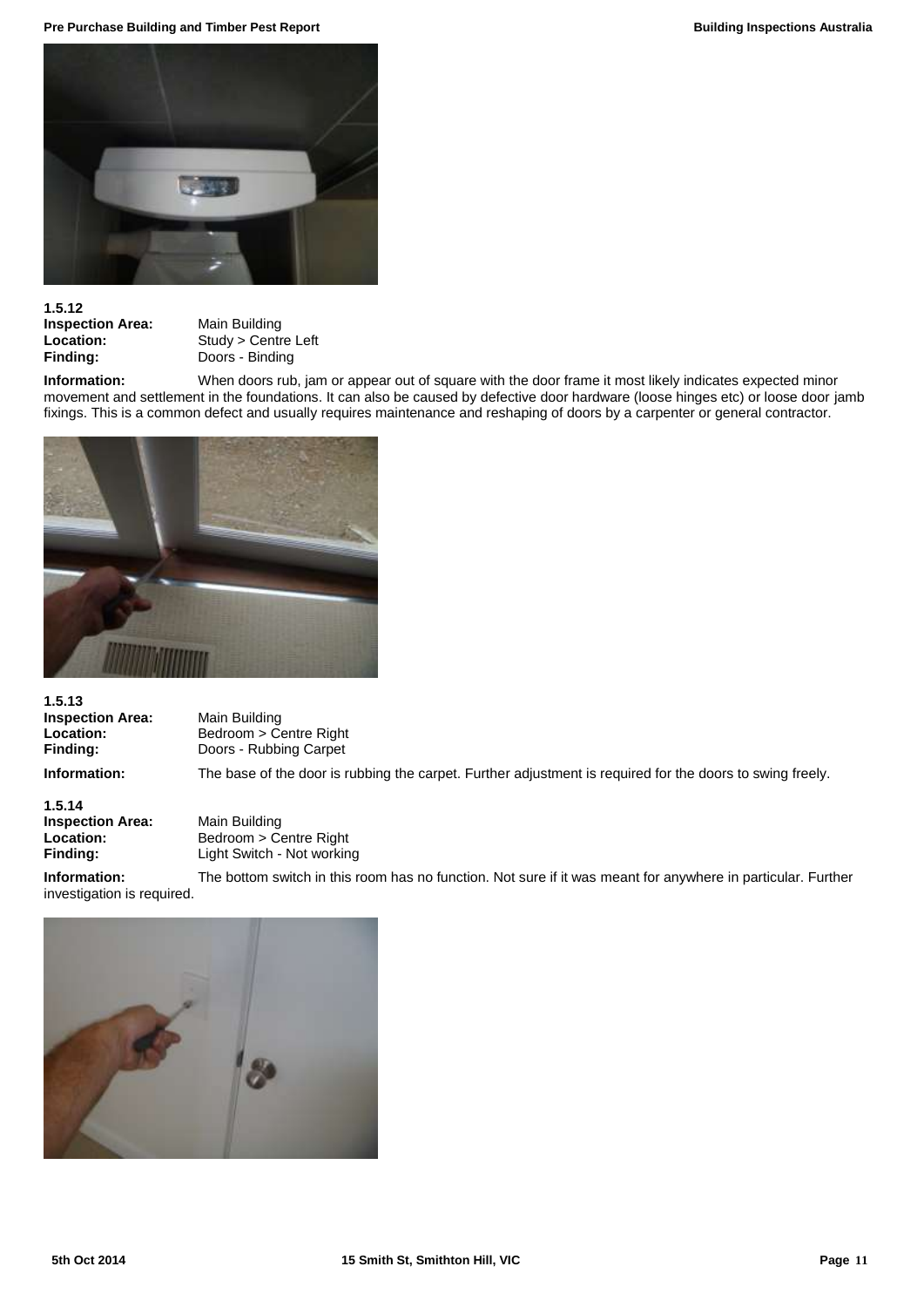#### **Pre Purchase Building and Timber Pest Report Building Inspections Australia**

| .                       |                           |
|-------------------------|---------------------------|
| <b>Inspection Area:</b> | Main Building             |
| Location:               | Laundrv                   |
| Finding:                | Exhaust Fan - Not Working |
|                         |                           |

**Information:** The exhaust fan in this room was not working at the time of inspection. Exhaust fans are usually found in bathrooms, laundries and kitchen areas. They are used to reduce the overall moisture content of areas that are affected by steam and/or condensation. Without appropriate ventilation, moisture on internal walls and ceiling linings is likely to cause mould and fungal growth over time. Consult a licensed electrician for further advice.

| Main Building   |
|-----------------|
| <b>Bathroom</b> |
| Taps - Detached |
|                 |

**1.5.15**

**Information:** The taps came away from its position when operated. Maintenance by a licensed plumber is recommended.





**1.5.17 Inspection Area:** Main Building<br> **Location:** Bathroom **Location:**<br>Finding:

**Finding:** Towel Hook - Detached **Information:** The towel hook has become detached for its intended position. Maintenance is required.



**1.5.18 Inspection Area:** Main Building<br> **Location:** Bedroom > Re

**Location:** Bedroom > Rear Left **Finding:** Doors - Maintenance Required

**Information:** Doors throughout the house require general maintenance. Uneven floor levels and/or door hardware in the form of hinges, locks, handles etc. can come loose overtime, which can affect the operational performance of the doors, causing them to rub, jam or not close completely. Consult a carpenter or general contractor for maintenance at the client's discretion.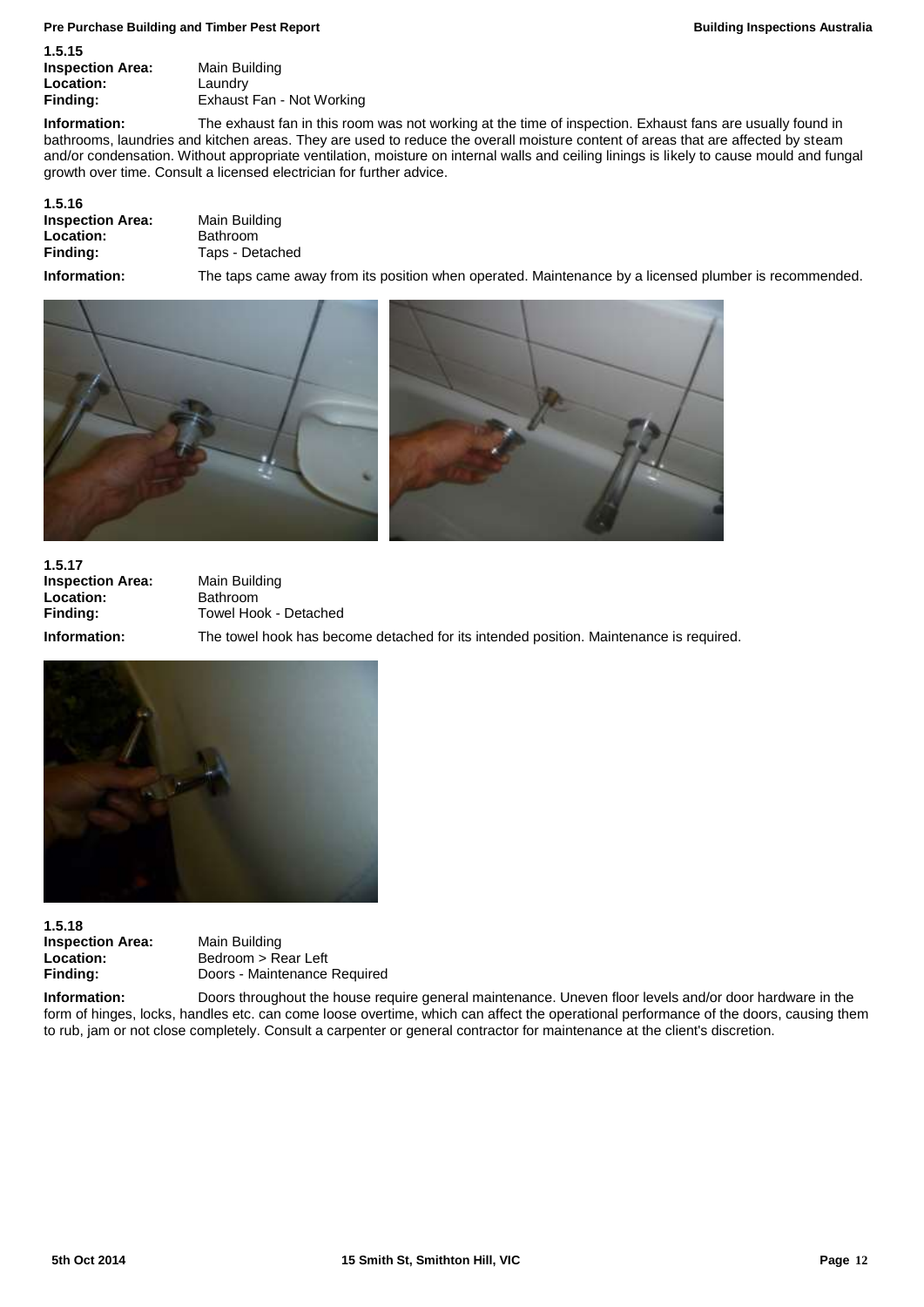**Pre Purchase Building and Timber Pest Report Building Inspections Australia Building Inspections Australia** 



**1.5.19 Inspection Area:** Main Building<br> **Location:** Garage **Location:**<br>Finding:

**Finding:** Cable Not Connected **Information:** See photo for example. Contact an electrician for work required.



**1.5.20 Inspection Area:** Main Building<br> **Location:** Master Bedro

**Location:** Master Bedroom **Finding:** Walls - Impact Damaged

for remedial works.

**Information:** Impact damage was observed to the walls in this area. Consult a professional plasterer or general contractor



**1.5.21 Inspection Area:** Main Building<br> **Location:** Laundry Location:<br>Finding:

**Finding:** Missing Pelmet **Information:** The pelmet to the cavity slider was missing.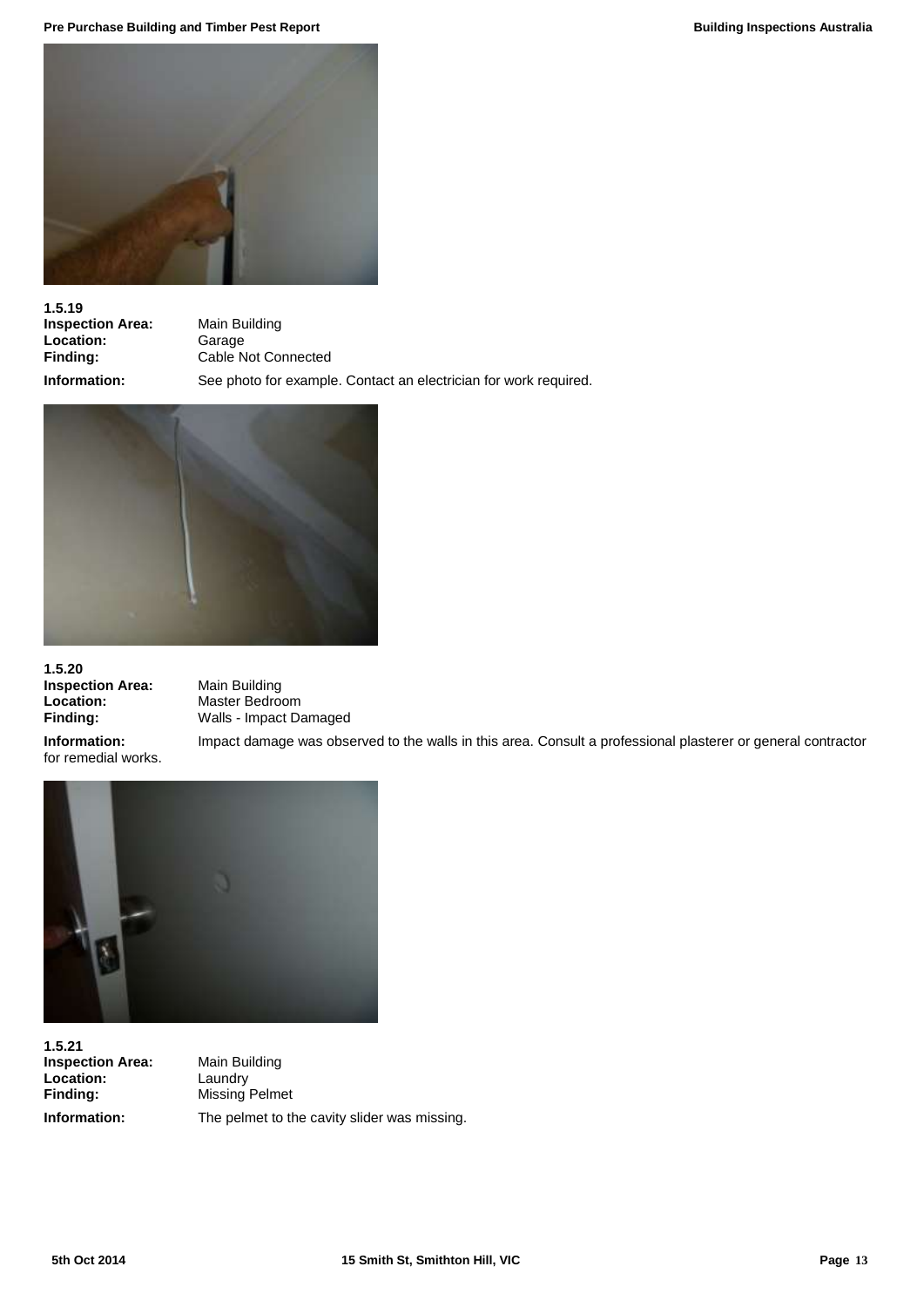## **1.6 General Comments** *[Summary](#page-5-0)*

## **Kitchen - New**

A recently new kitchen has been installed to the building. Workmanship was to a satisfactory standard.

## **Smoke Detectors Fitted**

Smoke detectors were fitted to the interior however was not commented on. It's always advised to have a professional smoke alarm assessment throughout the house to check the age and position of alarms. Correct placement and operation of smoke alarms is an essential factor for saving lives in the event of a fire. Note: assessing the adequacy, operation and position of smoke detectors is outside the scope of this inspection.

## **No Appliance Test**

Testing any appliance such as - but not limited to - wall mounted heaters, ducted heating, laundry appliances, ovens, dishwashers, alarms, air conditioners, fireplaces, etc is outside of the scope of AS 4349.1 and the functionality of these items cannot be guaranteed. So it is recommended the client enquire with the agent or owner of the property for confirmation on whether appliances applicable to this property are in working order prior to purchase.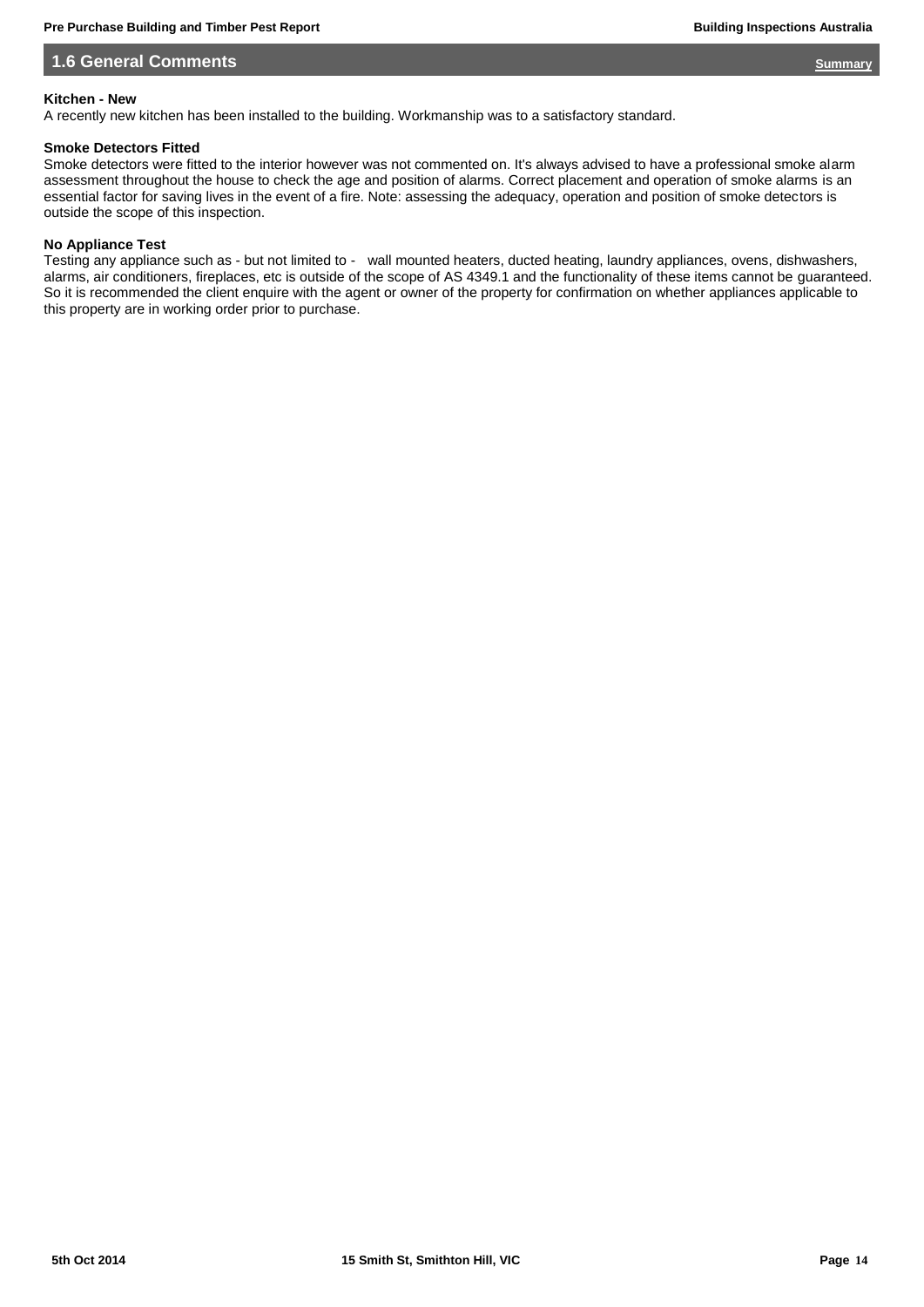

Please see important information on Page 4 onwards about Obstructions and Inaccessible Areas that may have limited the inspection of this area. Obstructed or inaccessible areas are considered high risk areas for undetected defects or conditions conducive to defects. It's strongly recommended that the client make arrangements to access all areas for further inspection prior to purchase.

| 2.2 Safety Hazards                                                                                         | Summary |
|------------------------------------------------------------------------------------------------------------|---------|
| No imminent safety hazards were observed around the visible and accessible areas of the building exterior. |         |
| 2.3 Major Structural Defects                                                                               |         |

No major defects were observed around the visible and accessible areas of the building exterior.

## **2.4 Conditions Conducive to Structural Damage or Safety Hazards** *[Summary](#page-5-0)*

<span id="page-14-0"></span>

**2.4.1 Inspection Area:** Main Building<br> **Location:** Deck > Rear L

**Location:** Deck > Rear Left<br>**Finding:** Floor Frame - La **Floor Frame - Lacking Support** 

**Information:** Minimal support was observed to the floor frame members. Sagging and/or bouncing in the floor area is likely if left as is. Today's construction methods would require individual stump supports to all bearers. At the moment the bearers are supported by blocks of timber nailed onto rotting retaining walls. Contact a qualified carpenter for additional support.





## **2.5 Significant Items & Maintenance Defects [Summary](#page-5-0) Construction of the Summary Summary**

**2.5.1 Inspection Area:** Main Building<br> **Location:** Front & Left **Location:** Front & Left<br> **Finding:** Expansion J

**Finding:** Expansion Join - Inadequate Sealant

**Information:** The expansion join in this area was not covered by an adequate weather proof sealant. Not urgent, however should be applied to eliminate the chance of moisture ingress to the frame. A general contractor could be hired for this work.



<span id="page-14-1"></span>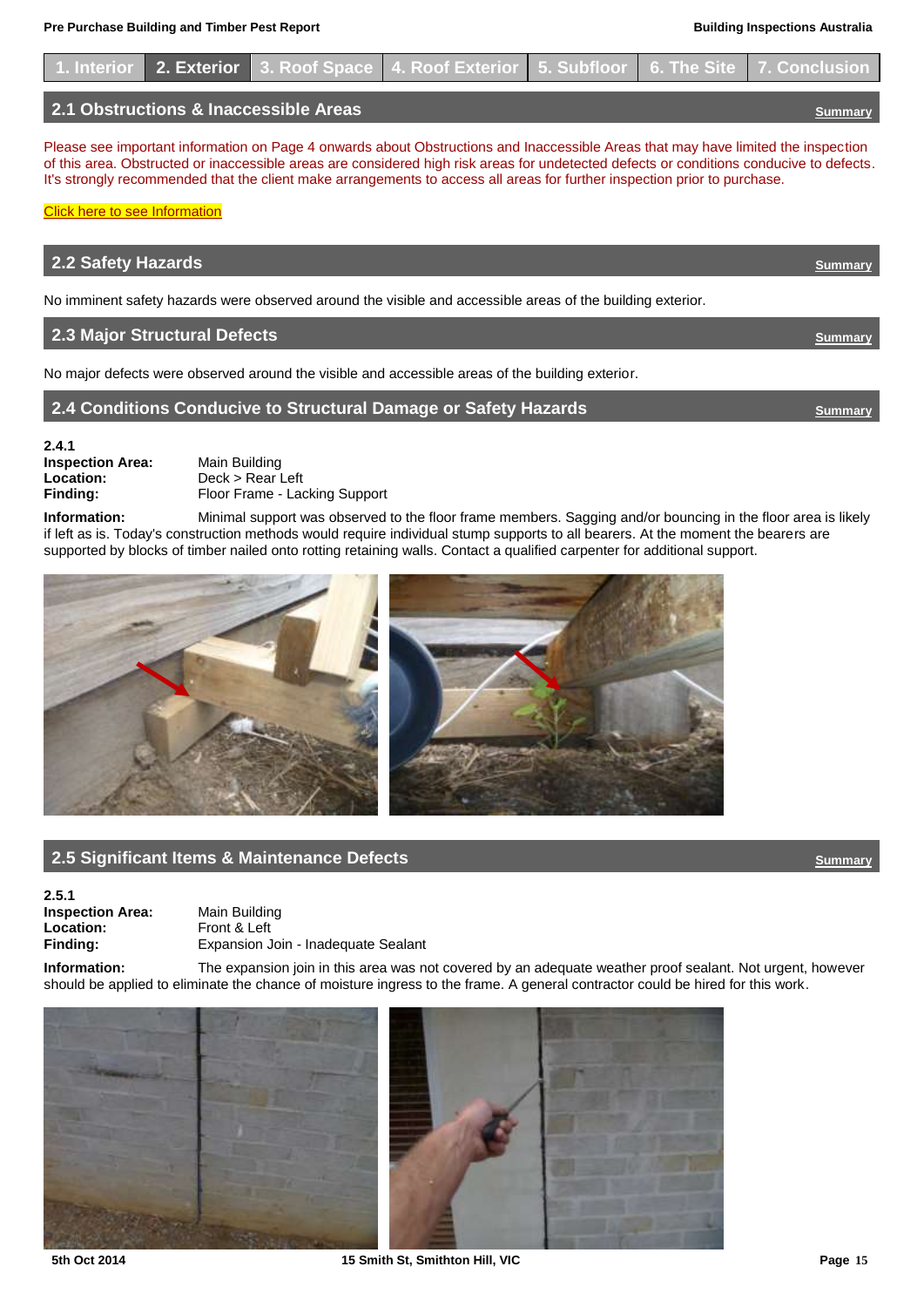#### **Pre Purchase Building and Timber Pest Report Building Inspections Australia Building Inspections Australia**

| 2.5.2                   |                                |
|-------------------------|--------------------------------|
| <b>Inspection Area:</b> | Main Building                  |
| Location:               | Timber Elements > Front & Back |
| Finding:                | Nails - Not Finished           |

**Information:** Nails to the exterior cladding have not been properly finished. Nails should be punched under the surface of the cladding and filled with exterior filler, then sanded and painted. Contact a general contractor or professional painter for further works required.



**2.5.3 Inspection Area:** Main Building<br> **Location:** Brickwork > F

**Location:** Brickwork > Front & Left<br>
Finding: Render - Not Finished **Finding:** Render - Not Finished

discretion.

**Information:** Render finishing has not been completed to the front and LHS exterior walls. Can be completed at the client's



**2.5.4 Inspection Area:** Main Building Location: Eaves > Left **Finding:** Eaves - No Beading

discretion.

**Information:** The beading for the eave sheets has not been installed along the brickwork. Can be completed at the client's

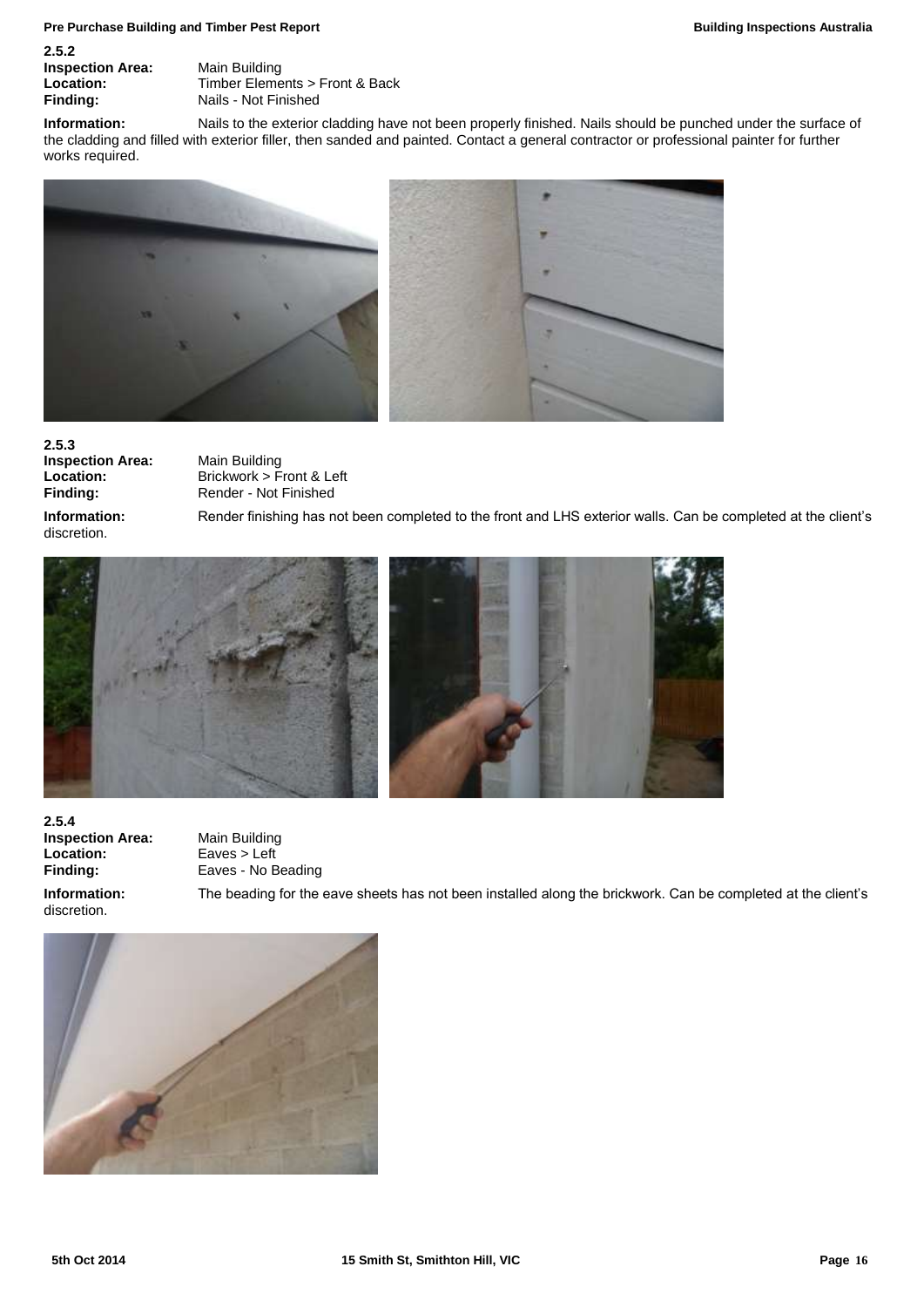| -----                   |                                 |
|-------------------------|---------------------------------|
| <b>Inspection Area:</b> | Main Building                   |
| Location:               | Left                            |
| Finding:                | Further Investigation - Plumber |
|                         |                                 |

**Information:** The plumbing in this area requires further investigation by a licensed plumber. Pipes were hanging loose across the LHS yard and the grey waste was not sealed. See photos for example.



**2.5.6 Inspection Area:** Main Building **Location:** Deck > Rear<br> **Finding:** Inadequate F

**Finding:** Inadequate Fixings

**2.5.5**

**Information:** Fixing to this building element were inadequate. Stair treads were loose. Contact a carpenter for further work.



## **2.6 General Comments Comments Comments Comments Comments Comments Comments Comments Comments Comments**

#### **Guttering Ok**

The visible underside of the guttering around the building was in acceptable condition with no signs of rust at the time of inspection. It's recommended the client arrange for frequent roof inspections to check for blockages in the gutter system. Early detection of debris will help eliminate the chance of premature deterioration of gutters.

## **Fascia Condition - Fair**

The fascia around the building were in fair condition. No significant damage was noted at the time of inspection. Always monitor timber fascia for the presence of moisture and wood rot. Timber fascia should always be well sealed to prevent premature deterioration.

#### **Downpipes - OK**

The downpipes were in fairly good condition at the time of inspection. Some require additional clips and paint.

#### **Brickwork OK**

The overall condition of the visible brickwork and render surface was in good condition with no evidence of significant movement or damage.

#### **Deck Condition - Acceptable**

The visible and accessible areas of the decking was in a satisfactory condition at the time of the inspection. Exterior decks require frequent maintenance to preserve their appearance and prevent premature deterioration. Specific cleaners and sealants can be used to restore the timber when or if weathering starts to occur.

## **Balustrade OK**

The rear balustrade was in acceptable condition at the time of inspection. No safety concerns were observed, however it is recommended the client arrange for frequent inspections of stair/balcony components and maintain areas where required to avoid damage and/or safety issues.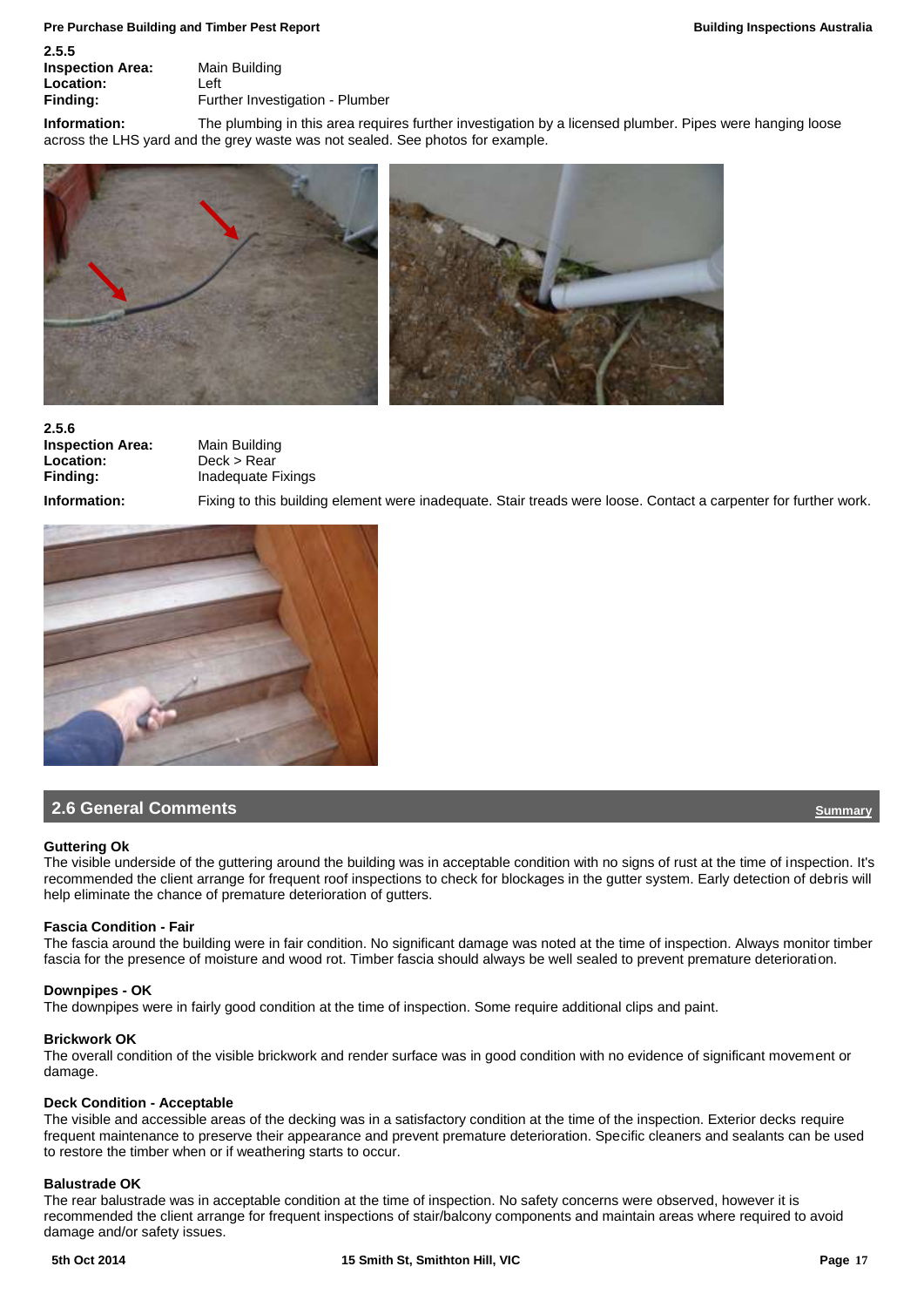|  |                                       | 1. Interior 2. Exterior 3. Roof Space 4. Roof Exterior 5. Subfloor 6. The Site 7. Conclusion |  |  |
|--|---------------------------------------|----------------------------------------------------------------------------------------------|--|--|
|  | 3.1 Obstructions & Inaccessible Areas |                                                                                              |  |  |

Please see important information on Page 4 onwards about Obstructions and Inaccessible Areas that may have limited the inspection of this area. Obstructed or inaccessible areas are considered high risk areas for undetected defects or conditions conducive to defects. It's strongly recommended that the client make arrangements to access all areas for further inspection prior to purchase.

## [Click here to see Information](#page-3-2)

## <span id="page-17-0"></span>**3.2 Safety Hazards** *[Summary](#page-5-0)*

**3.2.1**

**Inspection Area:** Main Building<br> **Location:** Above Kitcher **Location:** Above Kitchen<br> **Finding:** Cable - Poor C **Finding:** Cable - Poor Connection

**Information:** Electrical cable joins are inadequate. This should have been adequately secured and boxed off to make the cables double insulated to prevent personal injury. Contact licensed electrician for repairs. Note: we are not electricians and always recommend an inspection by a professional with the appropriate licenses and qualifications.



## **3.2.2 Inspection Area:** Main Building **Location:** Original House

**Finding:** Halogen Downlights - No Covers

**Information:** The down light holdings within the ceiling void were found to be missing protective covering during inspection. Whilst in use, halogen down lights create a large amount of heat that, without these protective coverings, has the potential for ignition of any flammable objects that the down light may come into contact with (e.g. insulation, debris etc.). It's recommended the client consider replacing the lights with LED's or have covers installed to help prevent the possibility of fire.



## **3.2.3 Inspection Area:** Main Building

Location: **Conservery Conservery Conservery Act 2013** 

**Finding:** Cable - Poor Connection

**Information:** Like the defect found above the kitchen, the electrical cable joins are inadequate. This should have been adequately secured and boxed off to make the cables double insulated to prevent personal injury. Contact licensed electrician for repairs. Note: we are not electricians and always recommend an inspection by a professional with the appropriate licenses and qualifications.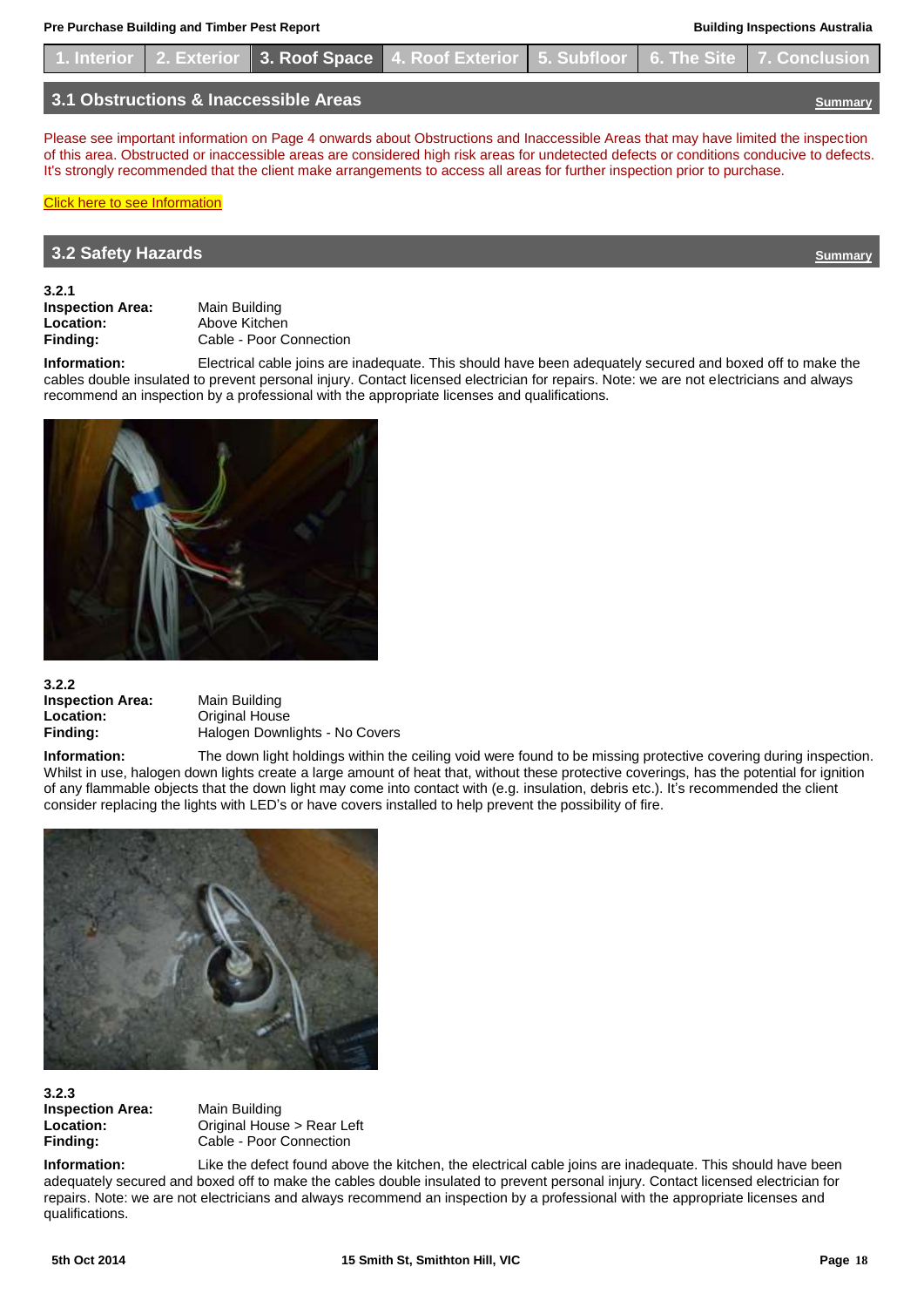**Pre Purchase Building and Timber Pest Report Building Inspections Australia**



## **13.3 Major Structural Defects** *[Summary](#page-5-0)*

No major defects were observed around the visible and accessible areas of the building's roof space.

## **3.4 Conditions Conducive to Structural Damage or Safety Hazards <b>[Summary](#page-5-0) Summary**

<span id="page-18-0"></span>

## **3.4.1 Inspection Area:** Main Building

**Location:** Above Kitchen > Centre Right<br> **Finding:** Exterior Gaps **Exterior Gaps** 

**Information:** The exterior cladding has not been completed. Obvious gaps were located that will allow water to penetrate the roof space. Further finishing is needed.





**3.4.2 Inspection Area:** Main Building<br> **Location:** Above Bedrod

**Location:** Above Bedroom/Lounge > Rear Left<br> **Finding:** Altered Framing **Altered Framing** 

**Information:** Frame alterations were observed. It is undetermined whether alterations identified will affect the structural integrity of the building because there was no visible evidence of major deviations or damage. The hanging beams that take the load of the ceiling of the lounge and rear bedroom do not appear to have direct load bearing onto the below wall. The load appears to be placed on the ceiling joists either side of the wall. Unless the ceiling joist is directly on top of the wall, further supporting blocks will be required where the red arrow is shown. Wall support could not be determined because the plaster lining was obstructing the top of the wall plate. Photo 1 below shows where the support should be and photo 2 shows an example of how the hanging beam should be supported.

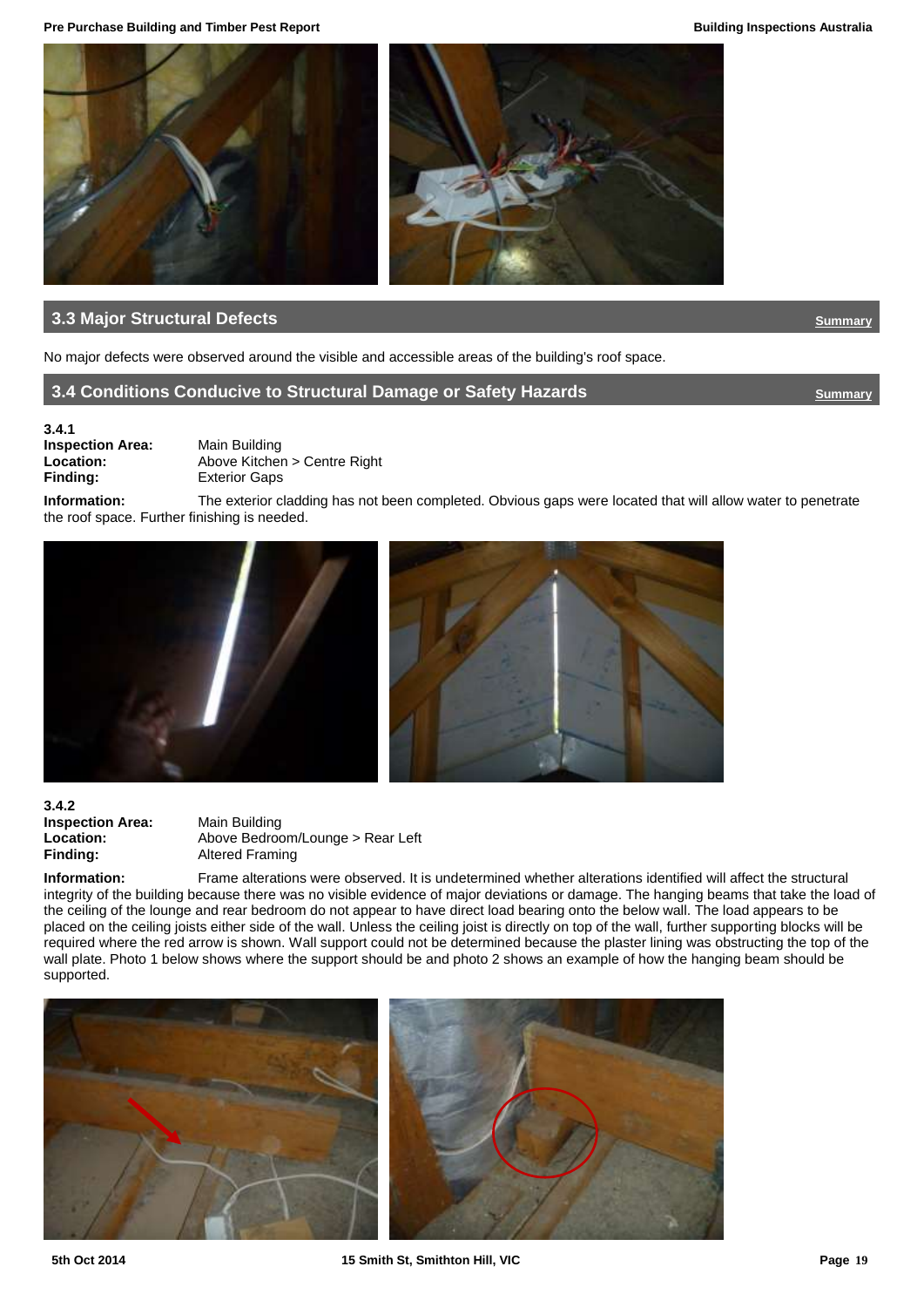## **1.5 Significant Items & Maintenance Defects [Summary](#page-5-0) Summary Summary Summary**

**3.5.1 Inspection Area:** Main Building<br> **Location:** Above Garage **Finding:** Stored Items

<span id="page-19-0"></span>**Location:** Above Garage

**Information:** The roof truss design is not built to take extra load or personal belongings. Removal of items is recommended.

**3.5.2**

**Inspection Area:** Main Building<br> **Location:** Above Kitcher **Location:** Above Kitchen<br> **Finding:** Insulation - Ina

**Finding:** Insulation - Inadequate

**Information:** Insulation is missing to this area of the ceiling. The energy efficiency of the house may suffer due to this defect. It's recommended replacing insulation where necessary. A general contractor could be hired for this work.



**3.5.3 Inspection Area:** Main Building<br> **Location:** Original Hous

**Location:** Original House > Rear Right<br> **Finding:** Insulation - Misplaced **Finding:** Insulation - Misplaced

**Information:** Insulation has been moved out of place. The energy efficiency of the house may suffer due to this defect. It's recommended replacing insulation where necessary. A general contractor could be hired for this work.



**3.5.4 Inspection Area:** Main Building

**Location:** Above Lounge > Rear Left Finding: Beam – Undersized?

**Information:** The building element in the below picture has not been built or installed to any recognized standard. The counter beam running across the lounge appears undersized. There may have originally been a load bearing column directly under this beam at some stage, which has now been removed? Monitor the ceiling in this room and install additional support if cracking or significant deviations become evident.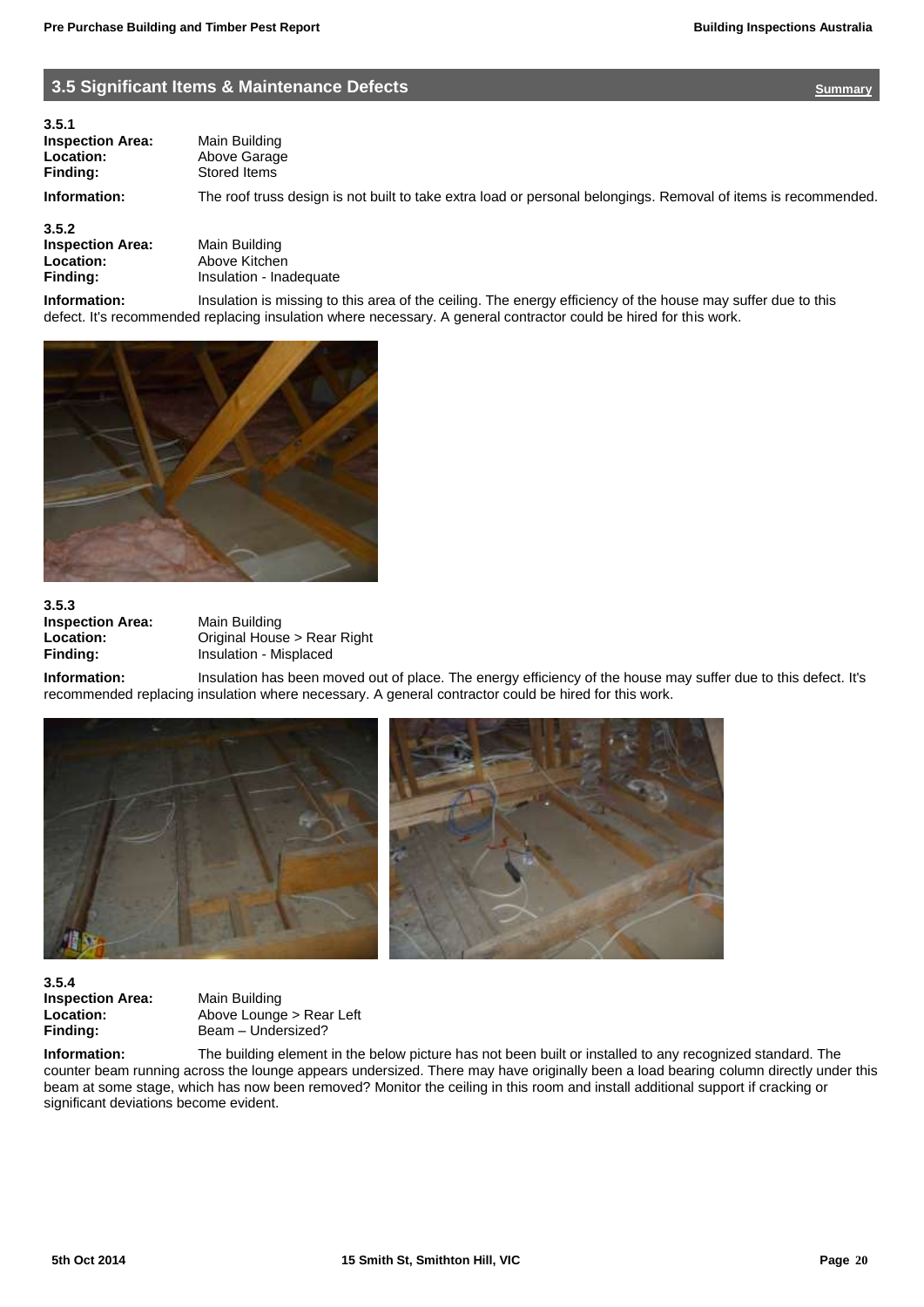**Pre Purchase Building and Timber Pest Report Building Inspections Australia Building Inspections Australia** 



# **3.5.5**

**Inspection Area:** Main Building<br> **Location:** Above Bathro **Location:** Above Bathroom > Rear Left<br> **Finding:** Missing Prop **Missing Prop** 

Information: Roof props were missing from the roof structure. It is noted that the roof was once tiled and has now been changed to lightweight metal cladding, therefore reducing the weight load. No significant deviations were observed, however any alterations to roof framing is always noted during a building inspection.



## **3.5.6 Inspection Area:** Main Building<br> **Location:** Roof Timbers

**Location:** Roof Timbers > Rear Left<br> **Finding:** Substandard Blocking **Finding:** Substandard Blocking

**Information:** Blocks used to pack the roof battens are considered substandard. Packing on top of the rafter is the correct way to straighten a roof unless blocks are laminated adequately. If blocks are used, they should be installed straight not on an angle, so the batten as full support. Blocks should also be screwed not nailed.



## **1.6 General Comments** *[Summary](#page-5-0)*

No Comments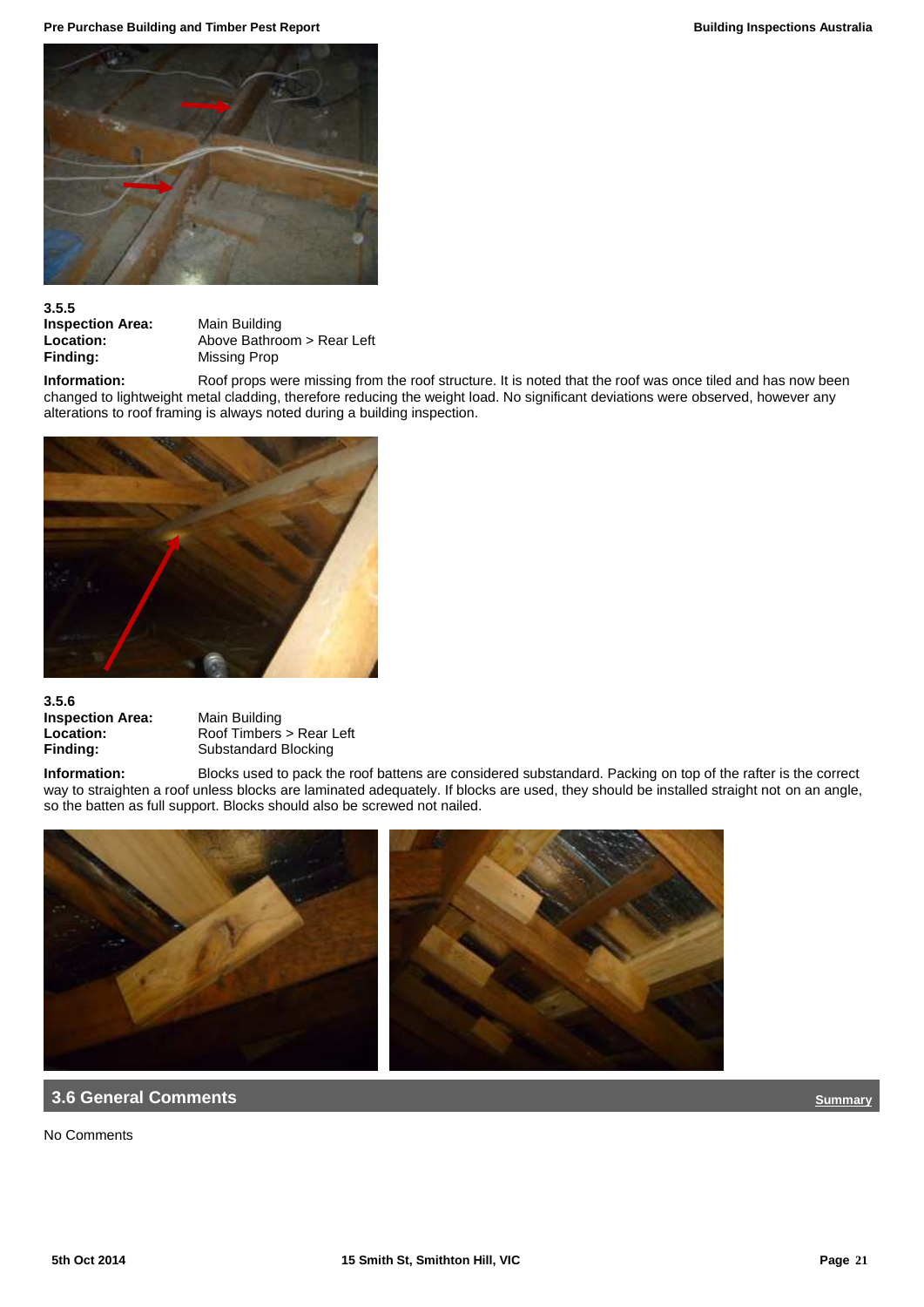|  |                                       | 1. Interior 2. Exterior 3. Roof Space 4. Roof Exterior 5. Subfloor 6. The Site 7. Conclusion |  |  |
|--|---------------------------------------|----------------------------------------------------------------------------------------------|--|--|
|  | 4.1 Obstructions & Inaccessible Areas |                                                                                              |  |  |

Please see important information on Page 4 onwards about Obstructions and Inaccessible Areas that may have limited the inspection of this area. Obstructed or inaccessible areas are considered high risk areas for undetected defects or conditions conducive to defects. It's strongly recommended that the client make arrangements to access all areas for further inspection prior to purchase.

#### **[Click here to see Information](#page-3-3)**

**IMPORTANT:** The following information is the consultant's opinion of the general overall condition and quality of the exterior roofing material. Only during long periods of heavy rain is it possible to make an assessment on whether the roof is absolutely water tight or not and even then it would be based on the accessibility and safety of walking on the roof and bodily access inside the roof. Due to these reasons, the consultant cannot and does not offer an opinion or guarantee on whether the roof leaks at the time of inspection or is susceptible to future leaks. Further investigations prior to purchase are always recommended to areas of the roof that are inaccessible and/or obstructed at the time of inspection. In most cases, roofing material is viewed from a distance only.

## **4.2 Safety Hazards** *[Summary](#page-5-0)*

No imminent safety hazards were observed around the visible and accessible areas of the building's roof exterior.

## **4.3 Major Structural Defects [Summary](#page-5-0)**

No major defects were observed around the visible and accessible areas of the building's roof exterior.

## **4.4 Conditions Conducive to Structural Damage or Safety Hazards <b>***[Summary](#page-5-0)* Summary

No obvious condition that could potentially cause structural damage or safety concerns were observed around the visible and accessible areas of the building's roof exterior.

## **4.5 Significant Items & Maintenance Defects [Summary](#page-5-0)**

No minor defects that required reporting were observed around the visible and accessible areas of the building's roof exterior.

## **4.6 General Comments** *[Summary](#page-5-0)*

## **Metal Sheeting - Good**

The overall condition of the visible and accessible roof exterior was good. Wear and tear is to a minimum and the material has been installed with a high standard of workmanship. Note: we always recommend frequent roof inspections to for early detection of defects and damage.

## **Gutters - Satisfactory.**

The majority of the gutter system was free from debris. It's always recommended to clean gutters frequently to help prevent blockages and premature aging of gutters and downpipes. Further assessment of the gutter system by a licensed plumber is always recommended.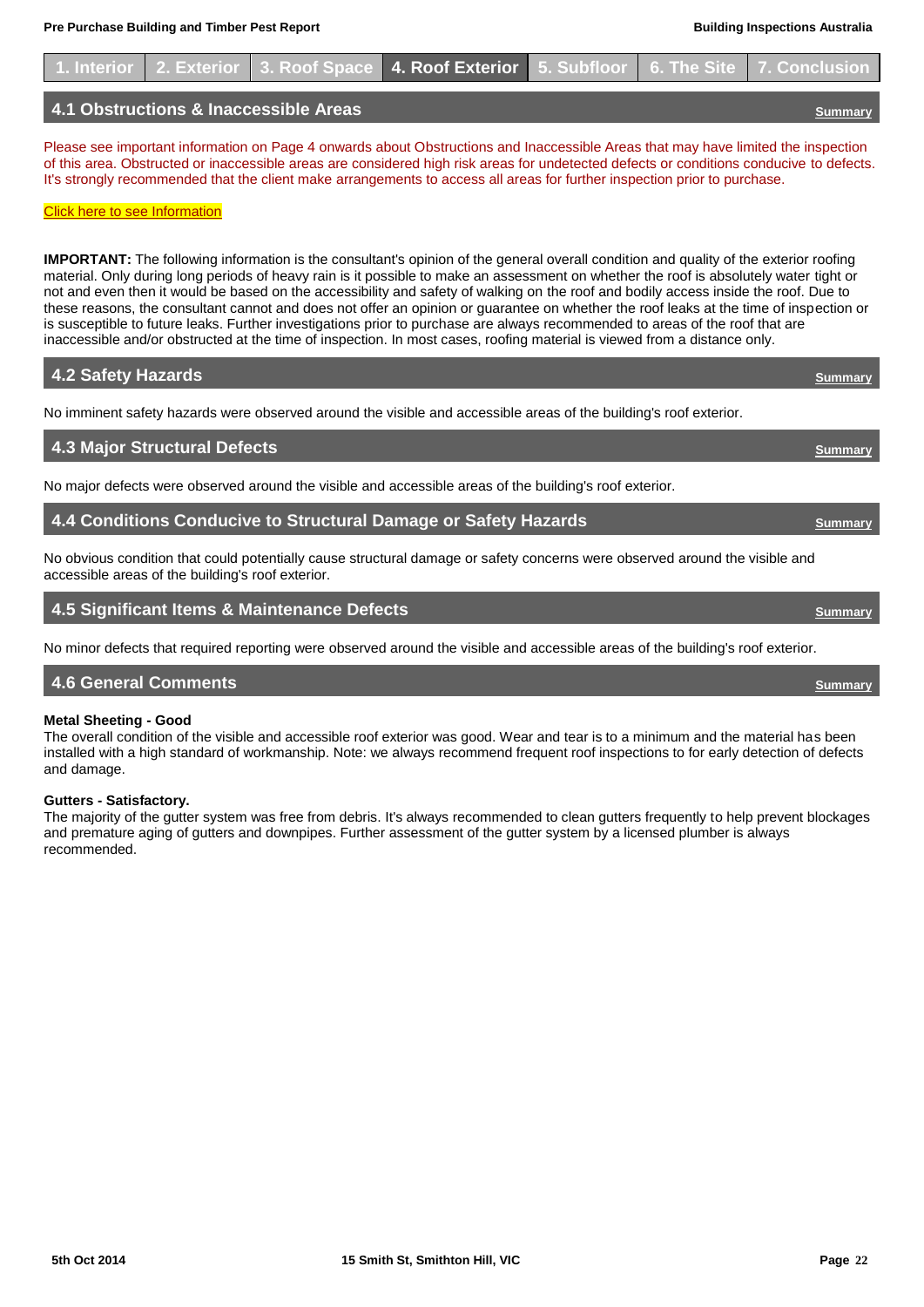

## **5.1 Obstructions & Inaccessible Areas [Summary](#page-5-0)**

Please see important information on Page 4 onwards about Obstructions and Inaccessible Areas that may have limited the inspection of this area. Obstructed or inaccessible areas are considered high risk areas for undetected defects or conditions conducive to defects. It's strongly recommended that the client make arrangements to access all areas for further inspection prior to purchase.

## **[Click here to see Information](#page-4-0)**

## **5.2 Safety Hazards [Summary](#page-5-0)**

**5.2.1 Inspection Area:** Main Building<br> **Location:** Rear Left Location:<br>Finding:

<span id="page-22-0"></span>**Finding:** Cable - Poor Connection

**Information:** Electrical cable joins are inadequate. This should have been adequately secured and boxed off to make the cables double insulated to prevent personal injury. Contact licensed electrician for repairs. Note: we are not electricians and always recommend an inspection by a professional with the appropriate licenses and qualifications.



## **5.3 Major Structural Defects** *[Summary](#page-5-0) Summary* **<b>***Summary Summary Summary Summary*

No major defects were observed around the visible and accessible areas of the building's subfloor.

## **5.4 Conditions Conducive to Structural Damage or Safety Hazards <b>[Summary](#page-5-0) Summary**

**5.4.1 Inspection Area:** Main Building Finding: Subsoil - Damp

Location: Subsoil > Rear Right

**Information:** The sub soil under the house was damp. Dampness was considered moderate to high and usually happens when external ground levels are higher that the subfloor area. Damp subsoil can cause damage to structural elements and help create environments conducive to termite infestation. Additional drainage in the form of an "aggie" drain will be required to eliminate lateral damp. Contact a licensed plumber or drainage specialist for further advice on this necessary work.



<span id="page-22-1"></span>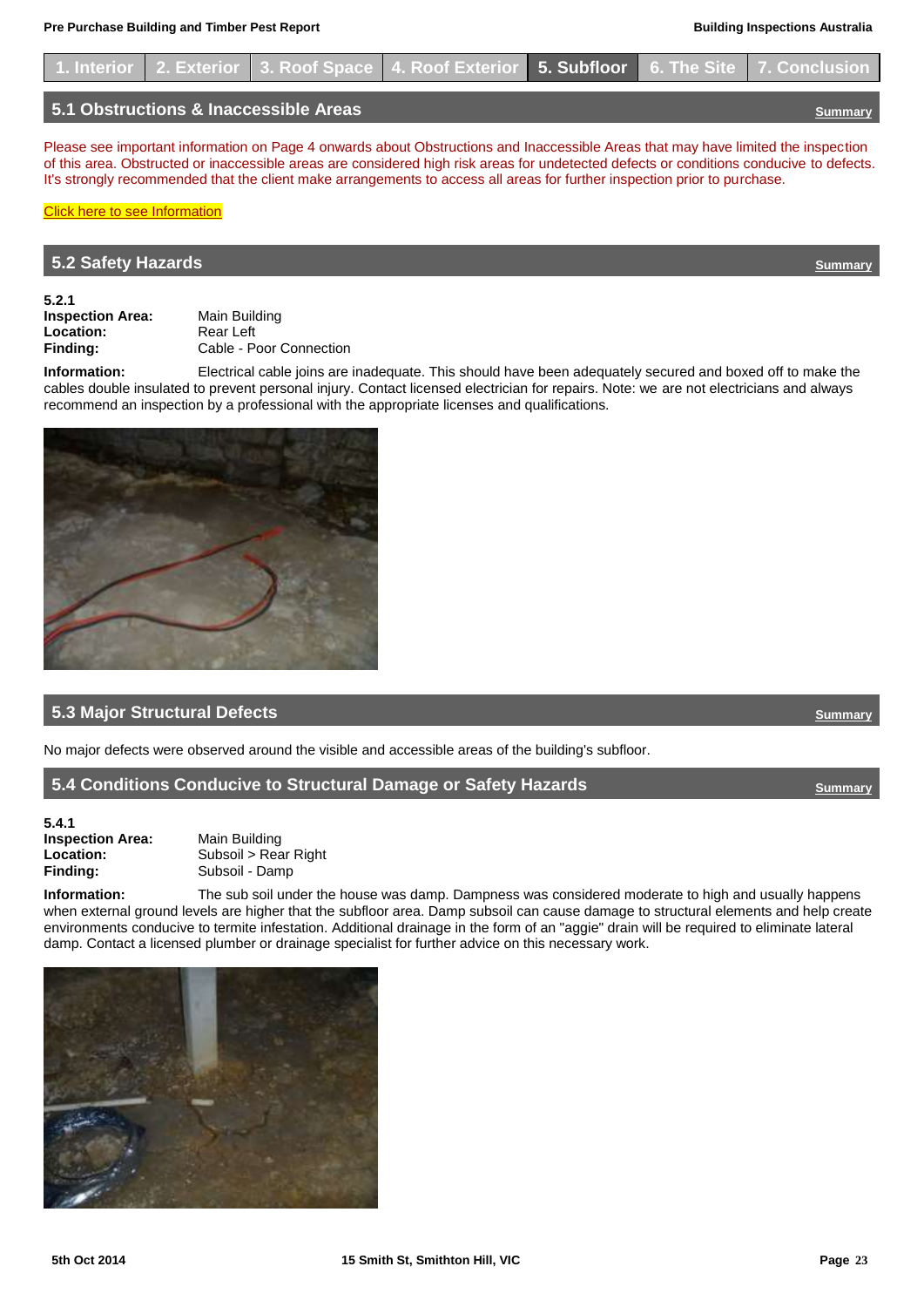#### **Pre Purchase Building and Timber Pest Report Building Inspections Australia Building Inspections Australia**

**5.4.2 Inspection Area:** Main Building<br> **Location:** Rear Right **Location:** Rear Right<br> **Finding:** Power Poin

Power Point - Not Clipped **Information:** A single power point was lying directly on moist ground. Recommended to have the point elevated and

attached to the framework.



## **5.5 Significant Items & Maintenance Defects [Summary](#page-5-0) Summary Summary Summary**

**5.5.1 Inspection Area:** Main Building<br> **Location:** Ductwork > R **Location:** Ductwork > Right<br>Finding: Ductwork - Not Hi

<span id="page-23-0"></span>**Finding:** Ductwork - Not Hung

**Information:** Ducting has been installed directly onto the ground. Due to the moisture content in the soil, ducting will deteriorate over time. Recommended the client have the ducting elevated to eliminate the risk of future damage.



**5.5.2 Inspection Area:** Main Building<br> **Location:** Decking > Re **Location:** Decking > Rear<br> **Finding:** Substandard Pa

**Finding:** Substandard Packing

**Information:** Packing has been used to build the stairs. Stair frames like this are generally built using solid timber to reduce movement. No immediate work is required, however maintenance overtime is likely.

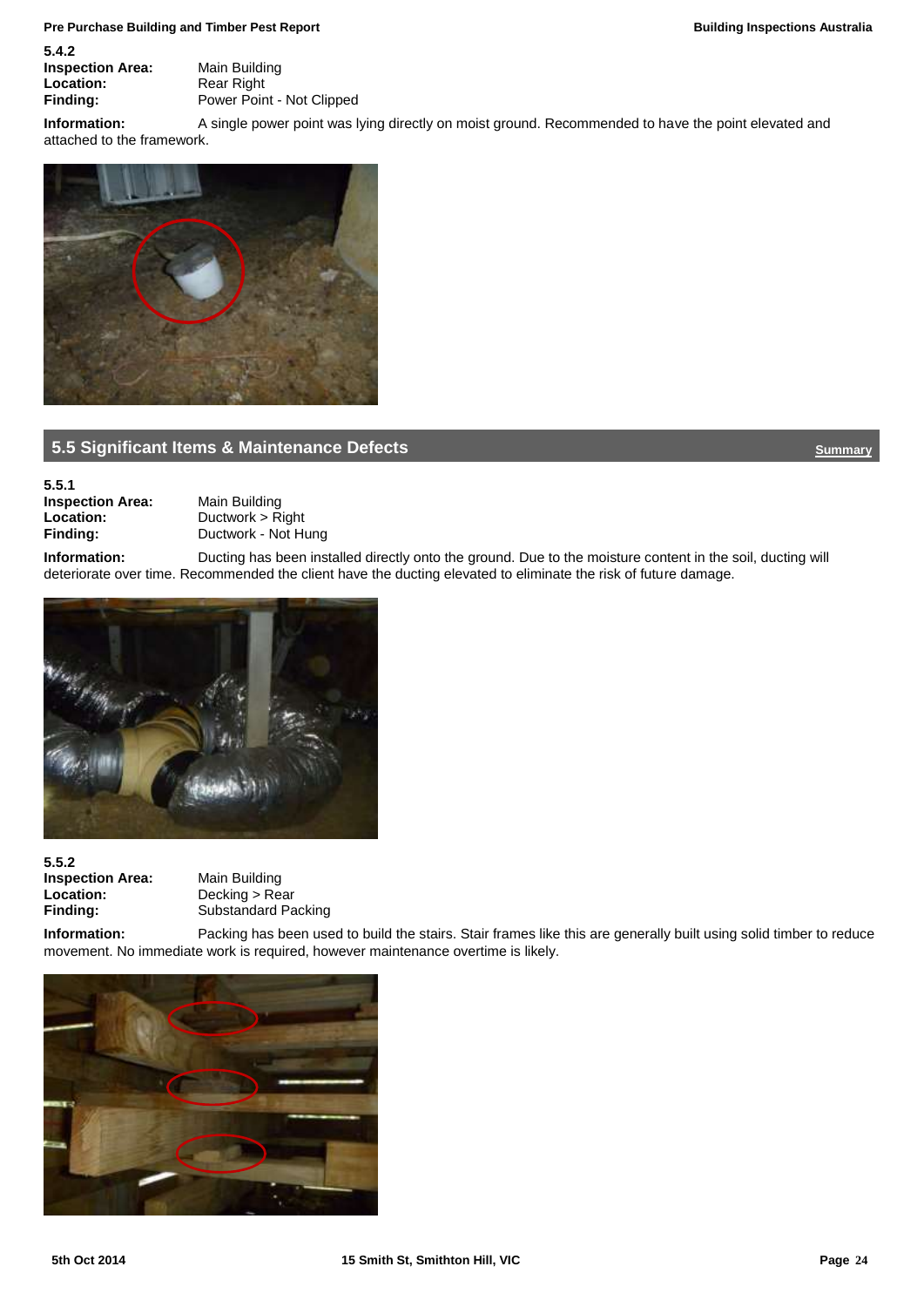## **Pre Purchase Building and Timber Pest Report Building Inspections Australia Building Inspections Australia**

| Main Building            |
|--------------------------|
| Rear Left                |
| Ductwork - Not Connected |
|                          |

**Information:** A heating duct was not connected. Heating or cooling would be blowing directly into this space effecting the energy efficiency of the system and unnecessary costs. Contact a general contractor or heating/cooling specialist for required repairs.



## **5.6 General Comments**

No Comments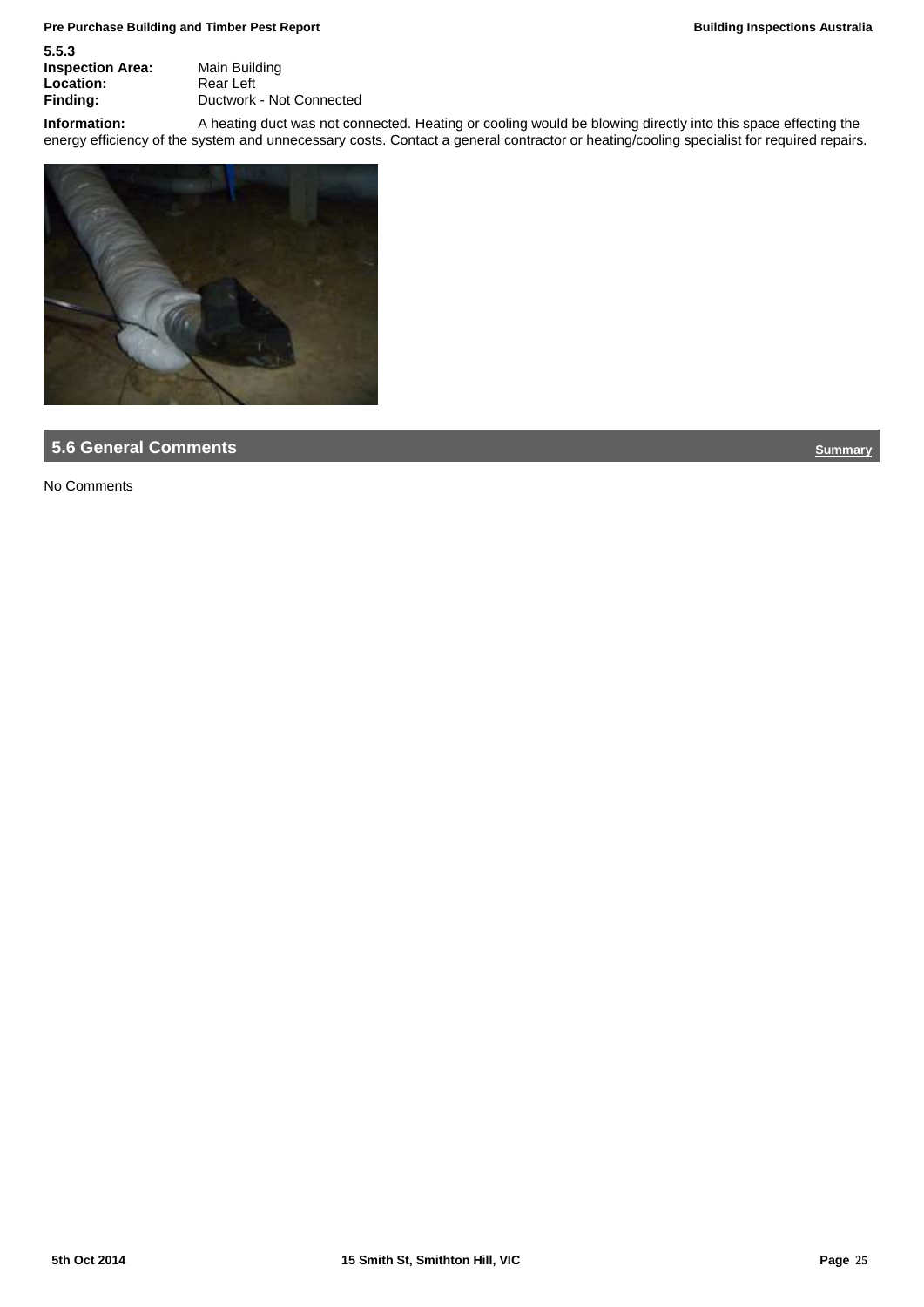**[Click here to see Information](#page-4-1)** 

**6.4.1**



Please see important information on Page 4 onwards about Obstructions and Inaccessible Areas that may have limited the inspection of this area. Obstructed or inaccessible areas are considered high risk areas for undetected defects or conditions conducive to defects. It's strongly recommended that the client make arrangements to access all areas for further inspection prior to purchase.

**6.2 Safety Hazards** *[Summary](#page-5-0)* 

**6.3 Major Structural Defects <b>[Summary](#page-5-0)** *Summary* 

<span id="page-25-0"></span>**6.4 Conditions Conducive to Structural Damage or Safety Hazards** *[Summary](#page-5-0)* 

No imminent safety hazards were observed around the visible and accessible areas of the property grounds.

No major defects were observed around the visible and accessible areas of the property grounds.

**6.5.1**

No Comments

**Inspection Area:** Site **Location:** Retaining Walls > Left<br> **Finding:** Retaining Incomplete **Finding:** Retaining Incomplete

**Information:** Retaining walls in this area have not been completed. Drainage should be installed at the base behind the wall and then backfilled with drainage rock (i.e. scoria) Due to the height of the wall, "Deadman" supports should be installed to stop the wall moving outwards from the soil pressure, which is likely to build up overtime. A "Deadman" is where you connect the posts of the retaining wall back to a dead weight into the ground behind, usually with galvanized fencing wire. Contact a builder or landscape gardener for further advice.



## <span id="page-25-1"></span>**6.5 Significant Items & Maintenance Defects [Summary](#page-5-0) Summary Summary Summary**

**Inspection Area:** Site<br> **Location:** Fen **Location:** Fences > Left<br> **Finding:** Fence & Gate Fence & Gate - Maintenance

**Information:** The rear side fence and gate closer to the house were in need of some maintenance. Not urgent and can be undertaken at the clients discretion.

## **6.6 General Comments** *[Summary](#page-5-0)*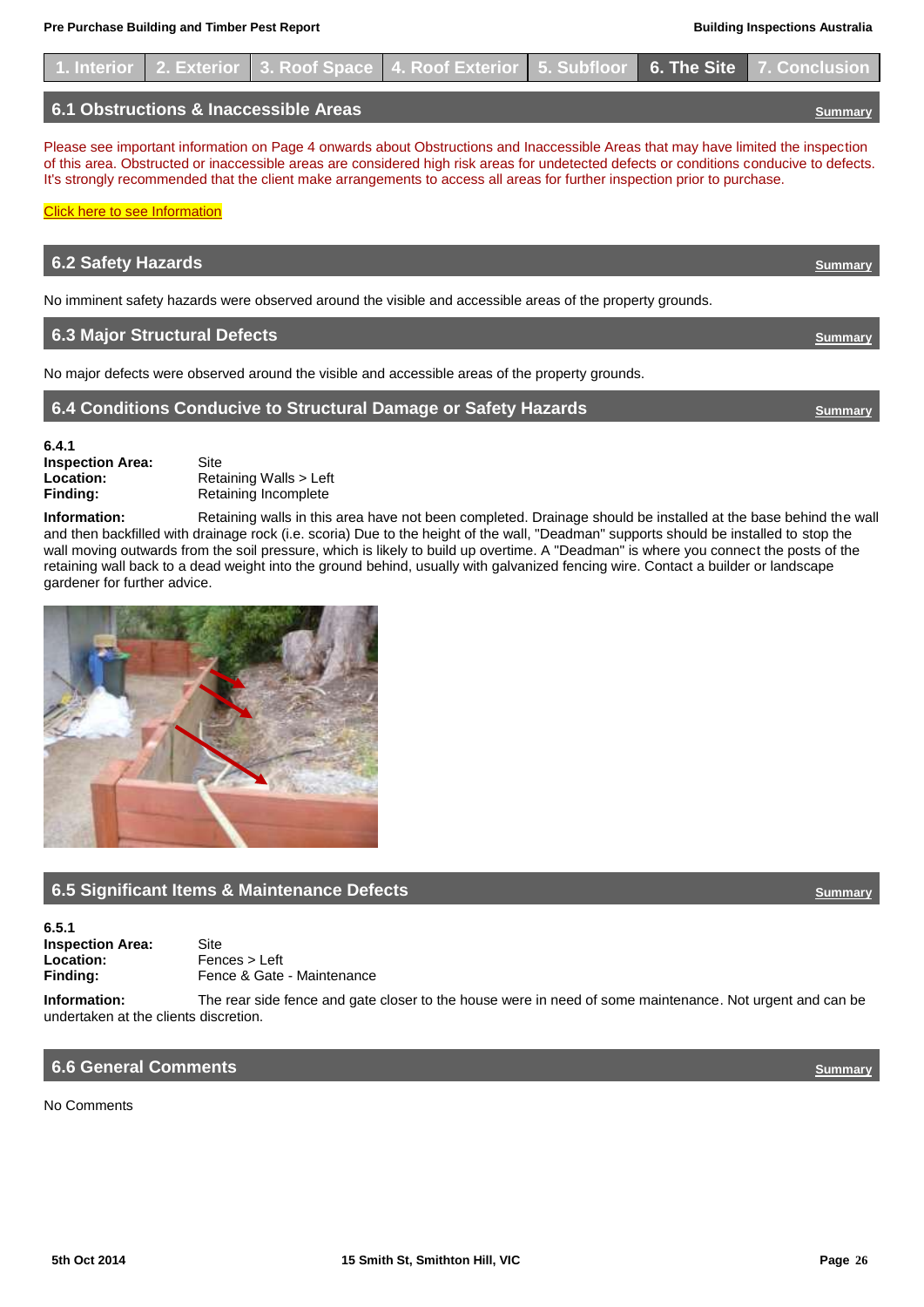<span id="page-26-0"></span>

|                                                                    |  | 1. Interior 2. Exterior 3. Roof Space 4. Roof Exterior 5. Subfloor 6. The Site 7. Conclusion |                      |  |  |                      |                         |
|--------------------------------------------------------------------|--|----------------------------------------------------------------------------------------------|----------------------|--|--|----------------------|-------------------------|
| 7.1 Overall Condition Assessment of the Property<br><b>Summary</b> |  |                                                                                              |                      |  |  |                      |                         |
| <b>Building Interiors</b>                                          |  | <b>Below Average</b>                                                                         | <b>Roof Exterior</b> |  |  |                      | Average - Above Average |
| <b>Building Exteriors</b>                                          |  | Average - Below Average                                                                      | <b>Subfloor</b>      |  |  | <b>Below Average</b> |                         |
| <b>Roof Space</b>                                                  |  | <b>Below Average</b>                                                                         | <b>The Site</b>      |  |  | Average              |                         |

#### **7.1.1.OVERALL CONDITION ASSESSMENT**

In conclusion of all findings listed in this inspection report, the consultant's opinion of **the overall condition of the building on the day of the inspection** when compared to the average condition of a building of similar age and style was considered: **BELOW AVERAGE.** There are some significant defects and/or evidence of very poor and unprofessional workmanship and/or long term neglect and/or defects requiring major repairs or reconstruction to significant building elements.

#### **7.1.2.CONDUCIVE CONDITION ASSESSMENT**

The incidence of conducive conditions in this building in comparison to the average condition of similar buildings of approximately the same age and construction and that have been reasonably maintained is considered to be: **HIGH.** The frequency and/or magnitude of conducive conditions are beyond the inspector's expectations.

#### **7.1.3.MINOR DEFECT ASSESSMENT**

The incidence of minor defects in this building in comparison to the average condition of similar buildings of approximately the same age and construction and that have been reasonably maintained is considered to be: **HIGH.** The frequency and/or magnitude of minor defects are beyond the inspectors expectations.

#### **7.1.4. MAJOR STRUCTURAL DEFECTS**

During this inspection, did evidence suggest the presence of any Major Structural Defects in the building or on the property? **NO**

#### **PLEASE SEE THE SUMMARY AT THE START OF THIS REPORT FOR THE LOCATION OF MAJOR STRUCTURAL DEFECTS WITHIN THE BODY OF THIS REPORT**

#### **[Click here to go back to the Summary](#page-5-0)**

**IMPORTANT:** Safety Hazards, Major Defects and Conditions Conducive that require further investigation noted within this report must be treated as urgent and the consultant's recommendations should be acted on immediately to rectify major defects, safety hazards or conditions conducive to either. The client should be aware that every property requires ongoing maintenance. Failure to maintain any building or site element will most likely lead to premature deterioration of elements and expensive rectification/repair work that could easily be avoided. Ongoing maintenance inspections are recommended.

## **7.2 Additional Comments& Recommended Inspections**

There were no major structural defects located at the time of inspection, however the building rates below average due to safety hazards, incomplete work and excessive defects found. It's strongly recommended the client have an independent plumbing and electrical inspection prior to purchase.

#### **BELOW IS A LIST OF FURTHER INSPECTIONS THAT SHOULD BE CONSIDERED.**

Note: it is recommended all consultants carry the appropriate qualifications and licenses.

Licensed Plumber, Licensed Electrician

## **7.3 Contact the Consultant**

Thank you for choosing **Building Inspections Australia** to carry out a third party inspection on your behalf. You should be aware that sometimes in a report it is difficult to explain situations and problems such as obstructions, lack of access or the severity of defects and safety hazards founding a manner that is readily understandable for the reader. If you have trouble understanding any item in this report you should immediately contact the consultant who undertook the inspection for further clarification. If you have any questions at all or require any clarification then contact the inspector prior to acting on this report.

Yours sincerely,

Paul Lewis 0438 255 424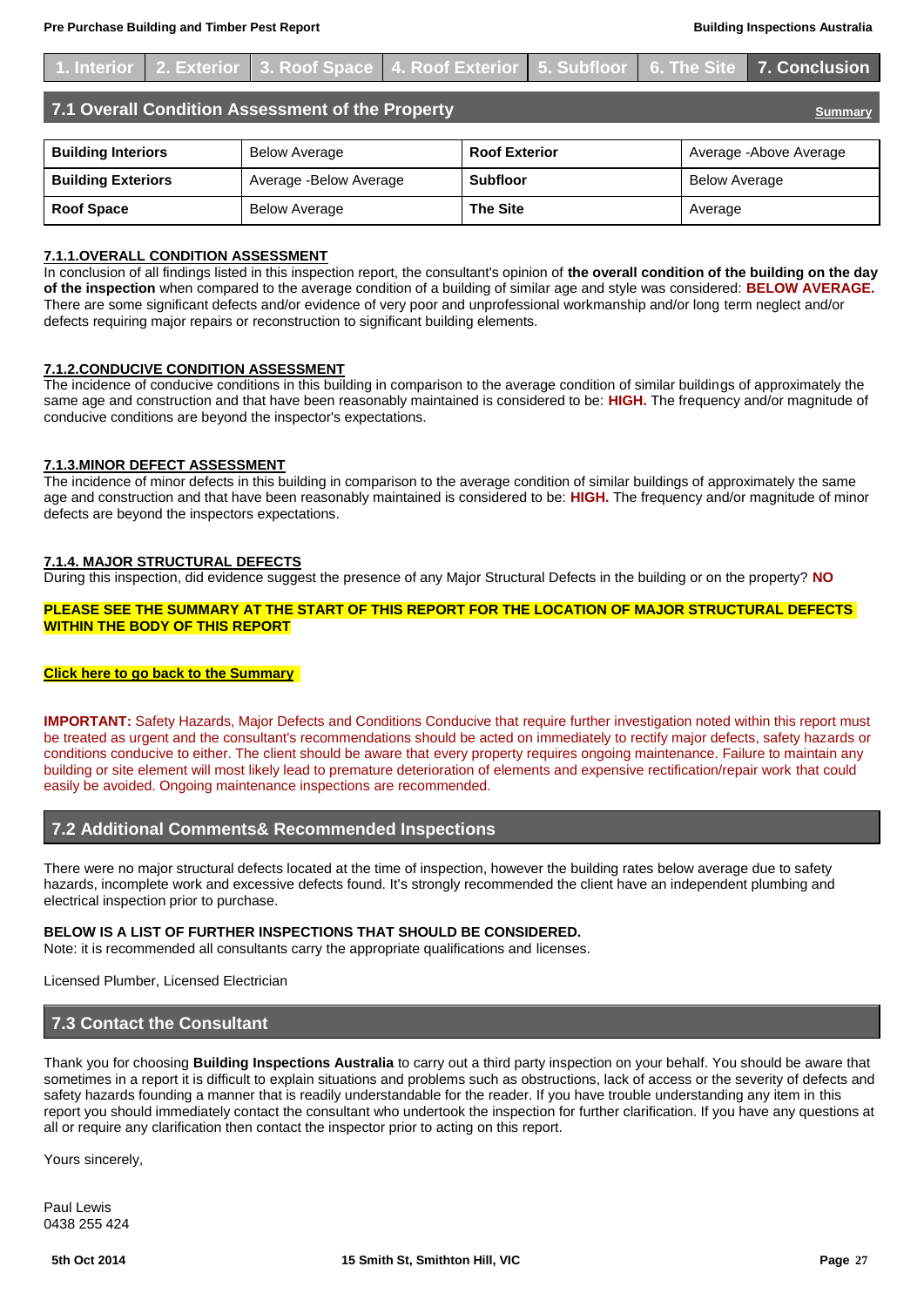## TIMBER PEST INSPECTION REPORT

## <span id="page-27-0"></span>**SCOPE OF INSPECTION**

This Visual Timber Pest Inspection & Report is in accordance with Australian Standard 4349.3 -Inspection of Buildings Part 3: Timber Pest Inspections. This Report only deals with the detection or non-detection of Timber Pest Attack and Conditions Conducive to Timber Pest Attack discernible at the time of inspection. The inspection was limited to the Readily Accessible Areas of the Building & Site and was based on a visual examination of surface work (excluding furniture and stored items), and the carrying out of Tests.

## **Timber Pest Inspection Summary** *Alexandre [Conclusion](#page-39-0)* **Conclusion Conclusion Conclusion**

**SUMMARY INFORMATION:** The summary below is used to give a brief overview of observations made in each inspection area. The items listed in the summary are noted in detail under the applicable sub headings within the body of the report. The summary is **NEVER** to be relied upon as a comprehensive report and the client **MUST** read the entire report and not rely solely on this summary. If there is a discrepancy between the information provided in this summary and that contained within the body of the Report, the information in the body of the Report shall override this summary. **(See definitions & information below the summary to help understand the report)**

| <b>OBSTRUCTIONS &amp; ACCESS</b>                                                  | <b>YES/NO</b> | <b>SEE SECTION LISTED BELOW</b>               |
|-----------------------------------------------------------------------------------|---------------|-----------------------------------------------|
| Were there any obstructions or inaccessible areas that<br>limited the inspection? | <b>YES</b>    | See Page 4 onwards for important information. |

**IMPORTANT:** No inspection was made, and no report is submitted of areas obstructed or inaccessible. Please read the entire report and the Terms and Conditions at the end of this report to completely understand the risks related to areas that were not inspected or reported on.

## **TIMBER PEST ACTIVITY**

| <b>FINDINGS</b>                                  | <b>YES/NO</b> | <b>SEE SECTION LISTED BELOW</b> |
|--------------------------------------------------|---------------|---------------------------------|
| Were live (active) termites observed?            | <b>NO</b>     | Not Applicable                  |
| Was inactive termite evidence observed?          | <b>YES</b>    | $(5)$ Site                      |
| Was evidence of past termite treatment observed? | <b>NO</b>     | Not Applicable                  |
| Was evidence of borer observed?                  | <b>NO</b>     | Not Applicable                  |
| Was any fungal decay/wood rot observed?          | <b>YES</b>    | $(5)$ Site                      |

**IMPORTANT:** We strongly recommend that the potential purchaser inquiry with the vendor about any past timber pest activity or treatment in regard to this property. Special attention and consideration should be given to information about termites.

## **CONDITIONS CONDUCIVE TO TIMBER PESTS**

| <b>FINDINGS</b>                                                   | <b>YES/NO</b> | SEE SECTION LISTED BELOW                        |
|-------------------------------------------------------------------|---------------|-------------------------------------------------|
| Was there evidence of inadequate ventilation?                     | <b>NO</b>     | Not Applicable                                  |
| Was any excessive moisture identified?                            | <b>YES</b>    | (1) Interior (2) Exterior (4) Subfloor          |
| Were other conditions conducive to timber pests<br>identified?    | <b>YES</b>    | (1) Interior (2) Exterior (4) Subfloor (5) Site |
| Was any evidence suggesting the use of new timbers<br>identified? | <b>NO</b>     | Not Applicable                                  |
| Was evidence of chemical delignification identified?              | <b>NO</b>     | Not Applicable                                  |
| Was any timber found in a hazardous environment?                  | <b>YES</b>    | (2) Exterior                                    |
| Due to timber pest damage, were any safety hazards<br>identified? | <b>NO</b>     | Not Applicable                                  |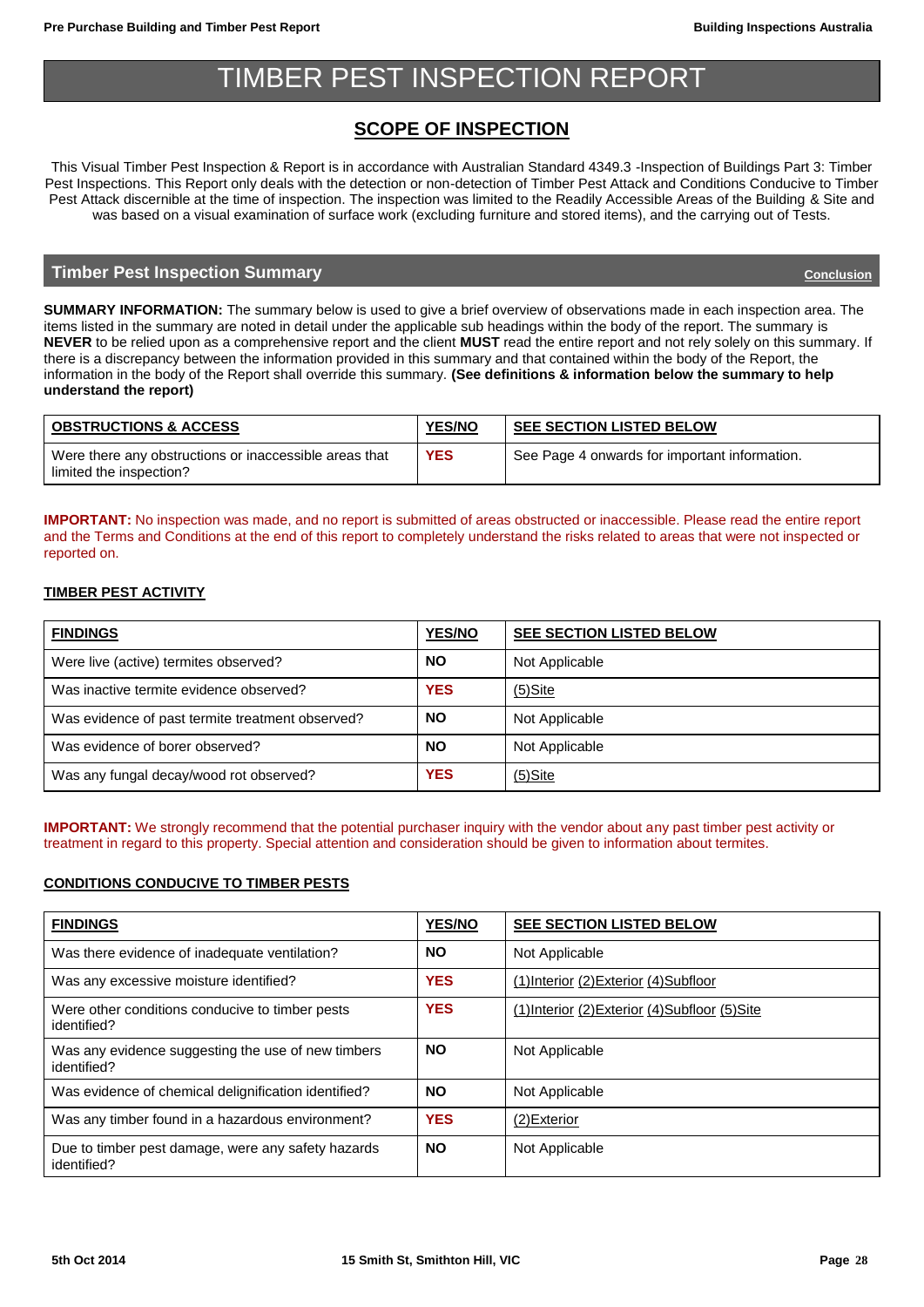## **SLAB EDGE EXPOSURE**

| <b>FINDINGS</b>                                        | <b>YES/NO</b> | <b>SEE SECTION LISTED BELOW</b>                             |
|--------------------------------------------------------|---------------|-------------------------------------------------------------|
| Was any part of the house built on a concrete slab?    | <b>NO</b>     | The slab edge is located at the base of the exterior walls. |
| Was there an exposed slab edge for termite inspection? | N/A           | Information, if applicable, will be located in (2) Exterior |

**IMPORTANT:** If there is no evidence of adequate termite protection and the slab edge is **NOT** exposed for termite inspection, a property is automatically considered a **HIGH** risk for concealed termite entry. Over the top of the slab edge and through the exterior cladding is a very common way termites gain concealed entry into a building making them difficult to detect.

#### **WHEN IS THE NEXT TERMITE INSPECTION RECOMMENDED FOR THIS PROPERTY? IN 6 MONTHS**

**IF A TERMITE NEST IS IN THE VICINTY OF THE BUILDING.** Considering all obstructions, limitations, inaccessible areas and environmental factors, the consultant's opinion regarding the **overall risk of undetected and concealed termite entry into the building** is: **HIGH. No access under the subfloor on the far LHS and the centre of the building gave this a higher rating.**

**IMPORTANT:** Any person who relies upon the contents of this report does so acknowledging that they have read the Terms & Conditions at the end of this report and understand that clauses which define the Scope and Limitations of the inspection form an integral part of the report.

## **END OF SUMMARY**

## **Definitions and Information to Help Understand This Report**

## **OBSTRUCTIONS OR INACCESSIBLE AREAS**

**Inaccessible Areas** are any areas intended to be inspected that do not offer safe or reasonable access at the time of inspection and therefore could not be inspected or reported on. Inaccessible areas are considered high risk areas for undetected timber pest activity/damage or conditions conducive to timber pest activity/damage. It's strongly recommended the client make arrangements to access inaccessible areas and remove physical obstructions for further inspection prior to purchase. **See important information on Accessibility and Readily Accessible Areas in Terms &Conditions at the end of this report.**

**Obstructions** are defined as any condition or physical limitation which inhibits or prevents inspection and may include-but are not limited to-roofing, fixed ceilings, wall linings, floor coverings, fixtures, fittings, furniture, clothes, stored articles/materials, thermal insulation, sarking, pipe/duct work, builders' debris, vegetation, pavements or earth. Obstructed areas are considered high risk areas for undetected timber pest activity/damage or conditions conducive to timber pest activity/damage. It's strongly recommended the client make arrangements to remove obstructions for further inspection prior to purchase. **See important information on Readily Accessible Areas and Limitations in the Terms & Conditions at the end of this report.**

## **TIMBER PEST ACTIVITY**

#### **Active Termites**

When 'active' termites are located during the inspection it's essential that the client consult a licensed pest controller for immediate treatment to eliminate termites from the property. An ongoing termite management program must be implicated to help control future termite attack. **See important information on Termites in the Terms & Conditions at the end of this report.**

**IMPORTANT:** As a delay may exist between the time of an attack and the appearance of telltale signs associated with the attack, it is possible that termite activity and damage exists though not discernible at the time of inspection.

#### **Termite workings or damage**

When 'inactive' evidence of termites (including workings or damage) is located during the inspection it's essential that the client consult a licensed pest controller for immediate treatment to reduce the risk of termites returning to the property. Competent advice (e.g. from a licensed or registered building contractor) should also be obtained to determine the extent of any structural damage and as to the need or otherwise for rectification or repair work. An ongoing termite management program must be implicated to help control future termite attack. **See important information on Termite Workings and Damage in the Terms & Conditions at the end of this report.**

**IMPORTANT:** Where evidence of inactive termites is located within the building, it is possible that termites are still active in areas of the property not inspected and they may continue to cause damage. A further more invasive inspection is strongly recommended of areas which were inaccessible, not readily accessible or obstructed at the time of inspection.

#### **Termite Treatments**

Where evidence of a possible termite treatment was located, the Client should obtain and keep on file all relevant documents pertaining to the extent of the treatment, any service warranties and advice in regard to the building owner's obligation to maintain the treatment and/or barrier. If evidence of a previous treatment of termite infestation is noted, and appropriate documentation is not available, the Client must assume that the termite infestation may still be active in areas of the property not inspected. Accordingly, a re-treatment may be required. Always seek further advice from the Consultant.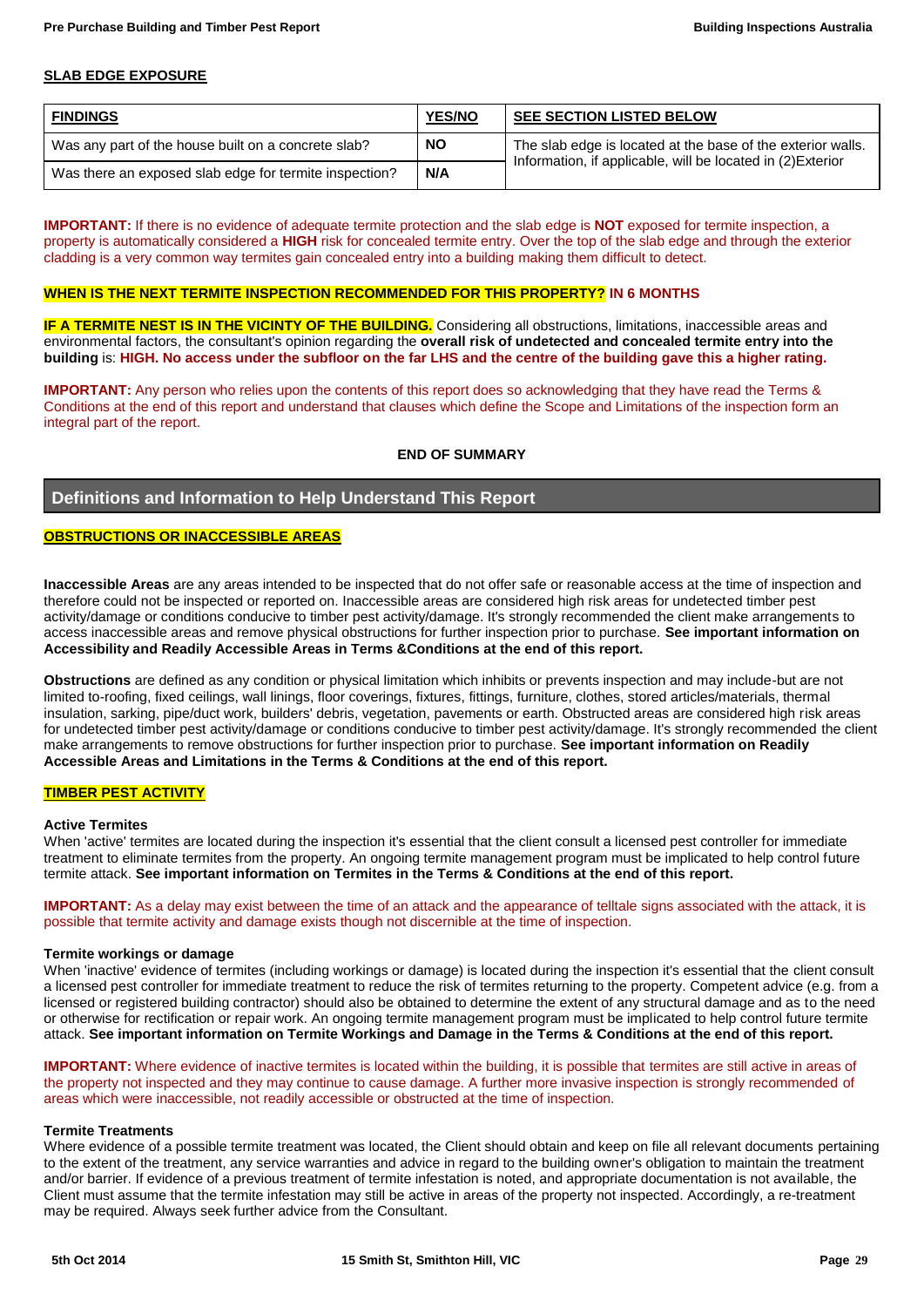#### **Pre Purchase Building and Timber Pest Report Building Inspections Australia**

#### **Borers**

Evidence of borer activity is rarely cause for alarm, but rather for careful consideration of three main points, namely the identification of the particular borer responsible, whether the infestation is still active, and the extent of the damage. Full consideration should be given to each of these items before any action is taken. **See important information on Wood Borers in the Terms & Conditions at the end of this report.**

**IMPORTANT:** As a delay may exist between the time of an attack and the appearance of telltale signs associated with the attack, it is possible that termite activity and damage exists though not discernible at the time of inspection.

## **Fungal Decay**

The microbiological degradation of timber caused by soft rot fungi and decay fungi, but does not include mould, which is a type of fungus that does not structurally damage wood. Severe fungal decay can have significant effects on structural stability and strength of timber in service. Competent advice (e.g. from a licensed or registered building contractor) should also be obtained to determine the extent of any structural damage and as to the need or otherwise for rectification or repair work. Fungal decay also provides a highly attractive food source for termites and wood borers. Immediate removal and replacement of effected timber is essential to eliminate structural hazards and/or conducive conditions to termites and wood borers. **See important information on Fungal Decay in the Terms & Conditions at the end of this report.**

## **CONDITIONS CONDUCIVE TO TIMBER PEST ATTACK**

## **Inadequate Ventilation**

Inadequate ventilation provides a condition suitable for timber pest infestation. For example, subterranean termites thrive in damp humid conditions typical of those provided in a poorly ventilated subfloor space or wall cavity. Where evidence of a lack of adequate ventilation has been identified in the report, the Client should seek competent advice (e.g. from a licensed or registered building contractor) in regard to upgrading ventilation.

## **Excessive Moisture**

Excessive moisture provides conditions suitable for timber pest infestation. Ground levels around the building should be maintained in such a way to minimize water entering under the building. Also the ground surface in subfloor areas should be kept graded to ensure that moisture does not pond or accumulate in any area. Where necessary, sub-surface drains should be installed and maintained to assist with drainage around and under the building. Likewise, the presence of excessive moisture can often be directly related to ventilation limitations and the resultant high humidity. **See important information on Conditions Conducive in the Terms & Conditions at the end of this report.**

#### **Other Conditions Conducive**

Conditions Conducive to Timber Pest Attack means noticeable building deficiencies or environmental factors that may contribute to the presence of Timber Pests. **See important information on Conditions Conducive in the Terms & Conditions at the end of this report.**

## **New Timber**

When new timber is found in areas on the property, it can sometimes mean timber has been replace due to previous timber pest damage. Special attention and consideration are given to new timbers found in the roof space and sub floor areas. We strongly recommend the potential purchaser inquiry with the vendor about the reason new timber has been used and whether new timber installed is due to previous timber pest damage.

## **Untreated or Non-Durable Timber Used in a Hazardous Environment**

To reduce the risk of timber pest attack, it is essential that timber used in a hazardous environment (e.g. in direct contact with the ground or damp masonry) is of sufficient durability and/or is adequately preservative treated. Wood rot is likely to untreated timber, rotting timber is highly attractive to termites and should be replaced. The Client should seek competent advice (e.g. from a licensed or registered building contractor) in regard to the need or otherwise for rectification or repair work

#### **Chemical Delignification**

The breakdown of timber through chemical reaction. **See information in the terms and conditions at the end of this report.**

#### **Safety Hazards**

Safety Hazard means any item that may constitute an immediate or imminent risk to life, health or property resulting directly from Timber Pest Attack. Occupational, health and safety or any other consequence of these hazards has not been assessed.

## **Slab Edge Exposure**

Where external concrete slab edges are not exposed there is a higher risk of concealed termite entry if a nest is in the vicinity of the property. The edge of the slab forms part of the termite shield system, an inspection zone of at least 75mm should be maintained to permit detection of termite entry. The concrete edge should not be concealed by render, tiles, cladding, flashings, adjoining structures, paving, soil, turf or landscaping etc. Where this is the case you should arrange to have the slab edge exposed for inspection. Concealed termite entry may already be taking place but could not be detected at the time of the inspection. This may have resulted in concealed timber damage. **Note: if it is impracticable or the client does not want the slab edges to be exposed it's essential to have a continuous termite barrier installed to the entire perimeter of the building to prevent termite attack.**

## **FREQUENCY OF FUTURE INSPECTIONS**

Australian Standard AS 3660 recognizes that regular inspections will not prevent termite attack, but may help in the detection of termite activity. Early detection will allow remedial treatment to be commenced sooner and damage to be minimized. Inspections at intervals not exceeding twelve (12) months are recommended. Where the termite risk is high or the building type susceptible to termite attack, more frequent inspections (3-6 months) should be undertaken.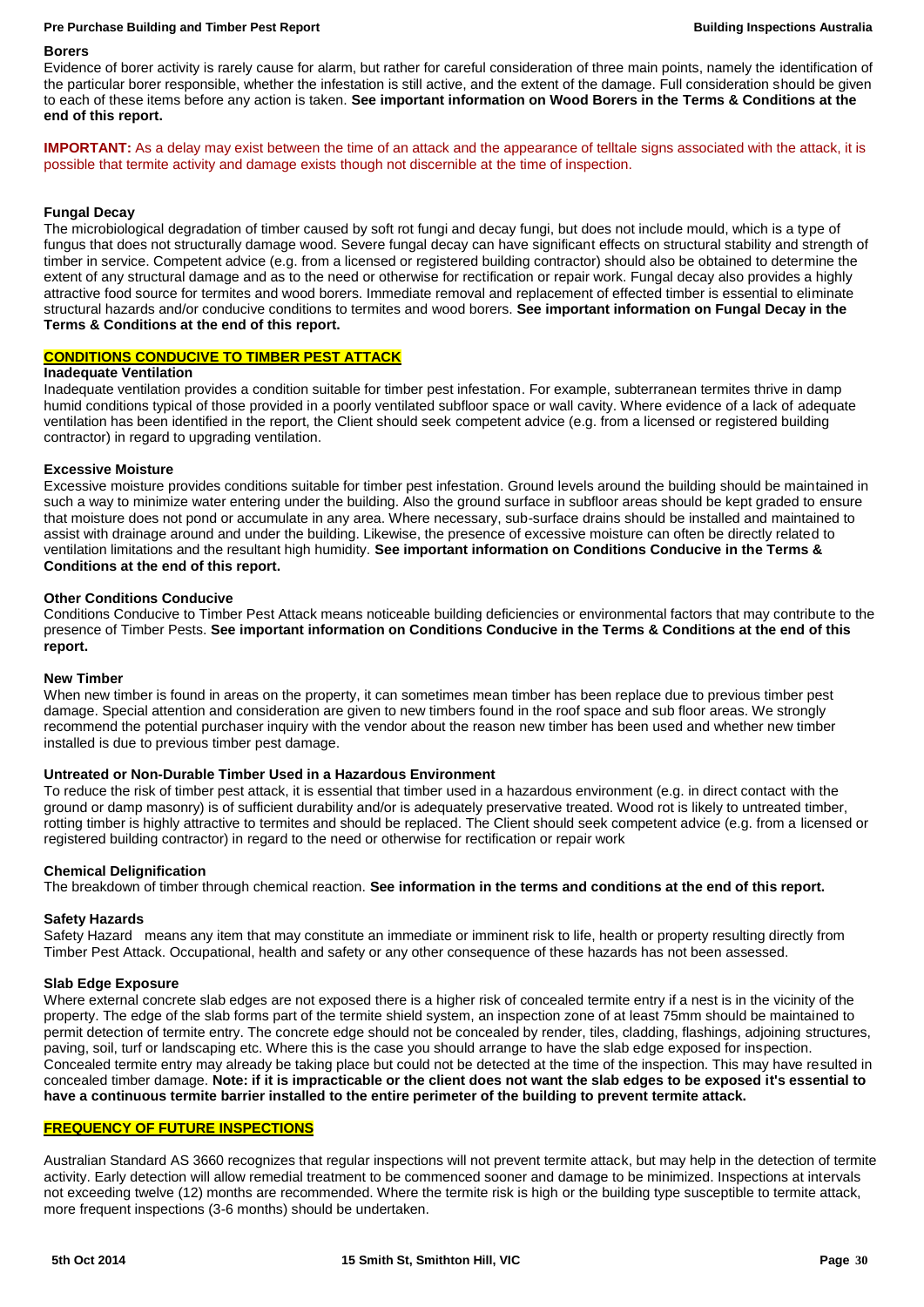| <b>Inspection Results</b>                                                                   |  |  |  |  |  |  |
|---------------------------------------------------------------------------------------------|--|--|--|--|--|--|
| 2. Exterior 3. Roof Space 4. Subfloor<br><b>1.</b> 5. The Site 6. Conclusion<br>1. Interior |  |  |  |  |  |  |
| 1.1 Obstructions & Inaccessible Areas                                                       |  |  |  |  |  |  |

Please see important information on Page 4 onwards about Obstructions and Inaccessible Areas that may have limited the inspection of this area. Obstructed or inaccessible areas are considered high risk areas for undetected pest activity or conditions conducive to pest activity. It's strongly recommended that the client make arrangements to access all areas for further inspection prior to purchase.

**[Click here to see Information](#page-3-0)** 

# **1.2 Termite Activity** *[Summary](#page-27-0)* No evidence of termite activity was observed throughout the visible and accessible areas of the building interior. **1.3 Termite Treatments** *[Summary](#page-27-0)* No evidence of any termite treatment was observed throughout the visible and accessible areas of the building interior. **1.4 Timber Borers [Summary](#page-27-0)** No evidence of timber borer activity was observed throughout the visible and accessible areas of the building interior. **1.5 Fungal Decay (Wood Rot)** *[Summary](#page-27-0) Summary*

No evidence of fungal decay was observed throughout the visible and accessible areas of the building interior.

## **1.6 Conditions Conducive to Timber Pests CONDITIONS** *[Summary](#page-27-0)*

**1.6.1 Inspection Area:** Main Building<br> **Location:** Wet Areas **Location:** Wet Areas<br> **Finding:** Sealant Da

<span id="page-30-0"></span>**Finding:** Sealant Damaged/Missing

**Information:** It is always recommended to apply adequate sealant to the corners of showers, baths and junctions where benches meet vertical splash backs. Failure to seal these areas is likely to lead to water penetration to the underlying framework, flooring and other surrounding building elements. Consistent moisture may cause wood rot in the frame that can create hidden environments conducive to termite infestation. A general contractor could be hired to apply sealant to areas missing or damaged. See photos for example.

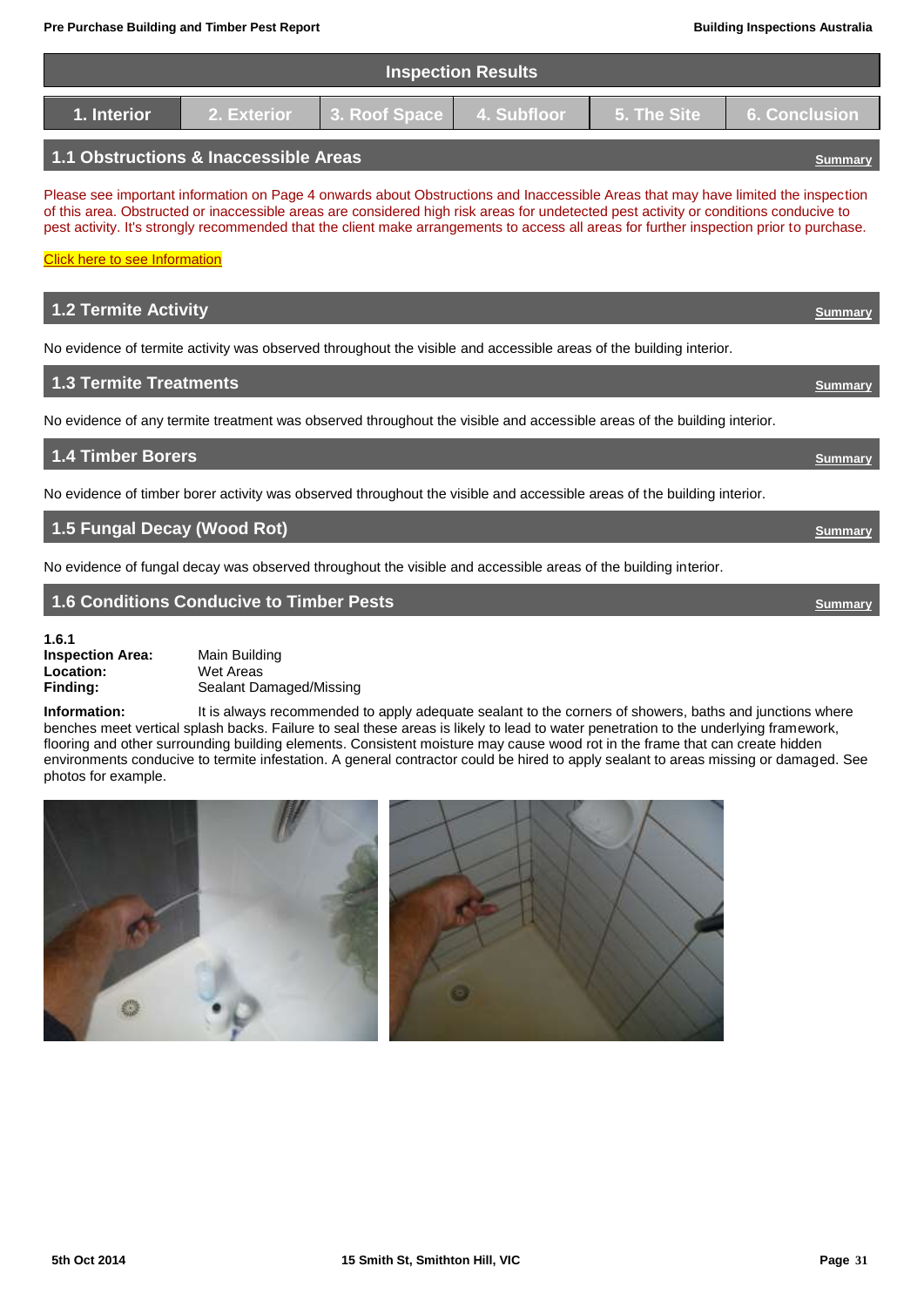**Pre Purchase Building and Timber Pest Report Building Inspections Australia Building Inspections Australia** 



## **1.6.2**

**Inspection Area:** Main Building<br> **Location:** Toilet & Bathr

**Location:** Toilet & Bathroom > Rear Left<br> **Finding:** High Moisture Readings **High Moisture Readings** 

**Information:** High moisture readings can be caused by any one of the following: conductive materials, poor ventilation, ineffective drainage, leaking pipes, leaking roofs, defective flashing or by concealed termite activity. The areas of high moisture should be investigated by way of an invasive inspection. If high moisture was reported then you must have a building expert investigate the moisture and its cause and determine what repair or treatment is required. See pictures for location.

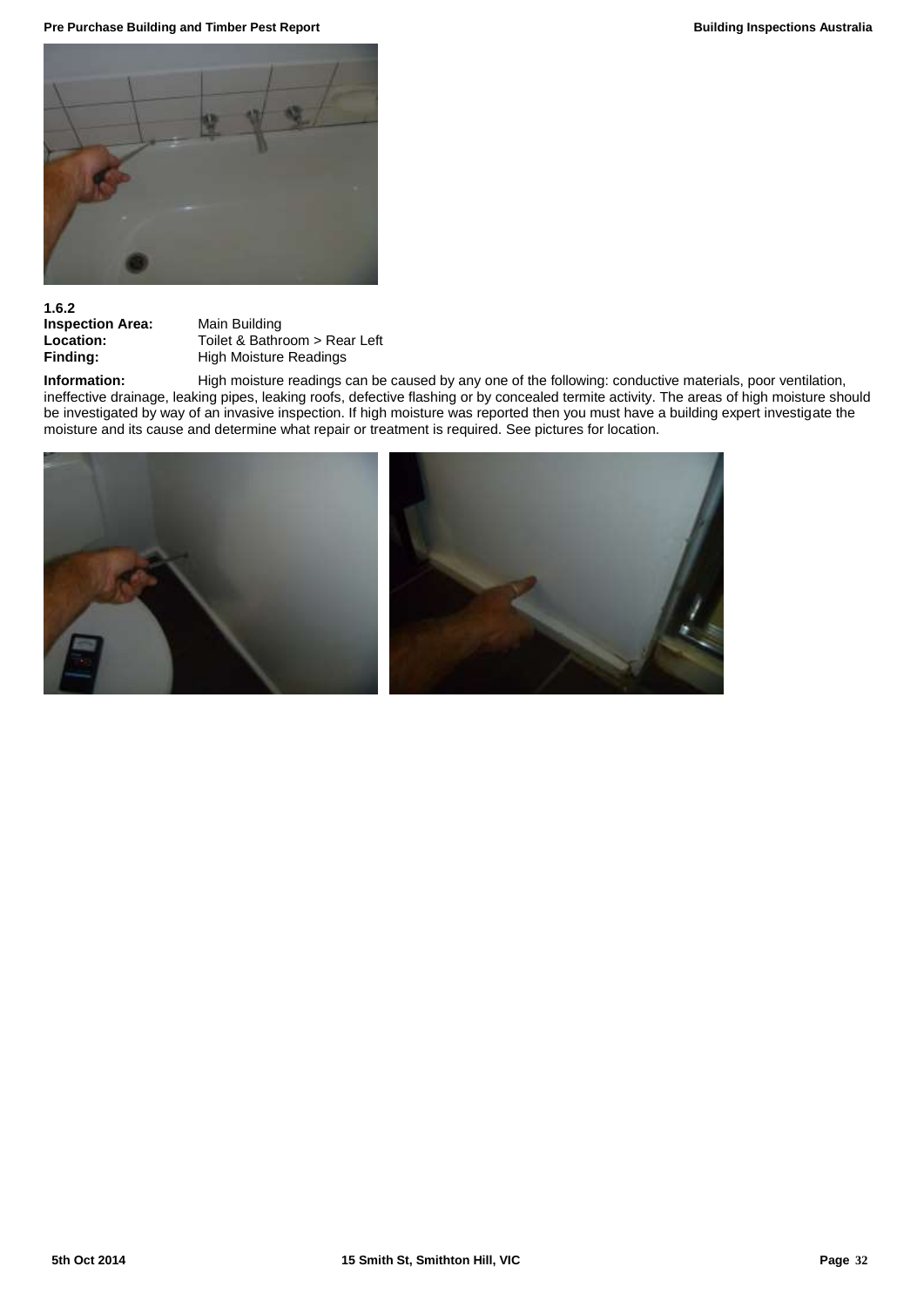| 1. Interior                                                                                                                                                                                                                                                                                                                                                                                                                                                    | 2. Exterior | 3. Roof Space | 4. Subfloor | 5. The Site | <b>6. Conclusion</b> |  |  |
|----------------------------------------------------------------------------------------------------------------------------------------------------------------------------------------------------------------------------------------------------------------------------------------------------------------------------------------------------------------------------------------------------------------------------------------------------------------|-------------|---------------|-------------|-------------|----------------------|--|--|
| 2.1 Obstructions & Inaccessible Areas<br><b>Summary</b>                                                                                                                                                                                                                                                                                                                                                                                                        |             |               |             |             |                      |  |  |
| Please see important information on Page 4 onwards about Obstructions and Inaccessible Areas that may have limited the inspection<br>of this area. Obstructed or inaccessible areas are considered high risk areas for undetected pest activity or conditions conducive to<br>pest activity. It's strongly recommended that the client make arrangements to access all areas for further inspection prior to purchase.<br><b>Click here to see Information</b> |             |               |             |             |                      |  |  |
| <b>2.2 Termite Activity</b>                                                                                                                                                                                                                                                                                                                                                                                                                                    |             |               |             |             | <b>Summary</b>       |  |  |
| No evidence of termite activity was observed around the visible and accessible areas of the building exterior.                                                                                                                                                                                                                                                                                                                                                 |             |               |             |             |                      |  |  |

**2.3 Termite Treatments** *[Summary](#page-27-0)* 

No evidence of any termite treatment was observed around the visible and accessible areas of the building exterior.

| <b>2.4 Timber Borers</b>                                                                                            |  |
|---------------------------------------------------------------------------------------------------------------------|--|
| No evidence of timber borer activity was observed around the visible and accessible areas of the building exterior. |  |
|                                                                                                                     |  |

**2.5 Fungal Decay (Wood Rot) [Summary](#page-27-0)**

No evidence of fungal decay was observed around the visible and accessible areas of the building exterior.

## **2.6 Conditions Conducive to Timber Pests CONDITIONS** *[Summary](#page-27-0)*

**2.6.1 Inspection Area:** Main Building<br> **Location:** Front Right **Location:** Front Right<br> **Finding:** Vegetation

<span id="page-32-0"></span>**Finding:** Vegetation

**Information:** Vegetation was growing close to the building exterior. It's recommended the client cut all vegetation well back from the building edges to reduce dampness to this area. These conditions are considered conducive to termite infestation and put the building at higher risk if a nest is in the vicinity of the property.



**2.6.2 Inspection Area:** Main Building

**Location:** Downpipes > Front Left **Finding:** Downpipes - Not Connected

**Information:** The downpipes to this area was not connected to the appropriate storm water outlet. Excess water run off around the base of the building is likely, which can create an environment conducive to termite infestation if a nest is in the area. It's recommended the client contact a licensed plumber for remedial works.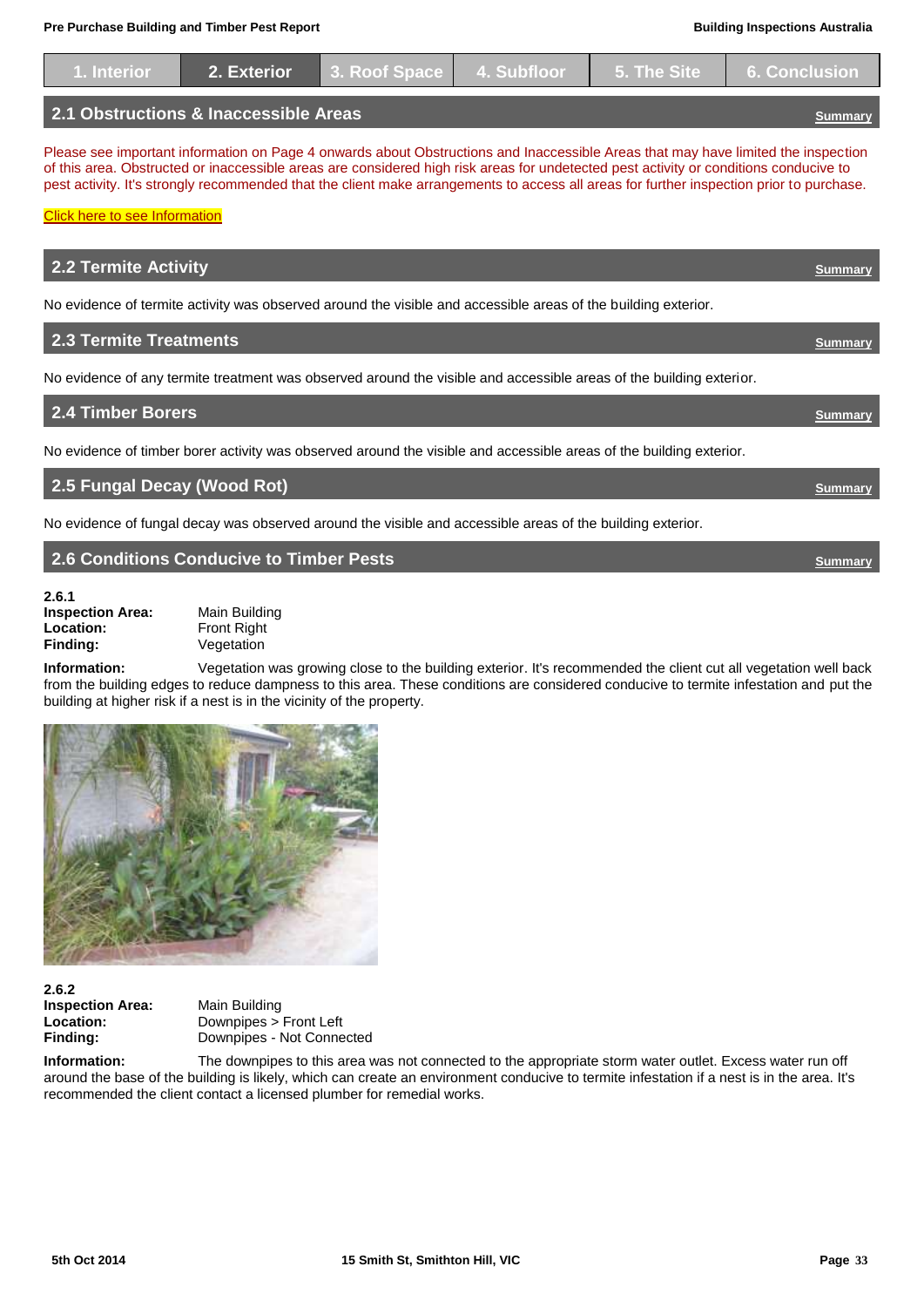**Pre Purchase Building and Timber Pest Report Building Inspections Australia Building Inspections Australia** 



# **2.6.3**

**Inspection Area:** Main Building<br> **Location:** Deck > Rear<br> **Finding:** Timber - Grou **Location:** Deck > Rear **Finding:** Timber - Ground Contact

**Information:** Untreated timber was in contact with the ground. This will cause rot, which may attract termites to the area. It's recommended the client replace the timber with termite treated timber.

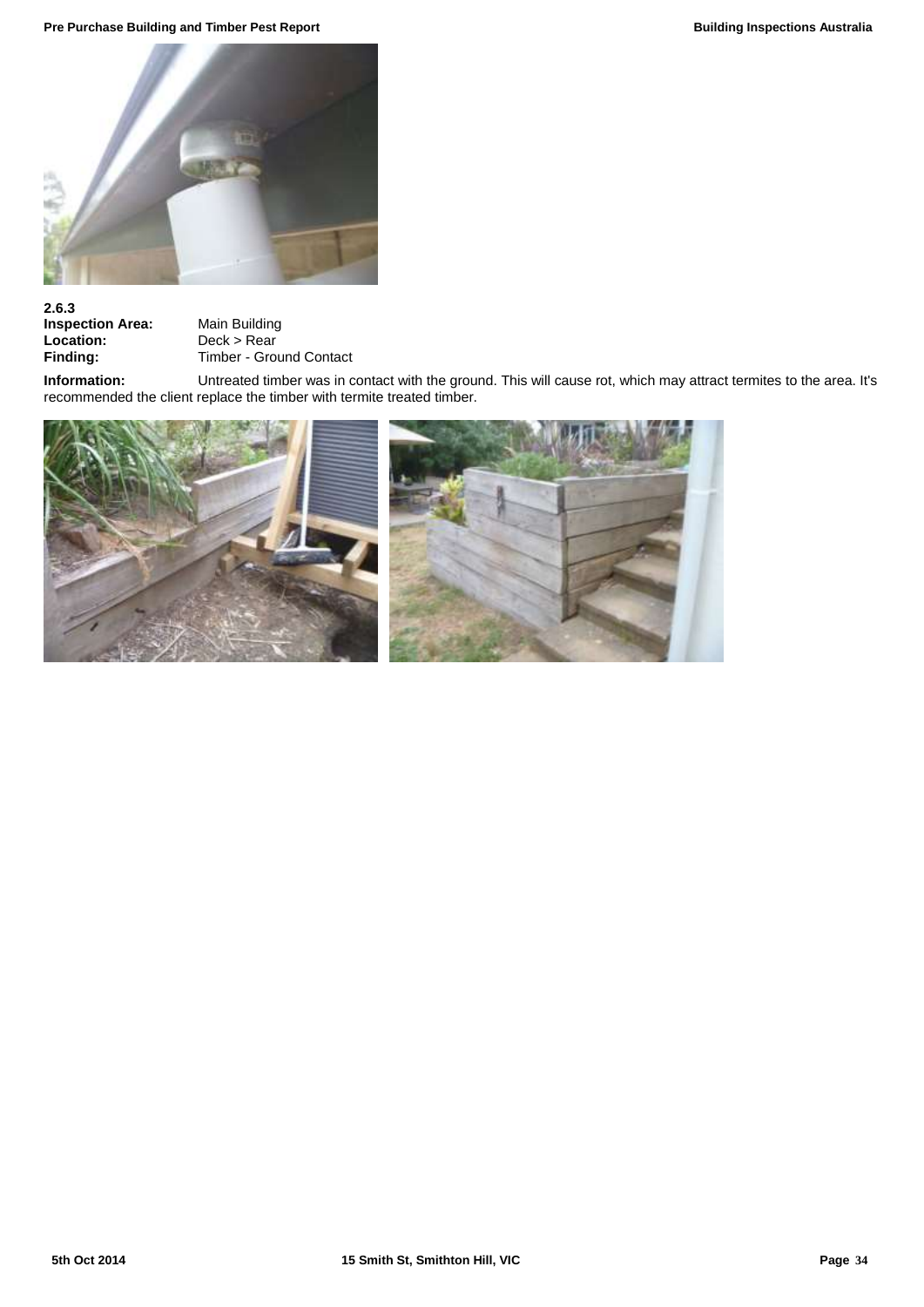No evidence of timber borer activity was observed throughout the visible and accessible areas of the building's roof space. **1988 Fungal Decay (Wood Rot)** *[Summary](#page-27-0) Summary Summary* **<b>***Summary Summary Summary* 

No evidence of fungal decay was observed throughout the visible and accessible areas of the building's roof space.

## **1.6 Conditions Conducive to Timber Pests <b>***[Summary](#page-27-0) Summary*

No conducive conditions to timber pests were observed throughout the visible and accessible areas of the building's roof space.

| 1. Interior                                                                                                                                                                   | 2. Exterior                           | 3. Roof Space | 4. Subfloor | 5. The Site | <b>6. Conclusion</b>                                                                                                                                                                                                                                                          |
|-------------------------------------------------------------------------------------------------------------------------------------------------------------------------------|---------------------------------------|---------------|-------------|-------------|-------------------------------------------------------------------------------------------------------------------------------------------------------------------------------------------------------------------------------------------------------------------------------|
|                                                                                                                                                                               | 3.1 Obstructions & Inaccessible Areas |               |             |             | <b>Summar</b>                                                                                                                                                                                                                                                                 |
| of this area. Obstructed or inaccessible areas are considered high risk areas for undetected pest activity or conditions conducive to<br><b>Click here to see Information</b> |                                       |               |             |             | Please see important information on Page 4 onwards about Obstructions and Inaccessible Areas that may have limited the inspection<br>pest activity. It's strongly recommended that the client make arrangements to access all areas for further inspection prior to purchase. |
| <b>3.2 Termite Activity</b>                                                                                                                                                   |                                       |               |             |             | <b>Summar</b>                                                                                                                                                                                                                                                                 |
| No evidence of termite activity was observed throughout the visible and accessible areas of the building's roof space.                                                        |                                       |               |             |             |                                                                                                                                                                                                                                                                               |
| <b>3.3 Termite Treatments</b>                                                                                                                                                 |                                       |               |             |             | <b>Summar</b>                                                                                                                                                                                                                                                                 |
| No evidence of any termite treatment was observed throughout the visible and accessible areas of the building's roof space.                                                   |                                       |               |             |             |                                                                                                                                                                                                                                                                               |
| 3.4 Timber Borers                                                                                                                                                             |                                       |               |             |             | <b>Summary</b>                                                                                                                                                                                                                                                                |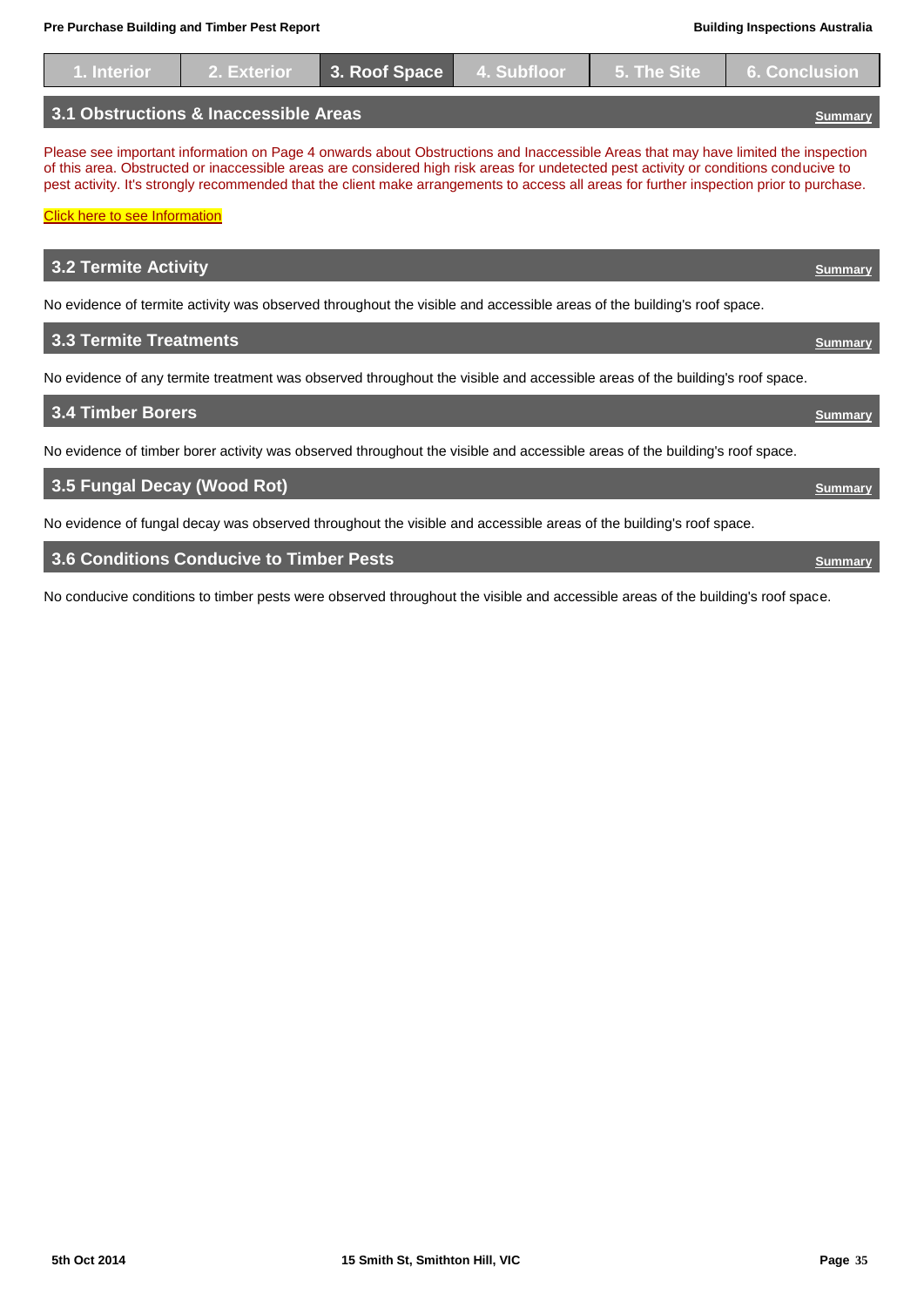| 1. Interior                                                                                                                                                                                                                                                                                                                                                                                                                                                    | 2. Exterior                           | 3. Roof Space | 4. Subfloor | 5. The Site | <b>6. Conclusion</b> |  |
|----------------------------------------------------------------------------------------------------------------------------------------------------------------------------------------------------------------------------------------------------------------------------------------------------------------------------------------------------------------------------------------------------------------------------------------------------------------|---------------------------------------|---------------|-------------|-------------|----------------------|--|
|                                                                                                                                                                                                                                                                                                                                                                                                                                                                | 4.1 Obstructions & Inaccessible Areas |               |             |             | Summary              |  |
| Please see important information on Page 4 onwards about Obstructions and Inaccessible Areas that may have limited the inspection<br>of this area. Obstructed or inaccessible areas are considered high risk areas for undetected pest activity or conditions conducive to<br>pest activity. It's strongly recommended that the client make arrangements to access all areas for further inspection prior to purchase.<br><b>Click here to see Information</b> |                                       |               |             |             |                      |  |
| <b>4.2 Termite Activity</b>                                                                                                                                                                                                                                                                                                                                                                                                                                    |                                       |               |             |             |                      |  |
| No evidence of termite activity was observed throughout the visible and accessible areas of the building's subfloor.                                                                                                                                                                                                                                                                                                                                           |                                       |               |             |             |                      |  |
| <b>4.3 Termite Treatments</b>                                                                                                                                                                                                                                                                                                                                                                                                                                  |                                       |               |             |             | Summary              |  |
| No evidence of any termite treatment was observed throughout the visible and accessible areas of the building's subfloor.                                                                                                                                                                                                                                                                                                                                      |                                       |               |             |             |                      |  |
| <b>4.4 Timber Borers</b>                                                                                                                                                                                                                                                                                                                                                                                                                                       |                                       |               |             |             | Summarv              |  |

No evidence of timber borer activity was observed throughout the visible and accessible areas of the building's subfloor.

**4.5 Fungal Decay (Wood Rot)** *[Summary](#page-27-0) Summary Summary* 

No evidence of fungal decay was observed throughout the visible and accessible areas of the building's subfloor.

## <span id="page-35-0"></span>**4.6 Conditions Conducive to Timber Pests CONDITIONS ASSESSMENT CONDITIONS INCORPORATION**

**4.6.1 Inspection Area:** Main Building<br> **Location:** Subsoil > Rea

**Location:** Subsoil > Rear Right<br> **Finding:** Subsoil - Damp Subsoil - Damp

**Information:** Subsoil was damp in the subfloor area. Excessive moisture in subfloor creates environments favourable for termites if a nest is within the vicinity of the building. It's recommended the client contact a licensed plumber or drainage specialist for rectification of this issue



**4.6.2 Inspection Area:** Main Building<br> **Location:** Rear Right **Location:** Rear Right<br> **Finding:** AC Overflo

**Finding:** AC Overflow

**Information:** The over flow to the AC unit runs directly onto the ground along the side of the building. Constant moisture from the overflow creates damp conditions that may attract termites to the area. It is recommended the client redirect the pipe to an appropriate drain or several metres away from the house.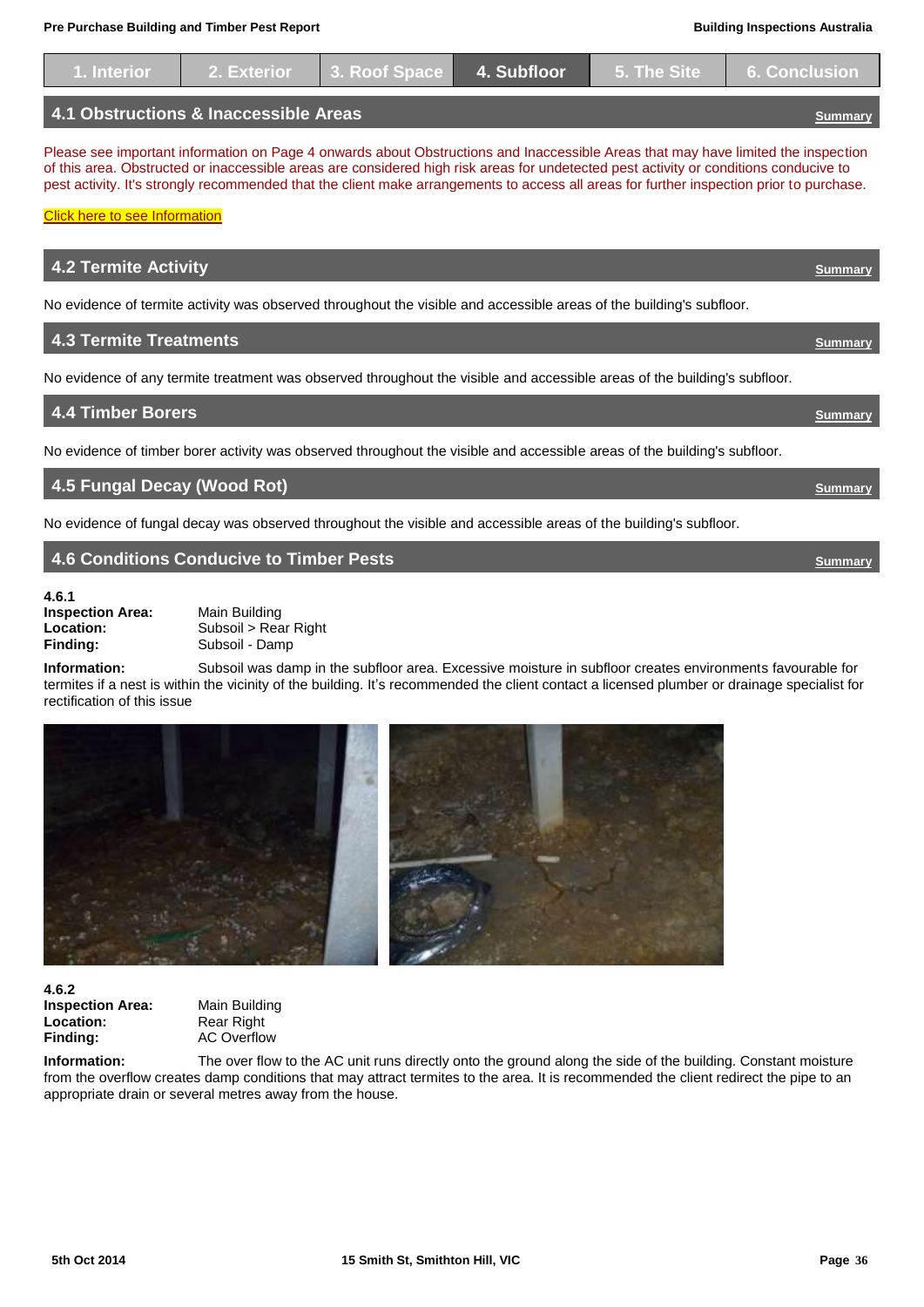**Pre Purchase Building and Timber Pest Report Building Inspections Australia Building Inspections Australia** 



## **4.6.3**

**Inspection Area:** Main Building<br> **Location:** Centre Rear **Location:** Centre Rear<br> **Finding:** Leaking Plun

**Leaking Plumbing** 

**Information:** Leaking pipes were observed under this area. Leaking plumbing can cause damage and rot to subfloor framing and flooring. Moisture from the leaks also creates an environment conducive to termite infestation. Contact a licensed plumber for repair work as soon as possible. Note: first photo is to show location of leak.



## **4.6.4 Inspection Area:** Main Building<br> **Location:** Various Areas **Location:** Various Areas<br> **Finding:** Timber Off Cu

**Finding:** Timber Off Cuts & Debris

**Information:** Scrap timbers and debris was found in several areas in the subfloor. While the timbers do not show any signs of termite damage, their presence creates an environment that is conducive to termite or timber pest attack, particularly if any excess moisture is found in the subfloor space. Timbers and debris should be removed to reduce the likelihood of infestation.

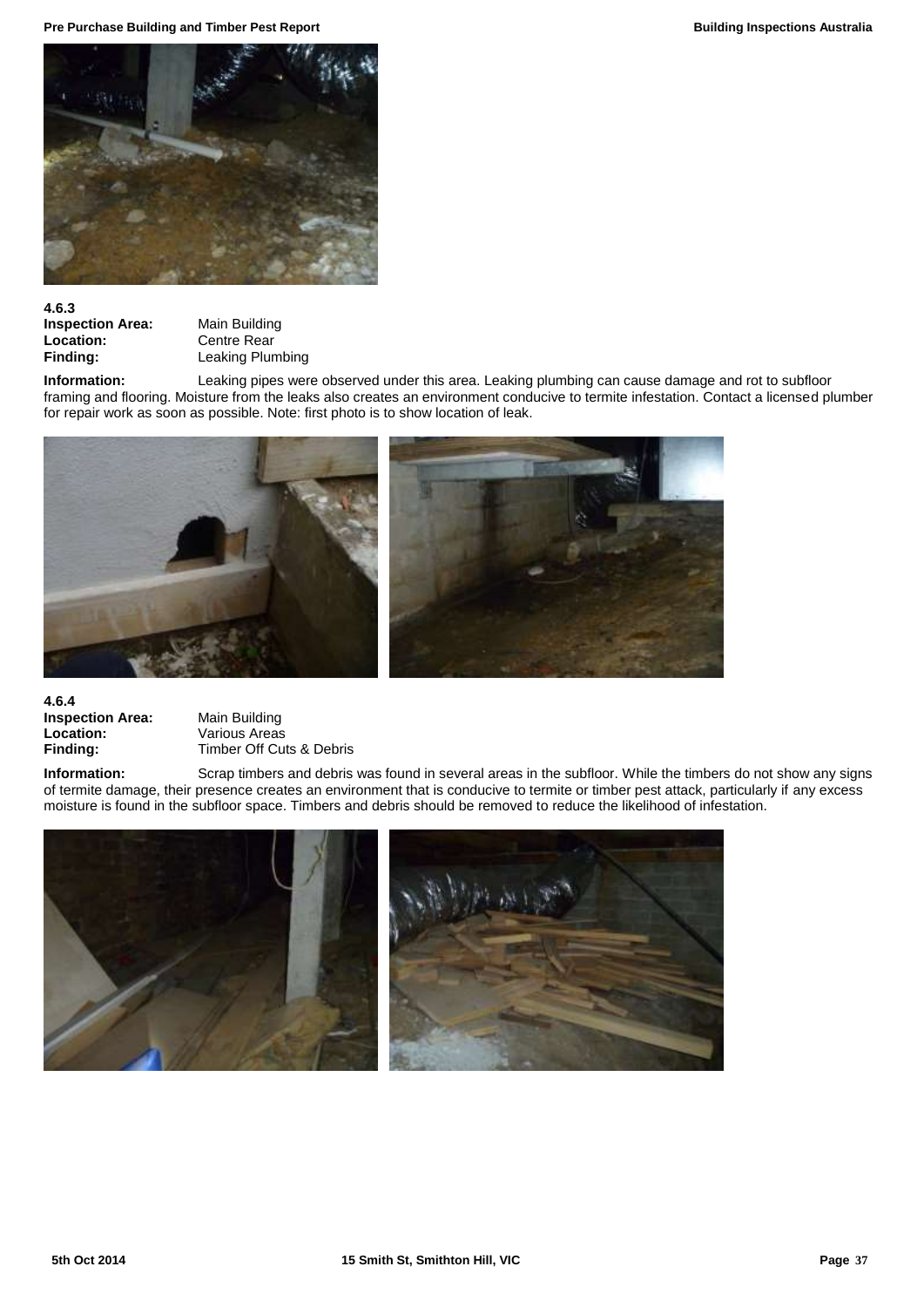| 1. Interior                           | 2. Exterior 3. Roof Space 4. Subfloor |  |  | <b>1</b> 5. The Site 6. Conclusion |
|---------------------------------------|---------------------------------------|--|--|------------------------------------|
| 5.1 Obstructions & Inaccessible Areas |                                       |  |  |                                    |

Please see important information on Page 4 onwards about Obstructions and Inaccessible Areas that may have limited the inspection of this area. Obstructed or inaccessible areas are considered high risk areas for undetected pest activity or conditions conducive to pest activity. It's strongly recommended that the client make arrangements to access all areas for further inspection prior to purchase.

## <span id="page-37-0"></span>**5.2 Termite Activity** *[Summary](#page-27-0)*

[Click here to see Information](#page-4-1)

**5.2.1**

**Inspection Area:** Site<br> **Location:** Trees > Left Location:

**Finding:** Inactive Termite Evidence - Trees

**Information:** Evidence of termite activity was observed in the trees in this area. This may mean a termite nest is in the tree and puts the house in a high risk category for termite attack. Contact a licensed pest control company immediately for further advice on the best treatment for the building and property and to have the tree tested for clarification on whether a nest is present or not.



## **5.3 Termite Treatments** *[Summary](#page-27-0)*

No evidence of any termite treatment was observed around the visible and accessible areas of the property grounds.

## **5.4 Timber Borers** *[Summary](#page-27-0)* No evidence of timber borer activity was observed around the visible and accessible areas of the property grounds.

| 5.5 Fungal Decay (Wood Rot) | Summary |
|-----------------------------|---------|
|                             |         |

See Defect 5.1.6 below for information.

<span id="page-37-1"></span>**5.6 Conditions Conducive to Timber Pests [Summary](#page-27-0)**

**5.6.1 Inspection Area:** Site Location: Rear **Finding:** Wood Stacks - Fungal Decay

**Information:** Wood stacks were located on the property and some rot was observed. Wood stacks can be a highly attractive area for termites to nest and can put the building at greater risk of termite attack due to this. It's recommended the client have the wood stacks elevated or removed completely. If removing the wood stack/s is impracticable, frequent inspections for termite evidence in these areas is essential.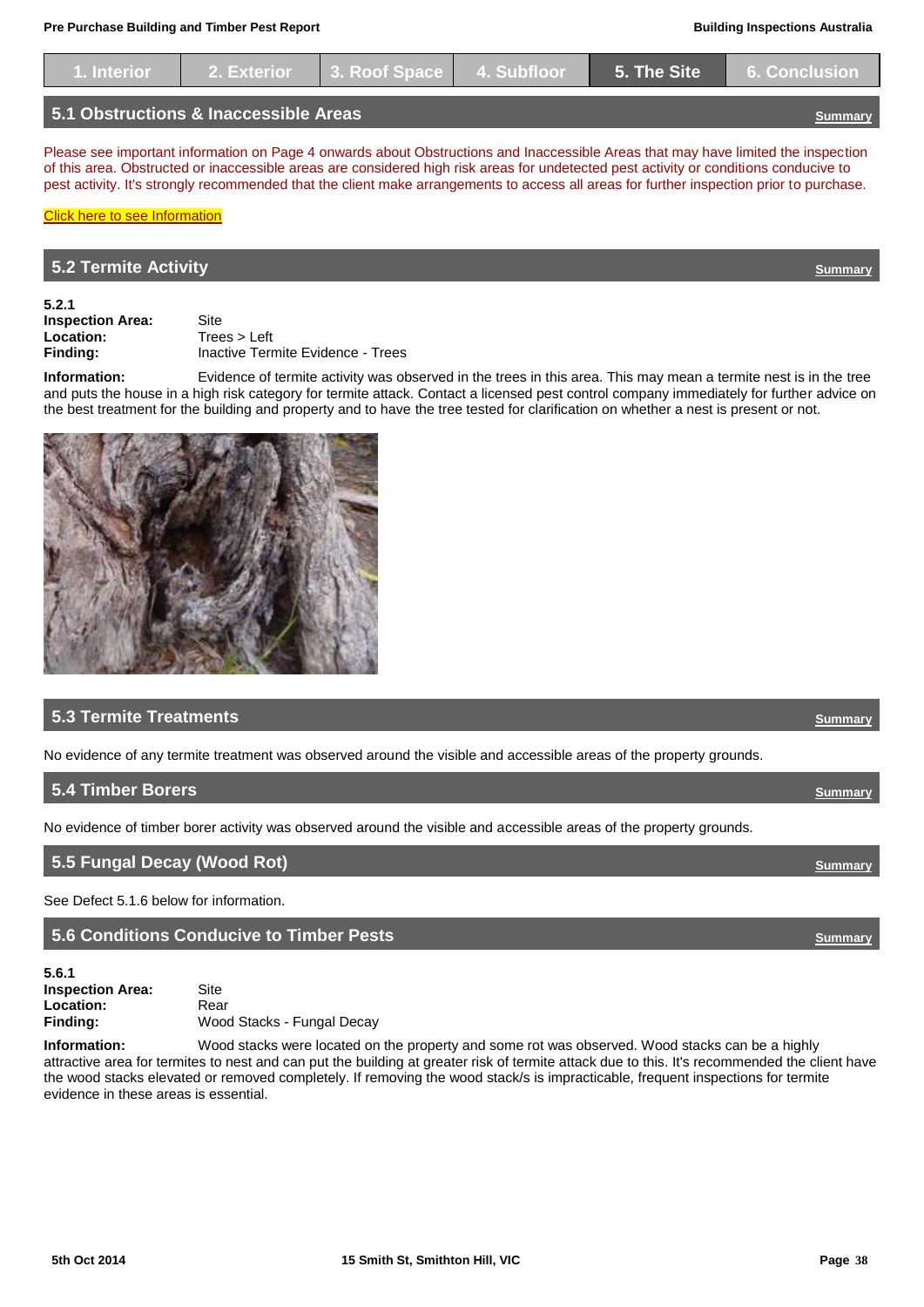**Pre Purchase Building and Timber Pest Report Building Inspections Australia Building Inspections Australia** 



## **5.6.2 Inspection Area:** Site<br> **Location:** Varie

**Location:** Various Areas<br> **Finding:** Dead Tree Stu **Finding:** Dead Tree Stumps

**Information:** Dead tree stumps were located on the property. Termites like to nest in the base of both living and dead trees. Dead trees and stumps are more susceptible to rot, which creates a highly attractive environment for termite infestation. It's always recommended the client remove any dead tree stumps from the property to help reduce the overall risk of termites to the property.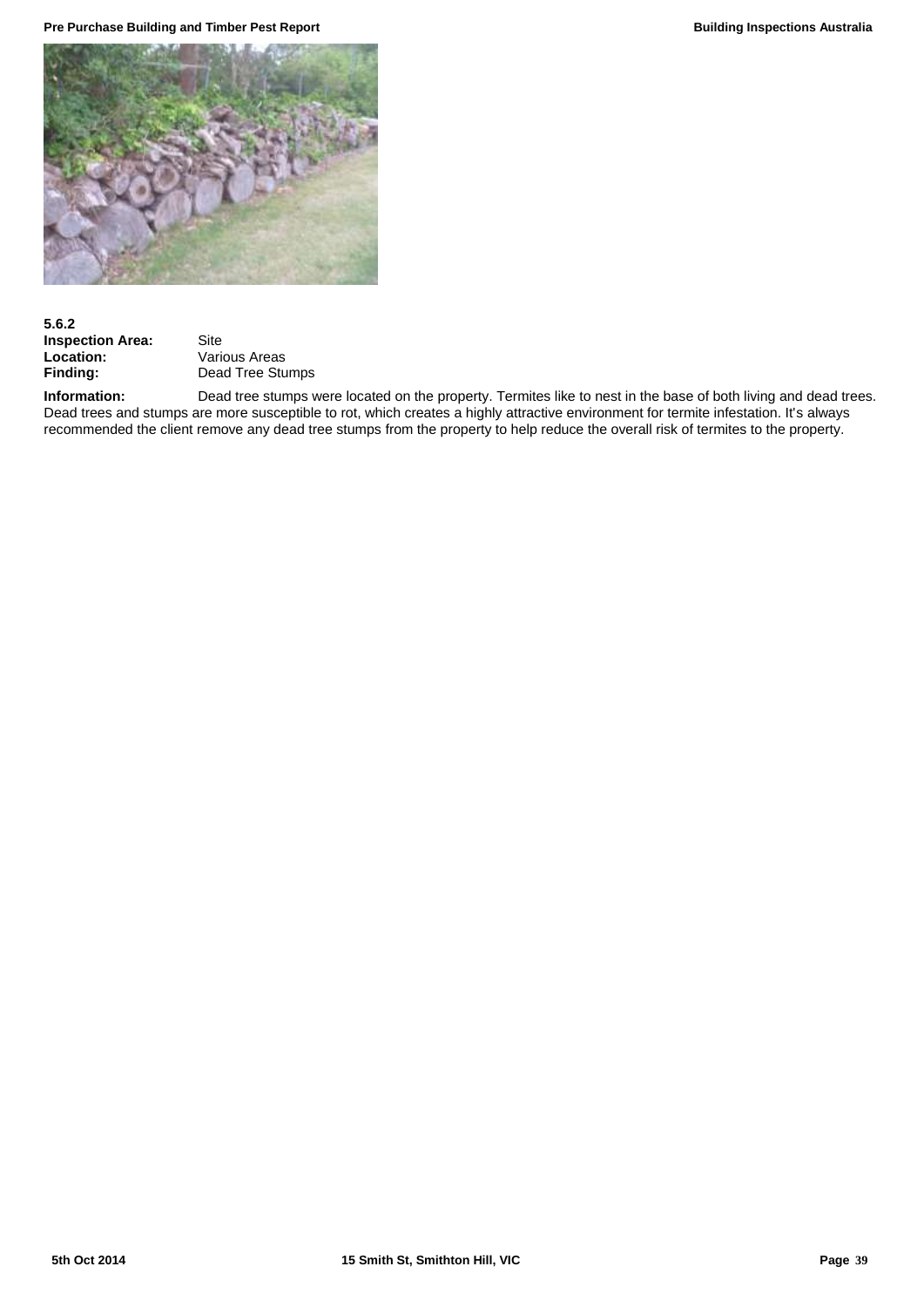|  |  | 1. Interior   2. Exterior 3. Roof Space   4. Subfloor   5. The Site   6. Conclusion |
|--|--|-------------------------------------------------------------------------------------|
|  |  |                                                                                     |
|  |  |                                                                                     |

## <span id="page-39-0"></span>**6.1 Important Information [Summary](#page-27-0)**

Where evidence of live termites or termite damage or termite workings (mudding) was found in the building(s) then the risk of a further attack is extremely high. Where evidence of live termites or termite damage or termite workings was found in the grounds but not in the buildings then the risk to buildings must be reported as high to extremely high.

Environmental factors, conducive conditions, obstructions and limitations are all taken into consideration to help decide the overall risk factor for termite infestation to this property. If the house is built on a concrete slab and the slab edge is covered, the house is automatically considered a high risk for undetected termite entry.

## **6.2 Property Risk Assessment**

Considering all findings and environmental factors observed during this inspection report, the consultant's opinion regarding the **overall degree of risk for subterranean termite infestation** within the boundaries of this property is: **HIGH** 

## **6.3 Concealed Termite Entry**

IF A TERMITE NEST IS IN THE VICINTY OF THE BUILDING. Considering all obstructions, limitations, inaccessible areas and environmental factors, the consultant's opinion regarding the **overall risk of undetected and concealed termite entry into the building is: HIGH. No access under the subfloor on the far LHS and the centre of the building gave this a higher rating.**

## **6.4 Subterranean Termite Treatment Recommendation**

A management program in accord with AS 3660-2000 to protect against subterranean termites is considered to be: **STRONGLY RECOMMENDED** A termite treatment proposal is not attached to this report; however it is strongly recommended the client consult a licensed and competent pest/termite controller for further advice about a termite management plan best suited for this property if required.

## **6.5 Conducive Conditions to Timber Pests**

Removal of all conditions conducive to termites and timber pests listed in this report is always **RECOMMENDED**

## **6.6 Future Inspections & Specialist Inspections**

Considering all findings and observations listed in this inspection report, the consultant recommends that the next inspection to help detect termite attack at this property is: **IN 6 MONTHS**

Australian Standards 3660.2-2000 recommends that inspections should be carried out at intervals no greater than 12 months Where timber pest conditions are higher, recommendations for further inspections will be shortened. Inspections WILL NOT stop timber pest infestations; however, the damage which may be caused will be reduced when the infestation is found at an earlier stage.

## BELOW IS A LIST OF FURTHER INSPECTIONS THAT SHOULD BE CONSIDERED PRIOR TO PURCHASE.

Not Applicable

## **6.7 Additional Comments**

No Comments

## **6.8 Risk Management Options**

To help protect against financial loss, it is essential that the building owner immediately control or rectify any evidence of destructive timber pest activity or damage identified in this inspection report. The Client should further investigate any high risk area where access was not gained. It is strongly advised that appropriate steps be taken to remove, rectify or monitor any evidence of conditions conducive to timber pest attack. To help minimize the risk of any future loss, the Client should consider whether the following options to further protect their investment against timber pest infestation are appropriate for their circumstances:

Undertake thorough regular inspections at intervals not exceeding twelve months or more frequent inspections where the risk of timber pest attack is high or the building type is susceptible to attack. To further reduce the risk of subterranean termite attack, implement a management program in accordance with Australian Standard AS 3660. This may include the installation of a monitoring and/or baiting system, or chemical and/or physical barrier. However, AS 3660 stresses that subterranean termites can bridge or breach barrier systems and inspection zones and that thorough regular inspection of buildings are necessary.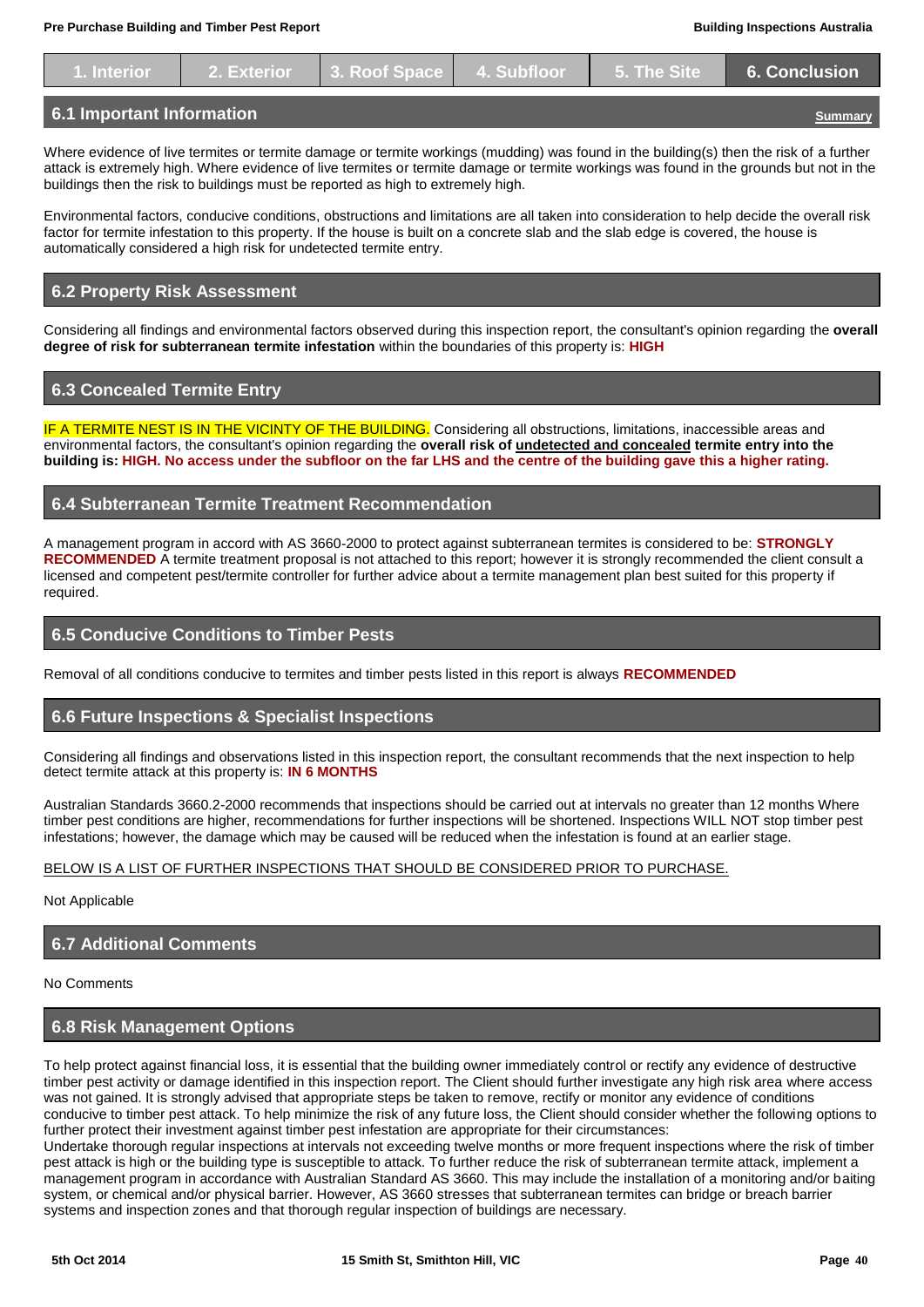## **6.9 Contact the Consultant**

Thank you for choosing **Building Inspections Australia** to carry out a timber pest inspection on your behalf. You should be aware the sometimes during an inspection it is very difficult to explain situations and problems such as obstructions, lack of access or timber pest activity and/or damage in a manner that is readily understandable for the reader. If you have trouble understanding any item in this report you should immediately contact the consultant who undertook the inspection for further clarification prior to acting on this report.

Yours sincerely,

Paul Lewis 0438 255 424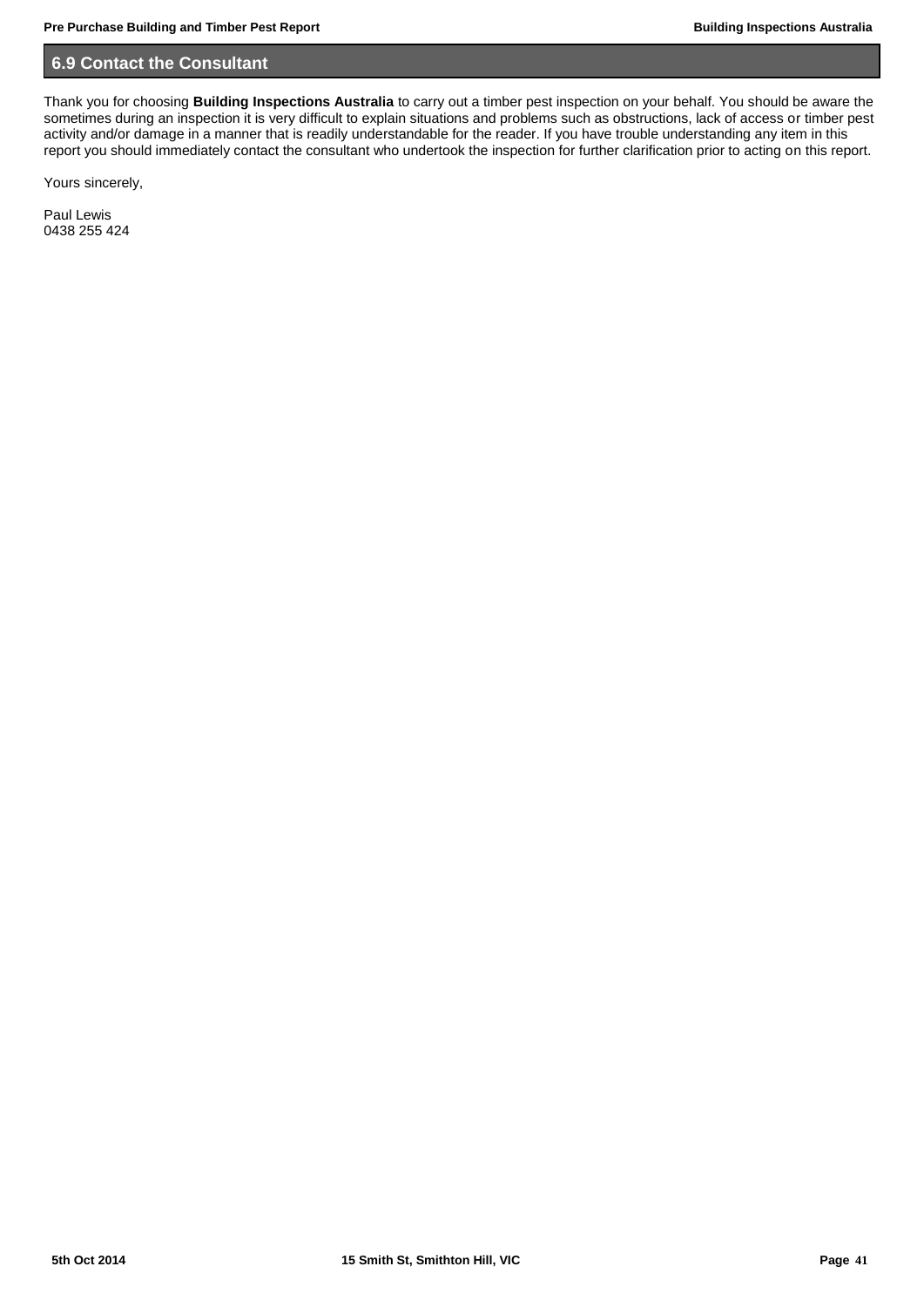## **A.1 TERMS AND CONDITIONS - PRE PURCHASE BUILDING INSPECTION**

## **SERVICE**

As requested by the Client, the inspection carried out by the Building Consultant (the Consultant) was a 'Pre-Purchase Standard Property Inspection Report'.

**PURPOSE OF INSPECTION** The purpose of this inspection is to provide advice to the Client regarding the condition of the Building & Site at the time of inspection.

**SCOPE OF INSPECTION** This Report only covers or deals with any evidence of: Structural Damage; Conditions Conducive to Structural Damage; any Major Defect in the condition of Secondary Elements and Finishing Elements; collective (but not individual) Minor Defects; and any Serious Safety Hazard discernible at the time of inspection. The inspection is limited to the Readily Accessible Areas of the Building & Site and is based on a visual examination of surface work (excluding furniture and stored items), and the carrying out of Tests.

**ACCEPTANCE CRITERIA** The building was compared with a building that was constructed in accordance with the generally accepted practice at the time of construction and which has been maintained such that there has been no significant loss of strength and serviceability.

Unless noted in 'Special Conditions or Instructions', the Report assumes that the existing use of the building will continue.

This Report only records the observations and conclusions of the Consultant about the readily observable state of the property at the time of inspection. The Report therefore cannot deal with:

- (a) possible concealment of defects, including but not limited to, defects concealed by lack of accessibility, obstructions such as furniture, wall linings and floor coverings, or by applied finishes such as render and paint; and
- (b) undetectable or latent defects, including but not limited to, defects that may not be apparent at the time of inspection due to seasonal changes, recent or prevailing weather conditions, and whether or not services have been used some time prior to the inspection being carried out.

These matters outlined above in (a) & (b) are excluded from consideration in this Report.

If the Client has any doubt about the purpose, scope and acceptance criteria on which the Report was based please discuss your concerns with the Consultant on receipt of the Report.

The Client acknowledges that, unless stated otherwise, the Client as a matter of urgency should implement any recommendation or advice given in this Report.

## **LIMITATIONS**

The Client acknowledges:

1.Visual only' inspections are not recommended. A visual only inspection may be of limited use to the Client. In addition to a visual inspection, to thoroughly inspect the Readily Accessible Areas of the property requires the Consultant to carry out Tests whenever necessary or appropriate.

2.This Report does not include the inspection and assessment of items or matters outside the scope of the requested inspection and report. Other items or matters may be the subject of a Special-Purpose Inspection Report, which is adequately specified (see Exclusions below).

3.This Report does not include the inspection and assessment of items or matters that do not fall within the Consultant's direct expertise.

4.The inspection only covered the Readily Accessible Areas of the property. The inspection did not include areas, which were inaccessible, not readily accessible or obstructed at the time of inspection. Obstructions are defined as any condition or physical limitation which inhibits or prevents inspection and may include-but are not limited to-roofing, fixed ceilings, wall linings, floor coverings, fixtures, fittings, furniture, clothes, stored articles/materials, thermal insulation, sarking, pipe/duct work, builders debris, vegetation, pavements or earth.

5.Australian Standard AS4349.1-2007 Inspection of Buildings. Part 1: Pre-Purchase Inspections -Residential Buildings recognizes that a property inspection report is not a warranty against problems developing with the building in the future.

6.This Report was produced for the use of the Client. The Consultant is not liable for any reliance placed on this report by any third party.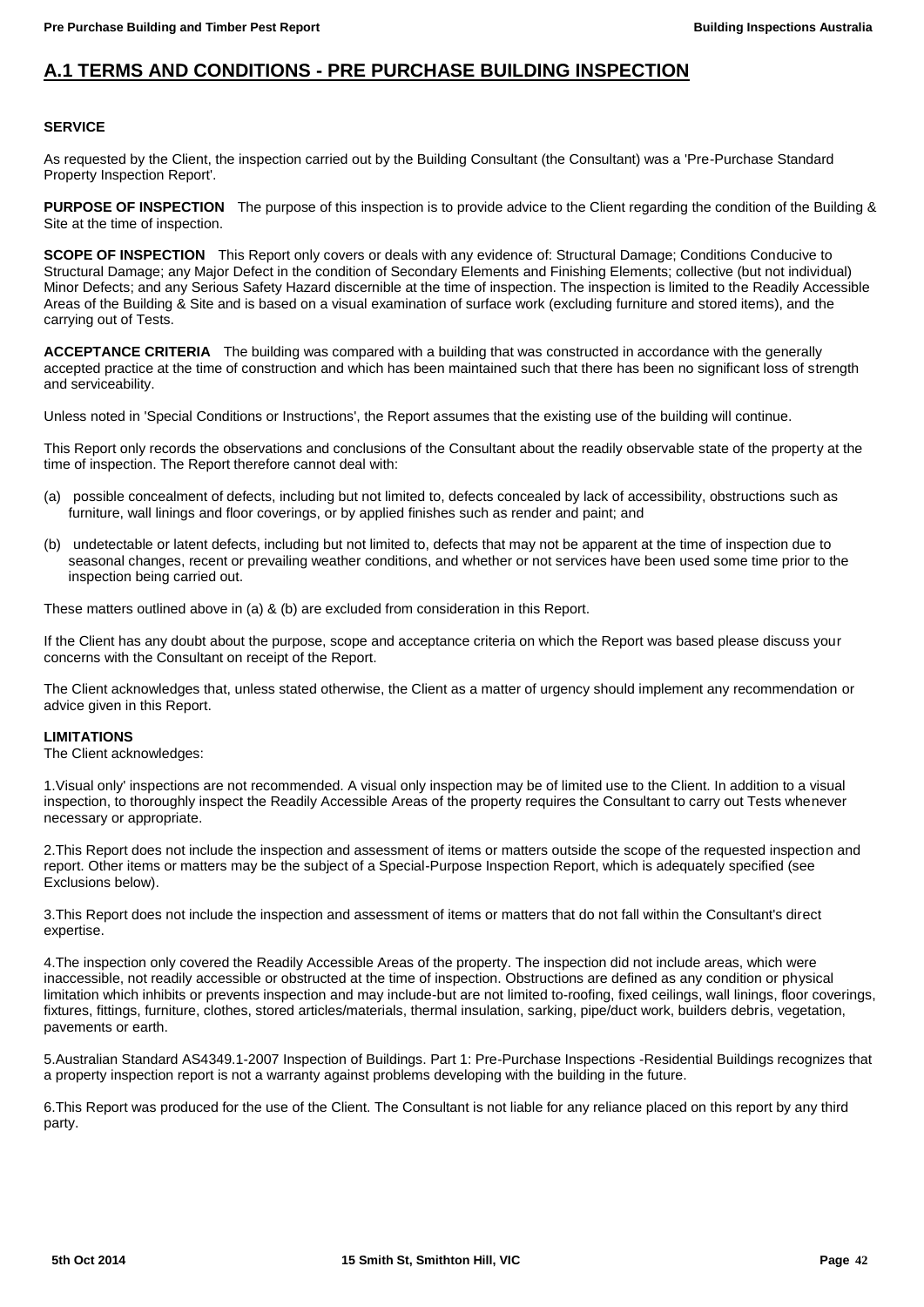## **EXCLUSIONS**

The Client acknowledges that this Report does not cover or deal with:

- (i) any individual Minor Defect;<br>(ii) solving or providing costs fo
- (ii) solving or providing costs for any rectification or repair work;<br>(iii) the structural design or adeguacy of any element of construc
- (iii) the structural design or adequacy of any element of construction;<br>(iv) detection of wood destroying insects such as termites and wood b
- (iv) detection of wood destroying insects such as termites and wood borers;<br>(v) the operation of fireplaces and chimneys;
- the operation of fireplaces and chimneys;
- (vi) any services including building, engineering (electronic), fire and smoke detection or mechanical;
- (vii) lighting or energy efficiency;<br>(viii) any swimming pools and ass
- any swimming pools and associated pool equipment or spa baths and spa equipment or the like;
- (ix) any appliances such as dishwashers, insinkerators, ovens, stoves and ducted vacuum systems;
- (x) a review of occupational, health or safety issues such as asbestos content, the provision of safety glass or the use of lead based paints;
- (xi) a review of environmental or health or biological risks such as toxic mould;
- (xii) whether the building complies with the provisions of any building Act, code, regulation(s) or by-laws;
- (xiii) whether the ground on which the building rests has been filled, is liable to subside, swell or shrink, is subject to landslip or tidal inundation, or if it is flood prone; and
- (xiv) in the case of strata and company title properties, the inspection of common property areas or strata/company records.

Any of the above matters may be the subject of a special-purpose inspection report, which is adequately specified and undertaken by an appropriately qualified inspector.

## **DEFINITIONS**

**Client** means the person or persons, for whom the Inspection Report was carried out or their Principal (i.e. the person or persons for whom the report is being obtained).

**Building Consultant** means a person, business or company who is qualified and experienced to undertake a pre-purchase inspection in accordance with Australian Standard AS 4349.1-2007 Inspection of Buildings. Part 1: Pre-Purchase Inspections -Residential Buildings. The consultant must also meet any Government licensing requirement, where applicable.

**Building & Site** means the inspection of the nominated residence together with relevant features including any car accommodation, detached laundry, ablution facilities and garden sheds, retaining walls more than 700 mm high, paths and driveways, steps, fencing, earth, embankments, surface water drainage and storm water run-off within 30 m of the building, but within the property boundaries. In the case of strata and company title properties, the inspection is limited to the interior and immediate exterior of the nominated residence and does not include inspection of common property.

**Readily Accessible Areas** means areas which can be easily and safely inspected without injury to person or property, are up to 3.6 meters above ground or floor levels, in roof spaces where the minimum area of accessibility is not less than 600 mm high by 600 mm wide and subfloor spaces where the minimum area of accessibility is not less than 400 mm high by 600 mm wide, providing the spaces or areas permit entry. Or where these clearances are not available, areas within the consultant's unobstructed line of sight and within arm's length.

**Structure** means the load bearing part of the building, comprising the Primary Elements.

Primary Elements means those parts of the building providing the basic load bearing capacity to the Structure, such as foundations, footings, floor framing, load bearing walls, beams or columns. The term 'Primary Elements' also includes other structural building elements including: those that provide a level of personal protection such as handrails; floor-to-floor access such as stairways; and the structural flooring of the building such as floorboards.

**Structural Damage** means a significant impairment to the integrity of the whole or part of the Structure falling into one or more of the following categories:

- (a) **Structural Cracking and Movement** -major (full depth) cracking forming in Primary Elements resulting from differential movement between or within the elements of construction, such as foundations, footings, floors, walls and roofs.
- (b) **Deformation** -an abnormal change of shape of Primary Elements resulting from the application of load(s).
- (c) **Dampness** -the presence of moisture within the building, which is causing consequential damage to Primary Elements.
- (d) **Structural Timber Pest Damage** -structural failure, i.e. an obvious weak spot, deformation or even collapse of timber Primary Elements resulting from attack by one or more of the following wood destroying agents: chemical delignification; fungal decay; wood borers; and termites.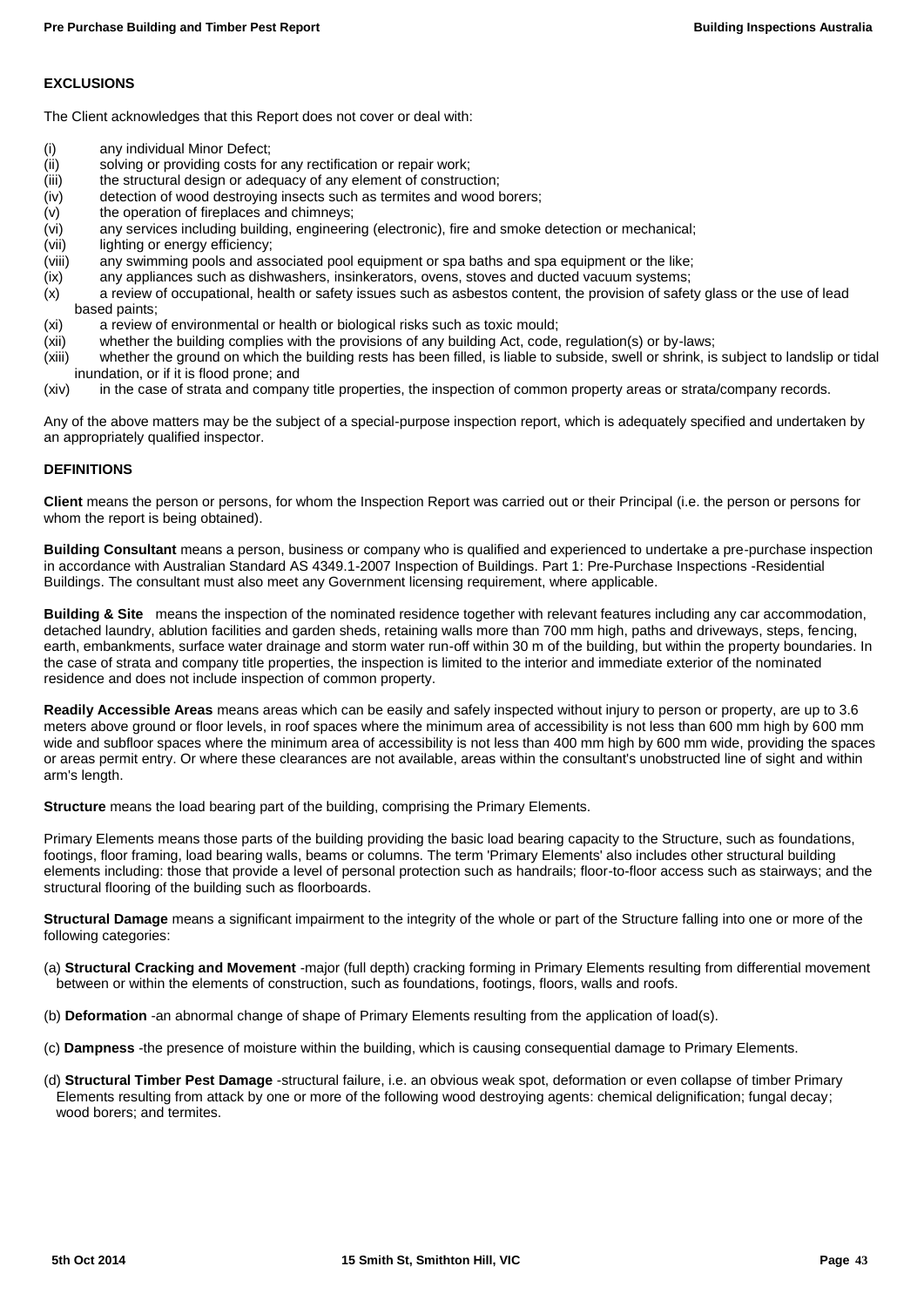**Conditions Conducive to Structural Damage** means noticeable building deficiencies or environmental factors that may contribute to the occurrence of Structural Damage.

**Secondary Elements** means those parts of the building not providing load bearing capacity to the Structure, or those non-essential elements which, in the main, perform a completion role around openings in Primary Elements and the building in general such as non-load bearing walls, partitions, wall linings, ceilings, chimneys, flashings, windows, glazing or doors.

**Finishing Elements** means the fixtures, fittings and finishes applied or affixed to Primary Elements and Secondary Elements such as baths, water closets, vanity basins, kitchen cupboards, door furniture, window hardware, render, floor and wall tiles, trim or paint. The term 'Finishing Elements' does not include furniture or soft floor coverings such as carpet and lino.

**Major Defect** means a defect of significant magnitude where rectification has to be carried out in order to avoid unsafe conditions, loss of utility or further deterioration of the property.

**Minor Defect** means a defect other than a Major Defect.

**Serious Safety Hazard** means any item that may constitute an immediate or imminent risk to life, health or property. Occupational, health and safety or any other consequence of these hazards has not been assessed.

Tests mean where appropriate the carrying out of tests using the following procedures and instruments:

- (a) **Dampness Tests** means additional attention to the visual examination was given to those accessible areas which the consultant's experience has shown to be particularly susceptible to damp problems. Instrument testing using electronic moisture detecting meter of those areas and other visible accessible elements of construction showing evidence of dampness was performed.
- (b) **Physical Tests** means the following physical actions undertaken by the consultant: opening and shutting of doors, windows and draws; operation of taps; water testing of shower recesses; and the tapping of tiles and wall plaster.

## **A.2 ACCESSIBILITY**

Unless specified in writing, the inspection only covered the Readily Accessible Areas of the property.

The inspection did not include areas, which were inaccessible, not readily accessible or obstructed at the time of inspection. Areas, which are not normally accessible, were not inspected and include -but not limited to -the interior of a flat roof or beneath a suspended floor filled with earth.

**Building Interior** The consultant did not move or remove any ceilings, wall coverings, floor coverings (including carpeting and wooden floorboards), furnishing, equipment, appliances, pictures or other household goods. In an occupied property, furnishings or household items may be concealing evidence of defects, which may only be revealed when the items are moved or removed.

**NOTE.** In the case of strata and company title properties or other Class 2 buildings or equivalent, if the inspection was limited to assessing the interior of a particular unit or lot, the Client may have additional liability for defects in the common property. This additional liability can only be addressed through the undertaking of a special-purpose inspection report, which is adequately specified.

**Building Exterior, Roof Exterior and Site.** The consultant did not move or remove any obstructions such as wall cladding, awnings, trellis, earth, plants, bushes, foliage, stored materials, debris or rubbish, etc. Such items may be concealing defects, which may only be revealed when the items are moved or removed.

**Roof Space Obstructions** such as roofing, stored articles, thermal insulation, sarking and pipe/duct work may be concealing evidence of defects, which may only be revealed when the obstructions are moved or removed. Also, bodily access should be provided to the interior of all accessible roof spaces. In accordance with Australian Standard AS 4349 the minimum requirement is a 400 mm by 500 mm access manhole.

**Subfloor Space.** Storage of materials in subfloor areas is not recommended as it reduces ventilation and makes inspection difficult. Obstructions may be concealing evidence of defects, which may only be revealed when the obstructions are moved or removed. Bodily access should be provided to all accessible subfloor areas. In accordance with Australian Standard AS 4349 the minimum requirement is a 500 mm x 400 mm access manhole. In the case of suspended floors, if the clearance between the ground and structural components is less than 400 mm, then the ground should be excavated to provide the required clearance, subject to maintaining adequate drainage and support to footings. If the subfloor has been sprayed for subterranean termites or if the area is susceptible to mould growth, appropriate health precautions must be followed before entering the area. Also, special care should be taken not to disturb the treated soil. For further advice consult the person who carried out this report.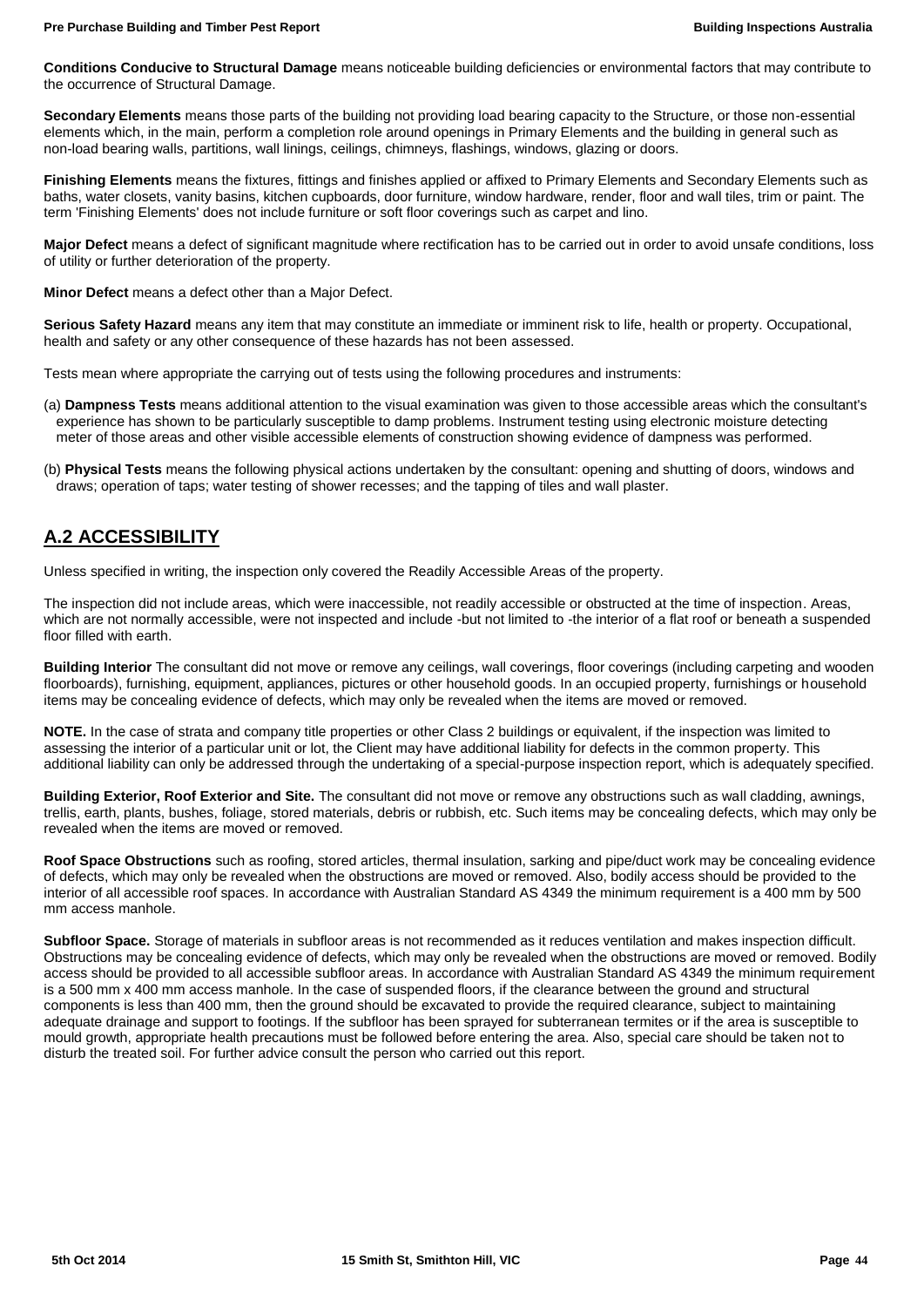## **A.3 IMPORTANT NOTE**

**Special attention should be given to the Scope, Limitations and Exclusions in this document.**

**Unless stated otherwise in this Report, the Client as a matter of urgency should implement any recommendation or advice given in this Report.**

**Importantly, Australian Standard AS4349.1-2007 Inspection of Buildings. Part 1: Pre-Purchase Inspections -Residential Buildings recognizes that a standard property report is not a warranty against problems developing with the building in the future. Accordingly, a preventative maintenance program should be implemented for the property which includes systematic inspections, detection and prevention of incipient failure. Please contact the Consultant who carried out this inspection for further advice.**

The presence of dampness is not always consistent as the prevailing and recent weather conditions at the time an inspection is carried out may affect the detection of damp problems. The absence of any dampness at the time of inspection does not necessarily mean the building will not experience some damp problems in other weather conditions. Likewise whether or not services have been used for some time prior to an inspection being carried out will affect the detection of dampness. Also, where a shower recess has been water tested for a minimum of ten (10) minutes, and no leakage was evident, this does not necessarily mean that the shower will not leak after prolonged use.

Accordingly, to fully detect and assess a damp problem may require the monitoring of the building over a period of time.

## **Consideration should also be given to the inspection and assessment of:**

- -any individual Minor Defect;
- -solving or providing costs for any rectification or repair work;
- -the structural design or adequacy of any element of construction;
- -the operation of fireplaces and chimneys;
- -any services including building, engineering (electronic), fire and smoke detection or mechanical;
- -lighting or energy efficiency;
- -any swimming pools and associated pool equipment or spa baths and spa equipment or the like;
- -any appliances such as dishwashers, insinkerators, ovens, stoves and ducted vacuum systems;
- -a review of occupational, health or safety issues such as asbestos content, the provision of safety glass or the use of lead based paints;
- -a review of environmental or health or biological risks such as toxic mould; and
- -in the case of strata and company title properties, the inspection of common property areas or strata/company records.

This additional information or advice may be the subject of a special-purpose inspection report, which is adequately specified and undertaken by an appropriately qualified inspector.

In addition, this inspection and report does not include the inspection and assessment of items or areas that do not fall within the consultant's expertise. Accordingly, consideration should be given to other specialist inspections and services such as: hydraulics; geotechnics; or building, engineering (electronic), fire and smoke detection or mechanical services.

As a matter of course, in the interests of safety, an inspection and assessment of the electrical and plumbing/gas installations should be carried out by a suitably qualified person.

Also, in all parts of mainland Australia, termites are a known problem to timber in service. Therefore, it is recommended that a timber pest inspection and report be carried out in accordance with the Report Systems Australia handbook Timber Pest Detection Reports.

## **Where possible, the records of the appropriate local authority should be checked to determine or confirm:**

- -whether the ground on which the building rests has been filled, is liable to subside, is subject to landslip or tidal inundation, or if it is flood prone;
- -the status of the property and services (e.g. compliance of the building with the provisions of any building Act, code, regulation or by-laws); and
- -whether council has issued a building certificate or other notice for the dwelling.

Where appropriate, legal advice (e.g. from a solicitor) should be sought to explain title and ownership matters and to deal with matters concerning easements, covenants, restrictions, zoning certificates and all other law-related matters.

This inspection report was produced for the use of the client. The building consultant is not liable for any reliance placed on the report by any third party.

If you have any queries with this report or require further information, please do not hesitate to contact the consultant who carried out the inspection.

## **This report contains Terms and Conditions copyright of Report Systems Australia**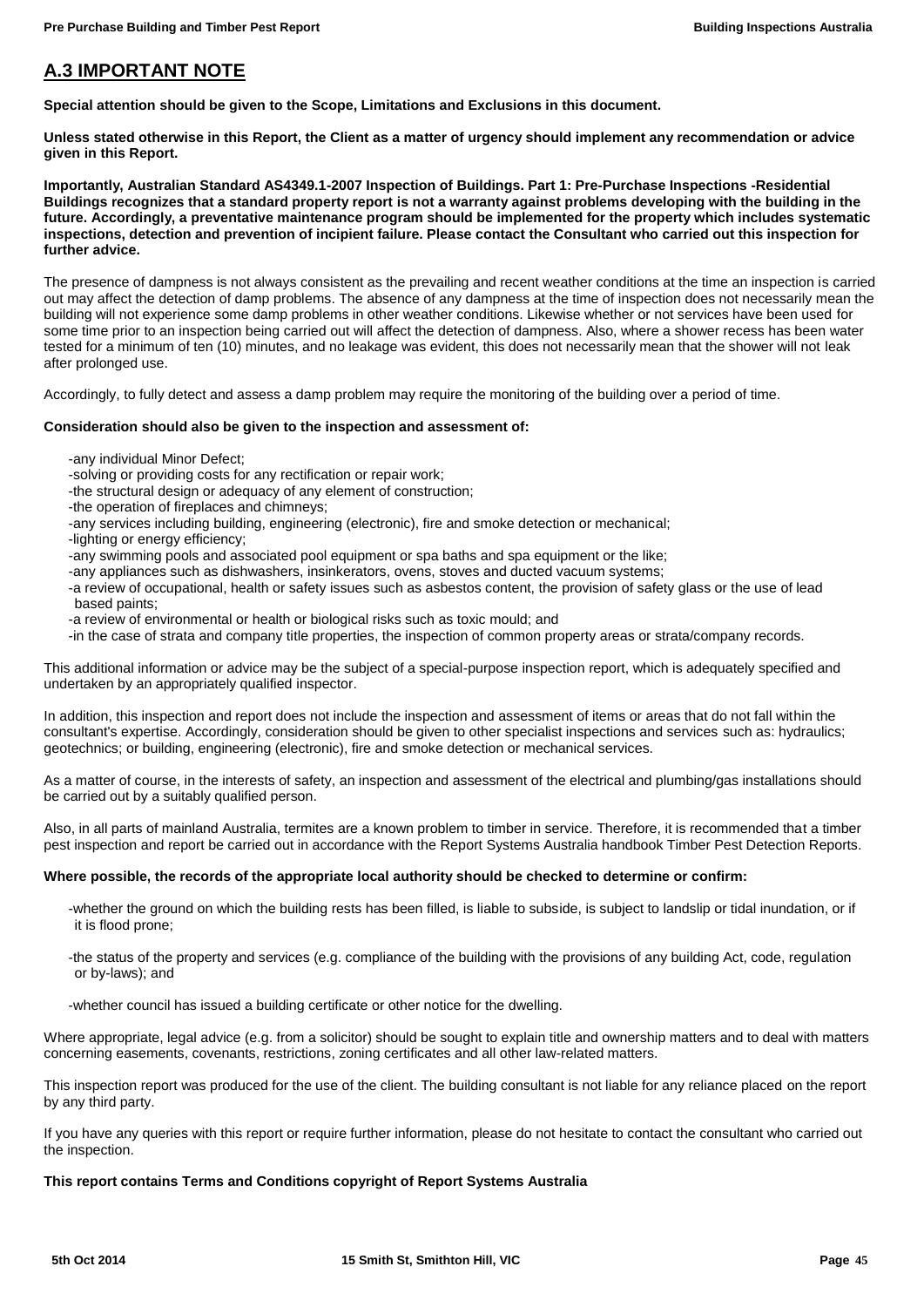## **A.1 TERMS AND CONDITIONS - PRE PURCHASE TIMBER PEST INSPECTION**

## **SERVICE**

As requested by the Client, the inspection carried out by the Timber Pest Detection Consultant ('the Consultant') was a 'Pre-Purchase Standard Timber Pest Detection Report'.

**PURPOSE** The purpose of this inspection is to assist the Client to identify and understand any Timber Pest issues observed at the time of inspection

**SCOPE OF INSPECTION** This Report only deals with the detection or non-detection of Timber Pest Attack and Conditions Conducive to Timber Pest Attack discernible at the time of inspection. The inspection was limited to the Readily Accessible Areas of the Building & Site (see Note below) and was based on a visual examination of surface work (excluding furniture and stored items), and the carrying out of Tests.

 Note: With strata and company title properties, the inspection was limited to the interior and the immediate exterior of the particular residence inspected. Common property was not inspected.

**ACCEPTANCE CRITERIA** Where possible, the building being inspected was compared with a similar building. To the Consultant's knowledge the similar building used for comparison was constructed in accordance with generally accepted timber pest management practices and has since been maintained during all its life not to attract or support timber pest infestation.

 Note: If the building was not comparable to a similar building (e.g. due to unusual design or construction techniques), then the inspection was based on the general knowledge and experience of the Consultant.

Unless noted in 'Special Conditions or Instructions', this Report assumes that the existing use of the building will continue.

This Report only records the observations and conclusions of the Consultant about the readily observable state of the property at the time of inspection. This Report therefore cannot deal with:

(a) possible concealment of defects, including but not limited to, defects concealed by lack of accessibility, obstructions such as furniture, wall linings and floor coverings, or by applied finishes such as render and paint; and

(b) undetectable or latent defects, including but not limited to, defects that may not be apparent at the time of inspection due to seasonal changes, recent or prevailing weather conditions, and whether or not services have been used some time prior to the inspection being carried out.

These matters outlined above in (a) & (b) are excluded from consideration in this Report.

If the Client has any doubt about the purpose, scope and acceptance criteria on which this Report is to be based please discuss your concerns with the Consultant before ordering the Report or on receipt of this Report.

The Client acknowledges that, unless stated otherwise, the Client as a matter of urgency should implement any recommendation or advice given in this Report.

## **LIMITATIONS**

The Client acknowledges:

1.This Report does not include the inspection and assessment of matters outside the scope of the requested inspection and report.

2.The inspection only covered the Readily Accessible Areas of the Building and Site. The inspection did not include areas which were inaccessible, not readily accessible or obstructed at the time of inspection. Obstructions are defined as any condition or physical limitation which inhibits or prevents inspection and may include-but are not limited to-roofing, fixed ceilings, wall linings, floor coverings, fixtures, fittings, furniture, clothes, stored articles/materials, thermal insulation, sarking, pipe/duct work, builder's debris, vegetation, pavements or earth.

3.The detection of dry wood termites may be extremely difficult due to the small size of the colonies. No warranty of absence of these termites is given.

4.European House Borer (Hylotrupes bajulus) attack is difficult to detect in the early stages of infestation as the galleries of boring larvae rarely break through the affected timber surface. No warranty of absence of these borers is given. Regular inspections including the carrying out of appropriate tests are required to help monitor susceptible timbers.

5.This is not a structural damage report. Neither is this a warranty as to the absence of Timber Pest Attack.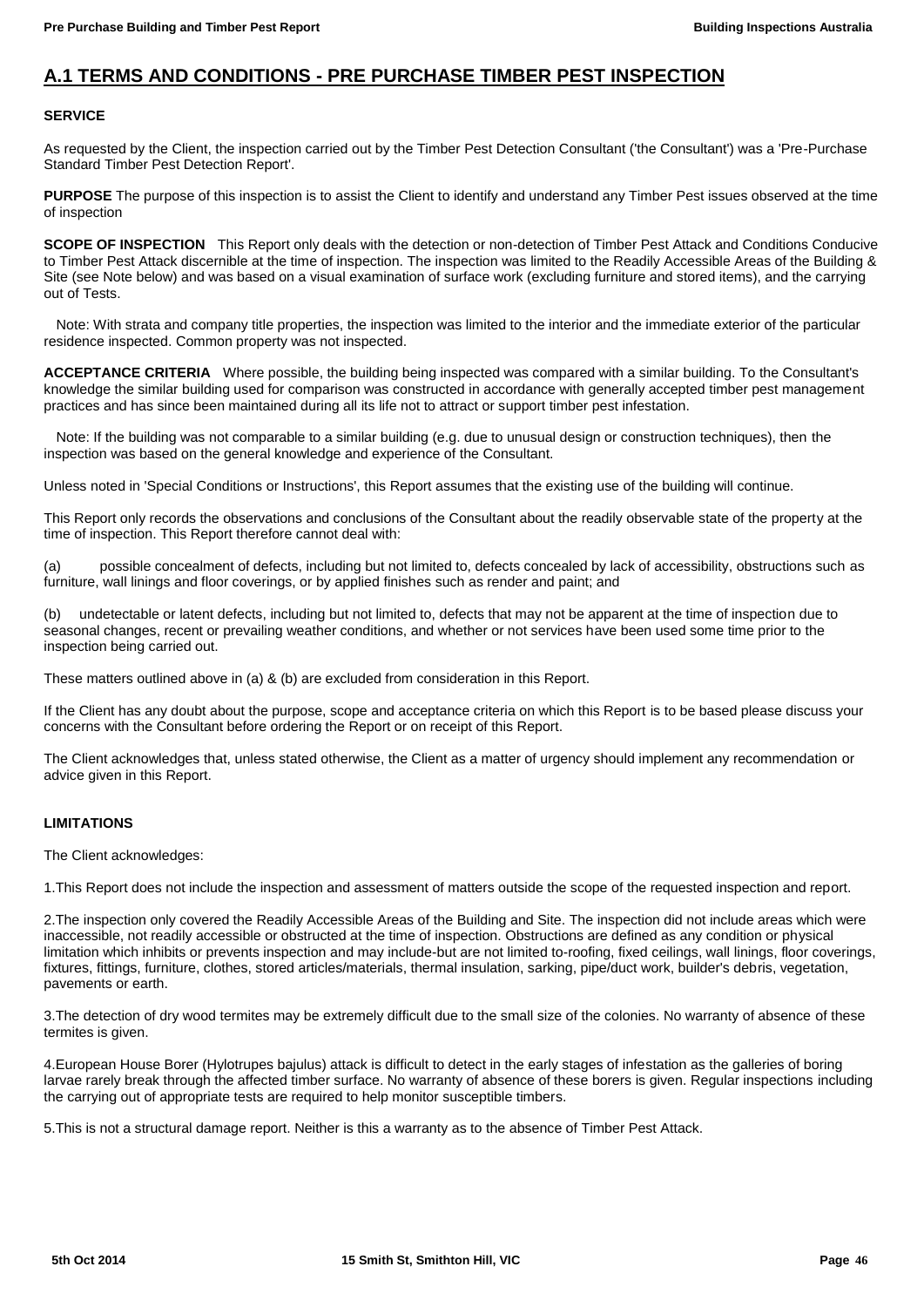6.If the inspection was limited to any particular type(s) of timber pest (e.g. subterranean termites), then this would be the subject of a Special-Purpose Inspection Report, which is adequately specified.

7.This Report does not cover or deal with environmental risk assessment or biological risks not associated with Timber Pests (e.g. toxic mould) or occupational, health or safety issues. Such advice may be the subject of a Special-Purpose Inspection Report which is adequately specified and must be undertaken by an appropriately qualified inspector. The choice of such inspector is a matter for the Client.

8.This Report has been produced for the use of the Client. The Consultant or their firm or company are not liable for any reliance placed on this report by any third party.

## **EXCLUSIONS**

The Client acknowledges:

1. This Report does not deal with any timber pest preventative or treatment measures, or provide costs for the control, rectification or prevention of attack by timber pests. However, this additional information or advice may be the subject of a timber pest management proposal which is adequately specified.

#### **DEFINITIONS**

**Timber Pest Attack** means Timber Pest Activity and/or Timber Pest Damage.

**Timber Pest Activity** means telltale signs associated with 'active' (live) and/or 'inactive' (absence of live) Timber Pests at the time of inspection.

**Timber Pest Damage** means noticeable impairments to the integrity of timber and other susceptible materials resulting from attack by Timber Pests.

**Major Safety Hazard** means any item that may constitute an immediate or imminent risk to life, health or property resulting directly from Timber Pest Attack. Occupational, health and safety or any other consequence of these hazards has not been assessed.

**Conditions Conducive to Timber Pest Attack** means noticeable building deficiencies or environmental factors that may contribute to the presence of Timber Pests.

**Readily Accessible Areas** means areas which can be easily and safely inspected without injury to person or property, are up to 3.6 meters above ground or floor levels, in roof spaces where the minimum area of accessibility is not less than 600 mm high by 600 mm wide and subfloor spaces where the minimum area of accessibility is not less than 400 mm high by 600 mm wide, providing the spaces or areas permit entry. The term 'readily accessible' also includes:

(a) accessible subfloor areas on a sloping site where the minimum clearance is not less than 150 mm high, provided that the area is not more than 2 meters from a point with conforming clearance (i.e. 400 mm high by 600 mm wide); and

(b) areas at the eaves of accessible roof spaces that are within the consultant's unobstructed line of sight and within arm's length from a point with conforming clearance (i.e. 600 mm high by 600 mm wide).

**Client** means the person or persons for whom the Timber Pest Detection Report was carried out or their Principal (i.e. the person or persons for whom the report was being obtained).

**Timber Pest Detection Consultant** means a person who meets the minimum skills requirement set out in the current Australian Standard AS 4349.3 Inspections of Buildings. Part 3: Timber Pest Inspection Reports or state/territory legislation requirements beyond this Standard, where applicable.

**Building and Site** means the main building (or main buildings in the case of a building complex) and all timber structures (such as outbuildings, landscaping, retaining walls, fences, bridges, trees and stumps with a diameter greater than 100 mm and timber embedded in soil) and the land within the property boundaries up to a distance of 50 meters from the main building(s).

Timber Pests means one or more of the following wood destroying agents which attack timber in service and affect its structural properties:

(a) Chemical Delignification - the breakdown of timber through chemical action.

(b) Fungal Decay - the microbiological degradation of timber caused by soft rot fungi and decay fungi, but does not include mould, which is a type of fungus that does not structurally damage wood.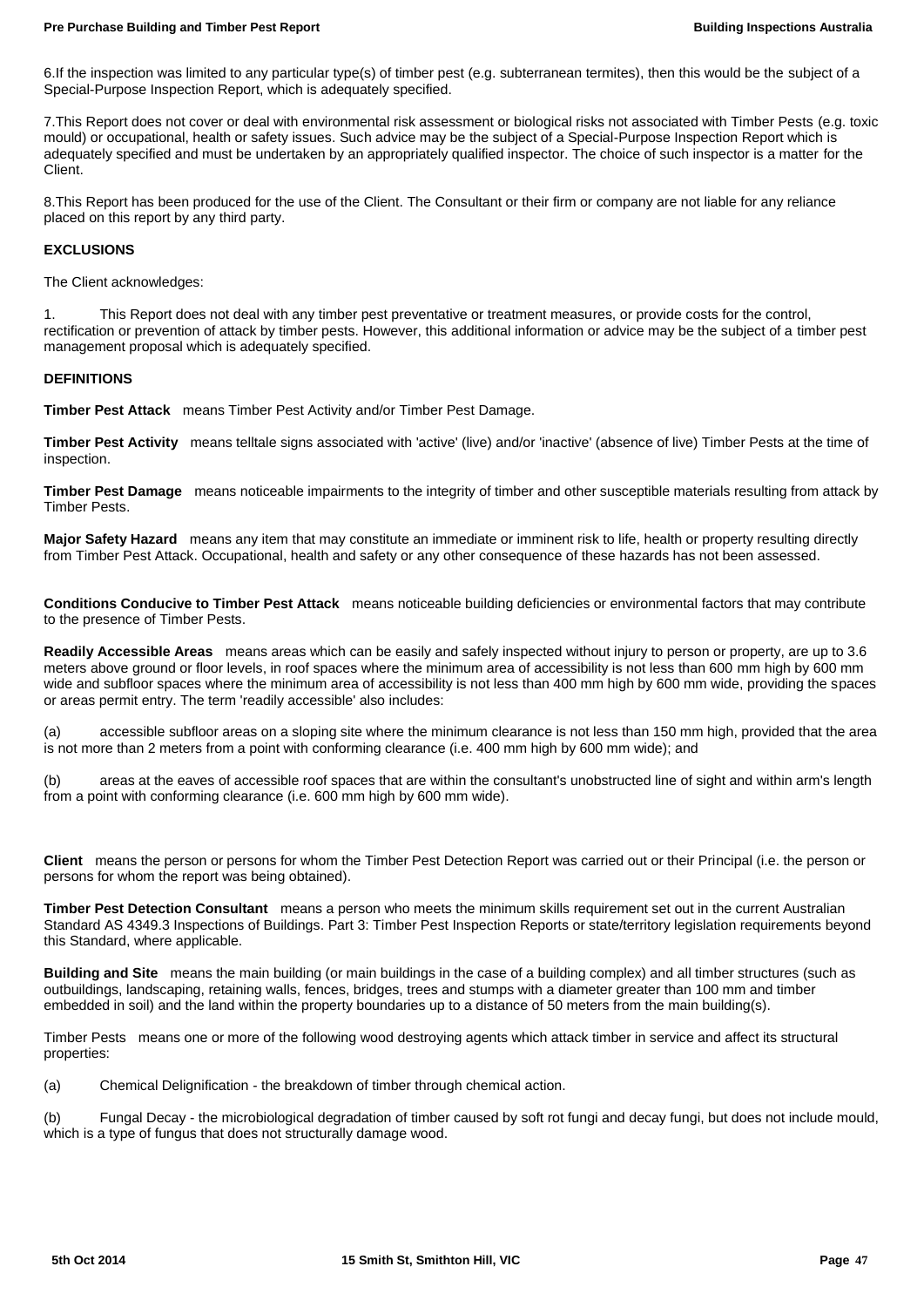(c) Wood Borers - wood destroying insects belonging to the order 'Coleoptera' which commonly attack seasoned timber.

(d) Termites - wood destroying insects belonging to the order 'Isoptera which commonly attack seasoned timber.

Tests means additional attention to the visual examination was given to those accessible areas which the consultant's experience has shown to be particularly susceptible to attack by Timber Pests. Instrument Testing of those areas and other visible accessible timbers/materials/areas showing evidence of attack was performed.

Instrument Testing means where appropriate the carrying out of Tests using the following techniques and instruments:

- (a) electronic moisture detecting meter an instrument used for assessing the moisture content of building elements;
- (b) stethoscope an instrument used to hear sounds made by termites within building elements;

(c) probing - a technique where timber and other materials/areas are penetrated with a sharp instrument (e.g. bradawl or pocket knife), but does not include probing of decorative timbers or finishes, or the drilling of timber and trees; and

(d) sounding - a technique where timber is tapped with a solid object.

## **A.2 ACCESSIBILITY**

Unless specified in writing, the inspection only covered the Readily Accessible Areas of the Building and Site.

The inspection did not include areas which were inaccessible, not readily accessible or obstructed at the time of inspection. Areas which are not normally accessible were not inspected and include - but not limited to - inside walls, the interior of a flat roof or beneath a suspended floor filled with earth.

**Building Interior** The Consultant did not move or remove any ceilings, wall coverings, flooring, floor coverings (including carpeting), furnishing, equipment, appliances, pictures or other household goods. In an occupied property, furnishings or household items may be concealing evidence of timber pest attack which may only be revealed when the items are moved or removed.

**Building Exterior, Roof Exterior and Site** The Consultant did not move or remove any obstructions such as wall cladding, awnings, trellis, earth, plants, bushes, foliage, stored materials, debris or rubbish. Due to the 'secretive' nature of timber pests, it is possible that hidden damage may exist in concealed areas, e.g. wall framing. Damage may only be found when the obstruction is removed. In the case of buildings constructed on concrete slabs, if the edge of the slab or any weephole or vent at the base of external walls is concealed by pavements, gardens, lawns or landscaping then it is possible for termites to gain undetected entry into the building. The building of gardens or planting of shrubs close to the perimeter of the building can promote and conceal termite entry points. The storage of cellulose materials such as building materials and firewood in close proximity to the ground or building may encourage termite activity.

**Roof Space** Obstructions such as roofing, stored articles, thermal insulation, sarking and pipe/duct work may be concealing evidence of timber pest attack which may only be revealed when the obstructions are moved or removed. Also, bodily access should be provided to the interior of all accessible roof spaces. In accordance with Australian Standard ASS 4349 the minimum requirement is a 400mm by 500 mm access manhole.

**Subfloor Space** Subfloor areas should be kept free from all vegetation (including tree stumps) and other cellulose material which may encourage timber pest activity. Also, storage of materials in subfloor areas is not recommended as it reduces ventilation and makes inspection difficult. Obstructions may be concealing evidence of timber pest attack which may only be revealed when the obstructions are moved or removed. Bodily access should be provided to all accessible subfloor areas with the minimum requirement being a 500 mm x 400 mm access manhole. In the case of suspended floors, if the clearance between the ground and structural components is less than 400 mm, then the ground should be excavated to provide the required clearance, subject to maintaining adequate drainage and support to footings. If the subfloor has been sprayed for subterranean termites or if the area is susceptible to mould growth, appropriate health precautions must be followed before entering the area. Also, special care should be taken not to disturb the treated soil. Always seek further advice from the Consultant.

## **TERMITES**

General Description of Attack Timber hollowed beneath; some cracking at the surface of timber; earthen channels present; or pale faecal spots present.

**IMPORTANT NOTE.** As a delay may exist between the time of an attack and the appearance of telltale signs associated with the attack, it is possible that termite activity and damage exists though not discernible at the time of inspection.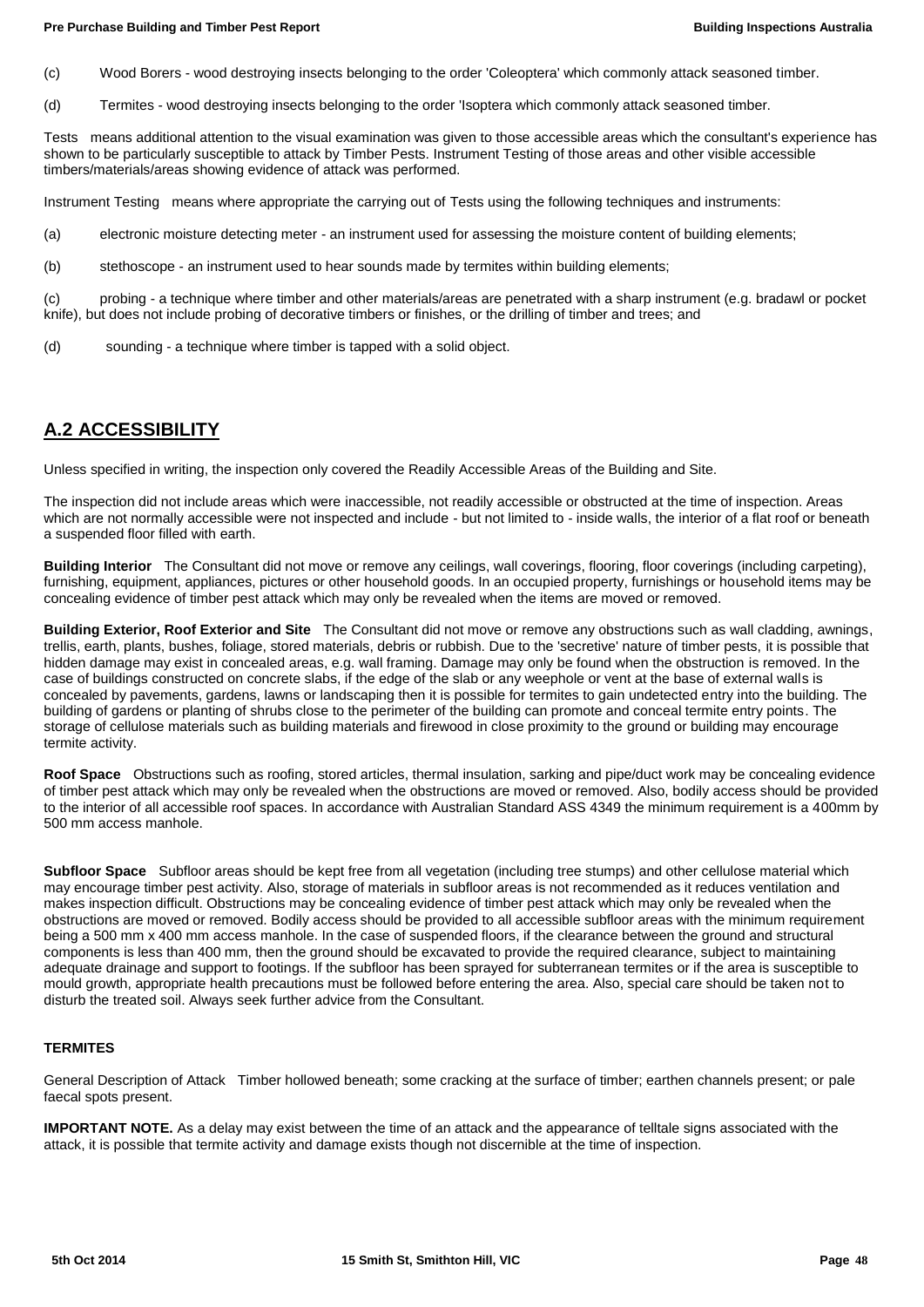**Treatment** After discovery of an active infestation, it is imperative that the species of termite is accurately identified before costly (and sometimes unnecessary or inappropriate) methods of treatment are initiated. Only economically important species which are known to attack timber structures should be treated.

In the case of economically important species, it is important that the termite workings are not further disturbed until the proposed method of control has been determined by a licensed pest control operator. Premature attempts to repair or replace infested timber may cause the termites to withdraw from the area temporarily, thereby hindering effective treatment. Any repair or replacement of infested timber should be carried out after the appropriate treatment has been completed.

Where evidence of active termites is detected within a building or within 50 meters of any building, it must always be assumed that the termites may also be active in areas of the property not inspected. Accordingly, where the termites are known to be of economic significance, a further (more invasive) inspection is strongly recommended of areas which were inaccessible, not readily accessible or obstructed at the time of inspection.

**Termite Workings and Damage** Where evidence of damage to building timbers exists, competent advice (e.g. from a licensed or registered building contractor) should be obtained to determine the extent of any structural damage and as to the need or otherwise for rectification or repair work.

Where evidence of inactive termites is located within the building, it is possible that termites are still active in areas of the property not inspected and they may continue to cause damage. A further more invasive inspection is strongly recommended of areas which were inaccessible, not readily accessible or obstructed at the time of inspection.

Where evidence of an inactive termite infestation exists, it is not possible, without benefit of further investigation and inspections over a period of time, to ascertain whether any infestation is active or inactive. Continued, regular, inspections are essential.

Where evidence of termite attack exists to any trees or tree stumps a more conclusive search should be undertaken. This may require the tree or stump to be drilled to determine the existence of a termite nest. In addition, the soundness and stability of any standing trees identified as being affected by termite attack should be confirmed. Always seek further advice from the Consultant.

**Previous Treatments** Where evidence of a possible termite treatment was located, the Client should obtain and keep on file all relevant documents pertaining to the extent of the treatment, any service warranties and advice in regard to the building owner's obligation to maintain the treatment and/or barrier. If evidence of a previous treatment of termite infestation is noted, and appropriate documentation is not available, the Client must assume that the termite infestation may still be active in areas of the property not inspected. Accordingly, a re-treatment may be required. Always seek further advice from the Consultant.

**Frequency of Future Inspections** Australian Standard AS 3660 recognises that regular inspections will not prevent termite attack, but may help in the detection of termite activity. Early detection will allow remedial treatment to be commenced sooner and damage to be minimised.

Inspections at intervals not exceeding twelve (12) months are recommended. Where the termite risk is high or the building type susceptible to termite attack, more frequent inspections (3-6 months) should be undertaken.

## **CHEMICAL DELIGNIFICATION**

General Description of Attack Surface of timber appears very hairy; and wood and 'hairs' separate.

Economic Significance Chemical Delignification of wood in service is only rarely encountered and then only in certain areas. Small dimensional timber members such as roof tiling battens may collapse when the wood becomes defribrated. However, in large dimensional timber members such as rafters, bearers and joists, delignification takes many years to affect the strength of timber to the point of collapse.

Where evidence of Chemical Delignification exists, competent advice (e.g. from a licensed or registered building contractor) should be sought to determine the extent of any structural damage, and as to the need or otherwise for rectification or repair work.

## **FUNGAL DECAY**

General Description of Attack Decaying wood contains sufficient moisture to retain its original shape and may have sufficient strength to withstand normal loads. In contrast decayed wood is reduced both in moisture content and size as indicated by cracking either along or across the grain or fibers coming apart in a stringy manner. Decayed wood will have undergone considerable strength reduction.

Economic Significance Fungal decay can cause at one extreme, structural failure of the affected timber, and at the other purely superficial surface damage. The most critical determination is that of which timber is affected and decaying, because decay will most likely spread (unless sources of moisture are quickly removed). Affected and decayed timber may warrant timber replacement, but the rot should not spread unless a new moisture source becomes available in that area.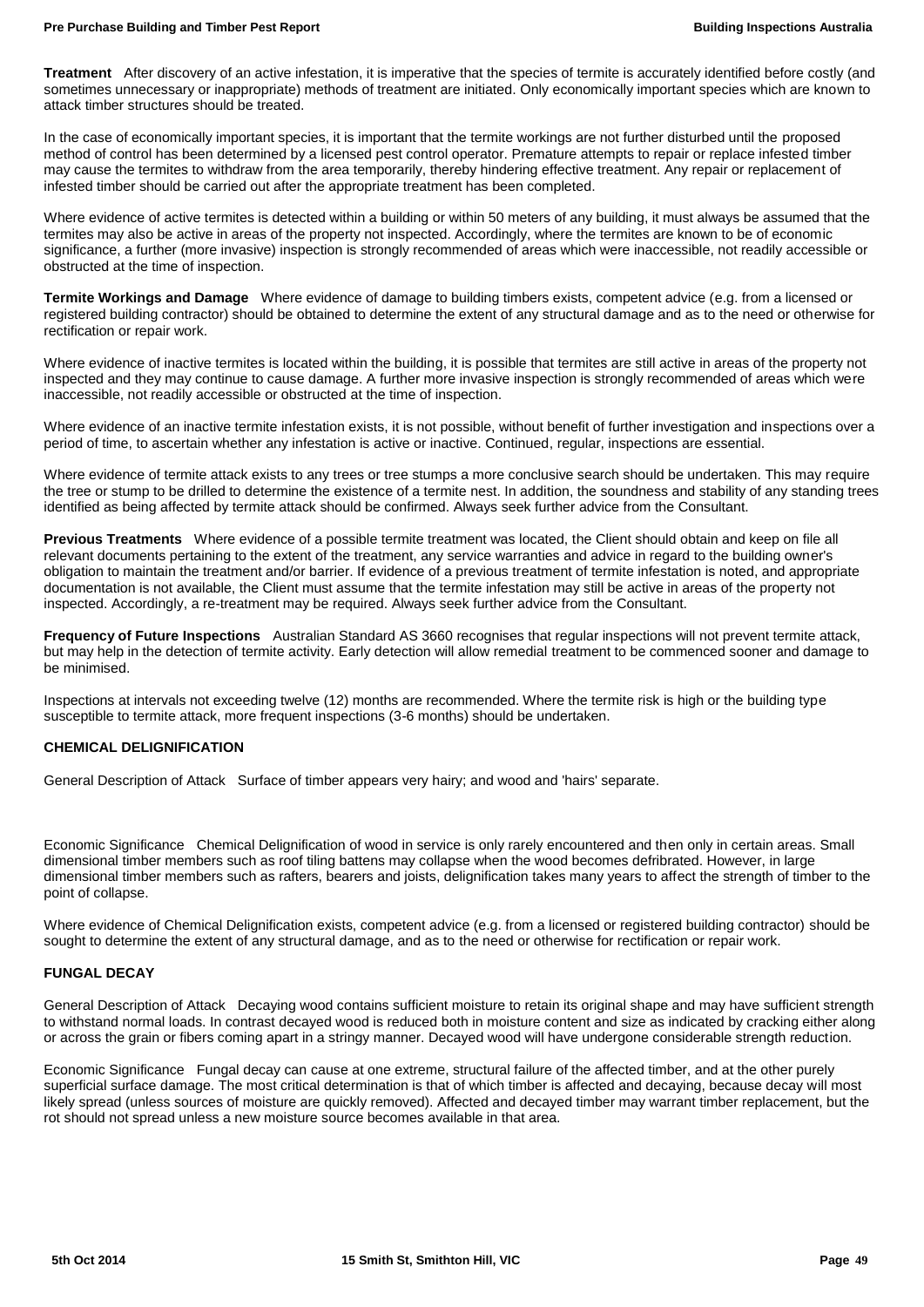Where evidence of decayed timber exists, competent advice (e.g. from a licensed or registered building contractor) should be sought to determine the extent of any structural damage, and as to the need or otherwise for rectification or repair work. It is important to correct any condition conducive to attack prior to replacing decayed wood.

Where evidence of decaying timber exists, competent advice (e.g. from a licensed or registered building contractor) should be sought to remove the condition(s) conducive to attack, and to determine the extent of any structural damage, and as to the need or otherwise for rectification or repair work.

Where the full extent of damage or the overall condition of the timber is undetermined a further inspection is strongly recommended by a competent person (e.g. from a licensed or registered building contractor). This may require monitoring of the timber over a period of time and include the assessment of conditions conducive to attack in different weather conditions (e.g. to determine the adequacy of existing drainage).

Management Program Remove any conditions conducive to attack (e.g. lack of ventilation or the presence of excessive moisture). Regular inspections are recommended at intervals not exceeding 12 months. Always seek further advice from the Consultant.

## **WOOD BORERS**

General Description of Attack As the attack proceeds, borer larvae eat through the wood leaving a dust called 'frass'. Ejection of the frass occurs through the adult beetles flight (exit) holes, and it is usually present beneath any timber that has been attacked. The presence of frass however, does not indicate whether the attack is active or not. Borer larvae cannot be sighted unless the susceptible timber is broken open.

## **A.3 IMPORTANT NOTE**

As a delay may exist between the time of an attack and the appearance of telltale signs associated with the attack, it is possible that borer activity and damage exists though not discernible at the time of inspection.

Economic Significance Evidence of borer activity is rarely cause for alarm, but rather for careful consideration of three main points, namely the identification of the particular borer responsible, whether the infestation is still active, and the extent of the damage. Full consideration should be given to each of these items before any action is taken.

The following wood borers cause damage most frequently encountered by building owners.

The Lyctid Borer The most common lyctid borer in Australia is Lyctus brunneus (powder post beetle). Attack usually takes place during the first six to twelve months of the service life of timber. However, the powder post beetle is not considered a significant pest of timber and treatment of infestation is not usually required. As only the sapwood of certain hardwoods is destroyed, larger-dimensional timbers (such as rafters, bearers and joists) in a building are seldom weakened significantly to cause collapse. In small-dimensional timbers (such as tiling and ceiling battens) the sapwood may be extensive, and its destruction may cause collapse. This may require the support or replacement of the affected battens. Competent advice (e.g. from a licenses or registered building contractor) should be sought to determine the extent of any structural damage, and as to the need or otherwise for rectification or repair work.

The Anobiid Borer There are many different species of Anobiid borer, the most frequently encountered being Anobium punctatum (furniture beetle) and Calymmaderus incisus (Queensland pine beetle). Attack mainly occurs to softwoods especially pine timbers such as floorboards that have been in service for at least ten years. Should any structural timbers be attacked by Anobiid borers it is often

difficult to determine what extent the borer damage has weakened such timbers and replacement is often the only way of ensuring safety from collapse.

In the case of Anobiid borers, once an attack is initiated it is unlikely to cease or die out of its own accord without some sort of eradication treatment. Therefore, unless proof of treatment is provided, evidence of an attack must always be considered active. Although a chemical treatment is an option, replacement of infested timbers with non-susceptible, or treated timber, is the most effective method of treatment. Before any option is considered, competent advice (e.g. from a licensed building contractor) should be sought to determine the extent of any structural damage, and as to the need or otherwise for rectification or repair work.

Other Borers A further (more invasive) investigation is strongly recommended to determine whether infestation is still active and to positively identify the borer species responsible for the attack. Always seek further advice from the Consultant.

Management Program Wherever practical, remove any conditions conducive to attack (e.g. Anobium borer thrive in badly ventilated subfloor areas). Regular inspections are recommended at intervals not exceeding 12 months. Always seek further advice from the Consultant.